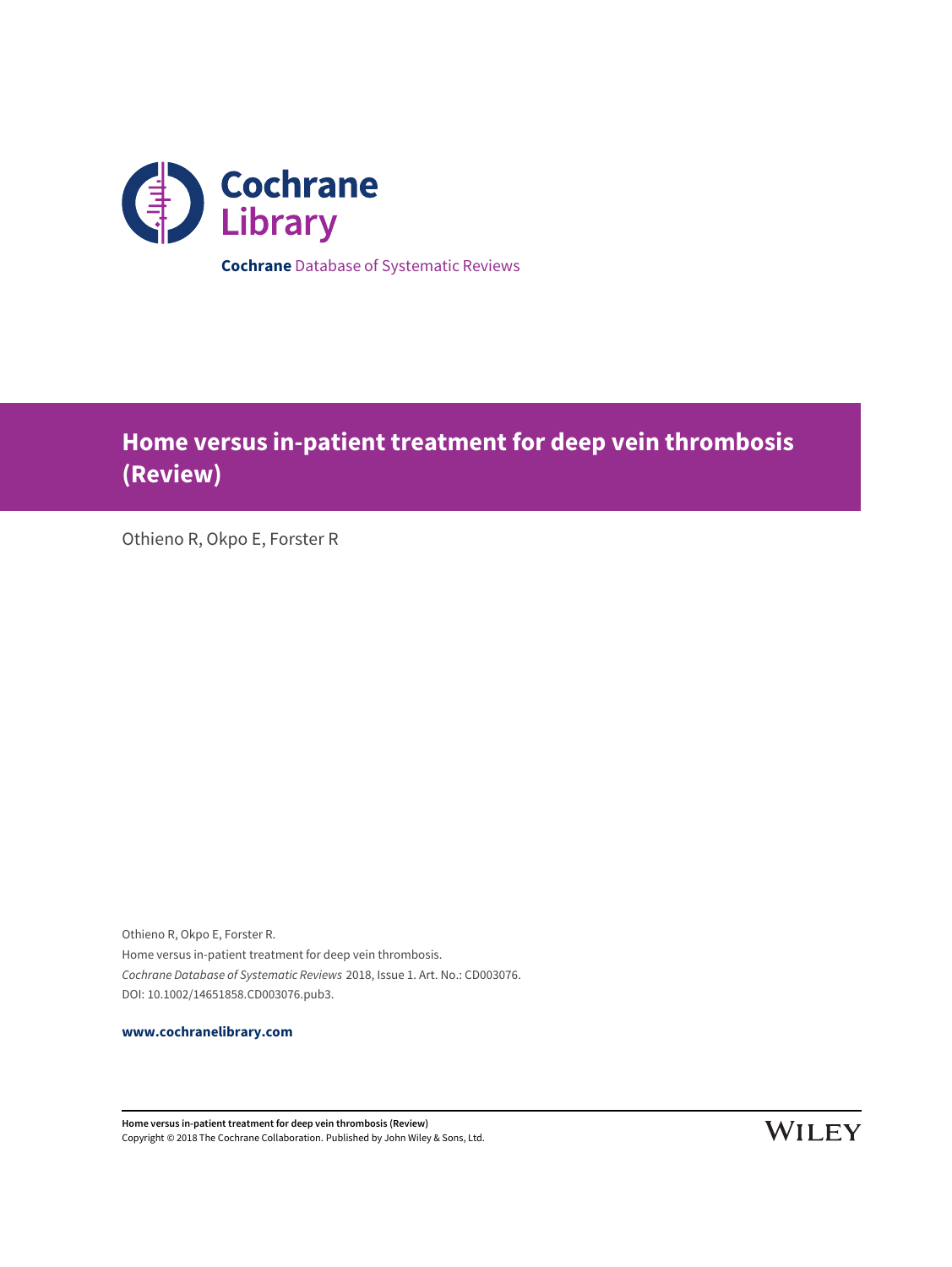## **TABLE OF CONTENTS**

| ABSTRACT                                                                                                                                                                                                                                                  |    |
|-----------------------------------------------------------------------------------------------------------------------------------------------------------------------------------------------------------------------------------------------------------|----|
|                                                                                                                                                                                                                                                           |    |
|                                                                                                                                                                                                                                                           |    |
| <b>BACKGROUND</b><br><u>. In the second contract of the second contract of the second contract of the second contract of the second contract of the second contract of the second contract of the second contract of the second contract of the secon</u> |    |
| <b>OBJECTIVES</b><br><u>. In the second contract of the second contract of the second contract of the second</u>                                                                                                                                          |    |
|                                                                                                                                                                                                                                                           |    |
|                                                                                                                                                                                                                                                           | q  |
| Figure 1.                                                                                                                                                                                                                                                 | 10 |
|                                                                                                                                                                                                                                                           | 12 |
|                                                                                                                                                                                                                                                           | 13 |
|                                                                                                                                                                                                                                                           | 15 |
|                                                                                                                                                                                                                                                           | 18 |
|                                                                                                                                                                                                                                                           | 18 |
| and the company of the company of the company of the company of the company of the company of the company of th<br><b>REFERENCES</b>                                                                                                                      | 18 |
|                                                                                                                                                                                                                                                           | 22 |
|                                                                                                                                                                                                                                                           | 36 |
| Analysis 1.1. Comparison 1 Treatment of DVT at home versus treatment in hospital, Outcome 1 Recurrence of VTE.                                                                                                                                            | 36 |
| Analysis 1.2. Comparison 1 Treatment of DVT at home versus treatment in hospital, Outcome 2 Major bleeding.                                                                                                                                               | 37 |
| Analysis 1.3. Comparison 1 Treatment of DVT at home versus treatment in hospital, Outcome 3 Minor bleeding. .                                                                                                                                             | 38 |
| Analysis 1.4. Comparison 1 Treatment of DVT at home versus treatment in hospital, Outcome 4 Death.                                                                                                                                                        | 39 |
|                                                                                                                                                                                                                                                           | 39 |
|                                                                                                                                                                                                                                                           | 42 |
|                                                                                                                                                                                                                                                           | 44 |
|                                                                                                                                                                                                                                                           | 44 |
|                                                                                                                                                                                                                                                           | 44 |
|                                                                                                                                                                                                                                                           | 45 |
|                                                                                                                                                                                                                                                           | 45 |
|                                                                                                                                                                                                                                                           | 45 |
|                                                                                                                                                                                                                                                           | 46 |
| <b>INDEX TERMS</b>                                                                                                                                                                                                                                        | 46 |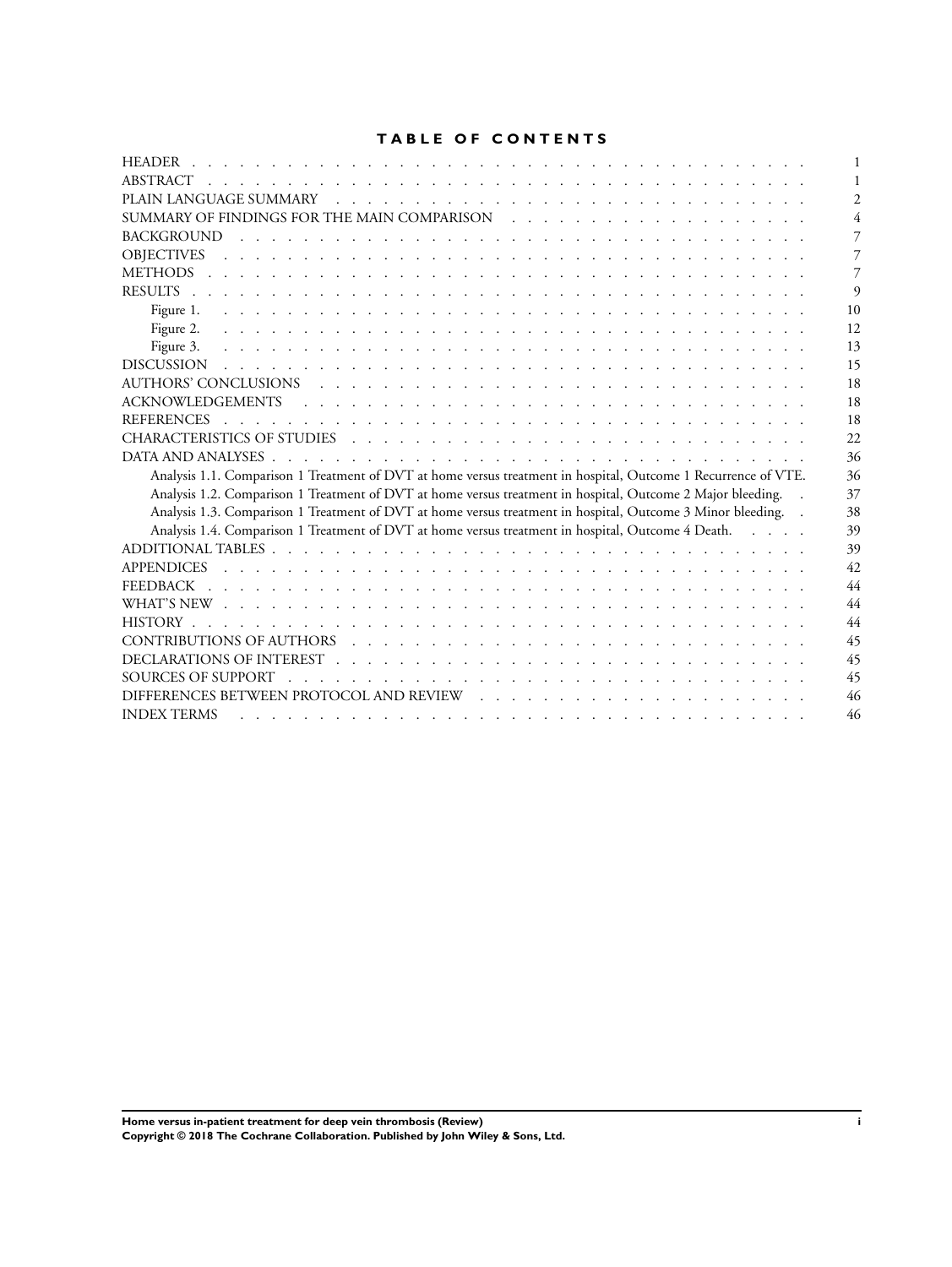**[Intervention Review]**

# **Home versus in-patient treatment for deep vein thrombosis**

Richard Othieno<sup>1</sup>, Emmanuel Okpo<sup>2</sup>, Rachel Forster<sup>3</sup>

 $1$ NHS Lothian, Directorate of Public Health and Health Policy, Edinburgh, UK.  $2$ Public Health Directorate, NHS Grampian, Aberdeen, UK. <sup>3</sup>Usher Institute of Population Health Sciences and Informatics, University of Edinburgh, Edinburgh, UK

Contact address: Richard Othieno, NHS Lothian, Directorate of Public Health and Health Policy, Waverly Gate, 2-4 Waterloo Place, Edinburgh, EH1 3EG, UK. [richard.othieno@nhslothian.scot.nhs.uk.](mailto:richard.othieno@nhslothian.scot.nhs.uk)

**Editorial group:** Cochrane Vascular Group. **Publication status and date:** New search for studies and content updated (no change to conclusions), published in Issue 1, 2018.

**Citation:** Othieno R, Okpo E, Forster R. Home versus in-patient treatment for deep vein thrombosis. *Cochrane Database of Systematic Reviews* 2018, Issue 1. Art. No.: CD003076. DOI: 10.1002/14651858.CD003076.pub3.

Copyright © 2018 The Cochrane Collaboration. Published by John Wiley & Sons, Ltd.

## **A B S T R A C T**

#### **Background**

Deep vein thrombosis (DVT) occurs when a blood clot blocks blood flow through a vein, which can occur after surgery, after trauma, or when a person has been immobile for a long time. Clots can dislodge and block blood flow to the lungs (pulmonary embolism (PE)), causing death. DVT and PE are known by the term venous thromboembolism (VTE). Heparin (in the form of unfractionated heparin (UFH)) is a blood-thinning drug used during the first three to five days of DVT treatment. Low molecular weight heparins (LMWHs) allow people with DVT to receive their initial treatment at home instead of in hospital. This is an update of a review first published in 2001 and updated in 2007.

### **Objectives**

To compare the incidence and complications of venous thromboembolism (VTE) in patients treated at home versus patients treated with standard in-patient hospital regimens. Secondary objectives included assessment of patient satisfaction and cost-effectiveness of treatment.

#### **Search methods**

For this update, the Cochrane Vascular Information Specialist searched the Cochrane Vascular Specialised Register (last searched 16 March 2017), the Cochrane Central Register of Controlled Trials (CENTRAL; 2017, Issue 2), and trials registries. We also checked the reference lists of relevant publications.

### **Selection criteria**

Randomised controlled trials (RCTs) examining home versus hospital treatment for DVT, in which DVT was clinically confirmed and was treated with LMWHs or UFH.

#### **Data collection and analysis**

One review author selected material for inclusion, and another reviewed the selection of trials. Two review authors independently extracted data and assessed included studies for risk of bias. Primary outcomes included combined VTE events (PE and recurrent DVT), gangrene, heparin complications, and death. Secondary outcomes were patient satisfaction and cost implications. We performed metaanalysis using fixed-effect models with risk ratios (RRs) and 95% confidence intervals (CIs) for dichotomous data.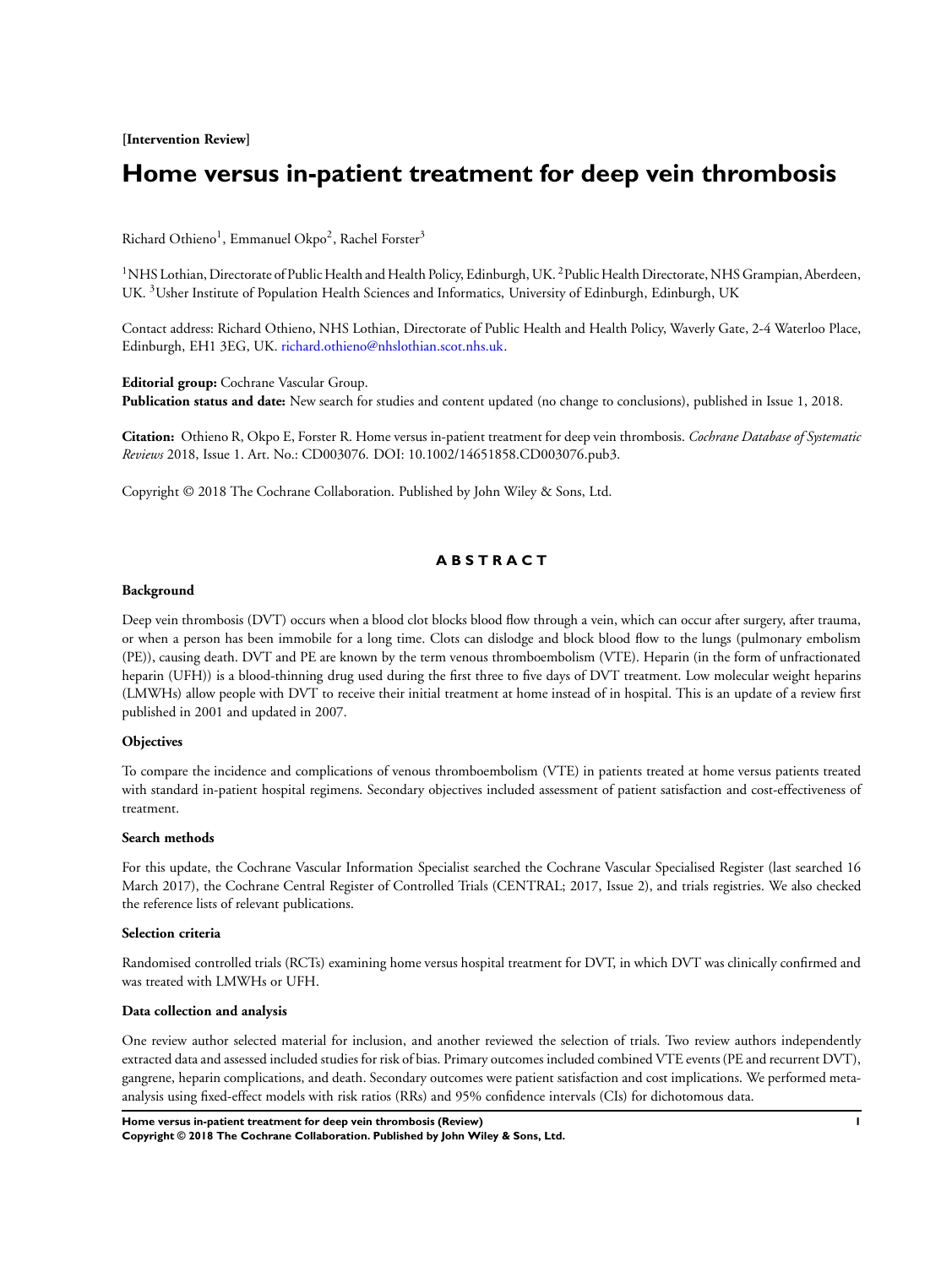### **Main results**

We included in this review seven RCTs involving 1839 randomised participants with comparable treatment arms. All seven had fundamental problems including high exclusion rates, partial hospital treatment of many in the home treatment arms, and comparison of UFH in hospital versus LMWH at home. These trials showed that patients treated at home with LMWH were less likely to have recurrence of VTE events than those given hospital treatment with UFH or LMWH (fixed-effect risk ratio (RR) 0.58, 95% confidence interval (CI) 0.39 to 0.86; 6 studies; 1708 participants; P = 0.007; low-quality evidence). No clear difference was seen between groups for major bleeding (RR 0.67, 95% CI 0.33 to 1.36; 6 studies; 1708 participants; P = 0.27; low-quality evidence), minor bleeding (RR 1.29, 95% CI 0.94 to 1.78; 6 studies; 1708 participants; P = 0.11; low-quality evidence), or mortality (RR 0.69, 95% CI 0.44 to 1.09; 6 studies; 1708 participants; P = 0.11; low-quality evidence). The included studies reported no cases of venous gangrene. We could not combine patient satisfaction and quality of life outcomes in meta-analysis owing to heterogeneity of reporting, but two of three studies found evidence that home treatment led to greater improvement in quality of life compared with in-patient treatment at some point during follow-up, and the third study reported that a large number of participants chose to switch from in-patient care to home-based care for social and personal reasons, suggesting it is the patient's preferred option (very low-quality evidence). None of the studies included in this review carried out a full cost-effectiveness analysis. However, a small randomised economic evaluation of the two alternative treatment settings involving 131 participants found that direct costs were higher for those in the in-patient group. These findings were supported by three other studies that reported on their costs (very low-quality evidence).

Quality of evidence for data from meta-analyses was low to very low. This was due to risk of bias, as many of the included studies used unclear randomisation techniques, and blinding was a concern for many. Also, indirectness was a concern, as most studies included a large number of participants randomised to the home (LMWH) treatment group who were treated in hospital for some or all of the treatment period. A further issue for some outcomes was heterogeneity that was evident in measurement and reporting of outcomes.

#### **Authors' conclusions**

Low-quality evidence suggests that patients treated at home with LMWH are less likely to have recurrence of VTE than those treated in hospital. However, data show no clear differences in major or minor bleeding, nor in mortality (low-quality evidence), indicating that home treatment is no worse than in-patient treatment for these outcomes. Because most healthcare systems are moving towards more LMWH usage in the home setting it is unlikely that additional large trials will be undertaken to compare these treatments. Therefore, home treatment is likely to become the norm, and further research will be directed towards resolving practical issues by devising local guidelines that include clinical prediction rules, developing biomarkers and imaging that can be used to tailor therapy to disease severity, and providing training for community healthcare workers who administer treatment and monitor treatment progress.

### **P L A I N L A N G U A G E S U M M A R Y**

#### **Home versus in-patient treatment for deep vein blood clots**

#### **Background**

Deep vein thrombosis (DVT) occurs when a blood clot blocks the flow of blood through a vein, generally in the legs. This can happen after surgery, after trauma, when a person is immobile for a long time, or for no obvious reason. Clots can dislodge and block blood flow to the lungs (pulmonary embolism (PE)), which can be fatal. DVT and PE are known as venous thromboembolism (VTE). Heparin is a blood-thinning drug that is used to treat DVT during the first three to five days. Unfractionated heparin (UFH) is administered intravenously in hospital with laboratory monitoring. Low molecular weight heparins (LMWHs) are given by subcutaneous injection once a day and can be given at home. Oral anticoagulants are then continued for three to six months. After recovery from the acute episode, people may develop post-thrombotic syndrome with leg swelling, varicose veins, and ulceration.

#### **Study characteristics and key results**

Seven randomised controlled trials involving 1839 patients with clinically confirmed DVT compared home (LMWH) versus hospital (unfractionated heparin, or LMWH in one trial) treatment. Trials had limitations, including high exclusion rates and designs that did not take into account short hospital stays for any of the people treated at home to allow fair comparison of heparin in hospital with LMWH at home.

Trials showed that patients treated at home with LMWH had less recurrence of VTE than hospital-treated patients. The review showed no clear differences between treatment groups for major bleeding, minor bleeding, or death. No study reported venous gangrene. We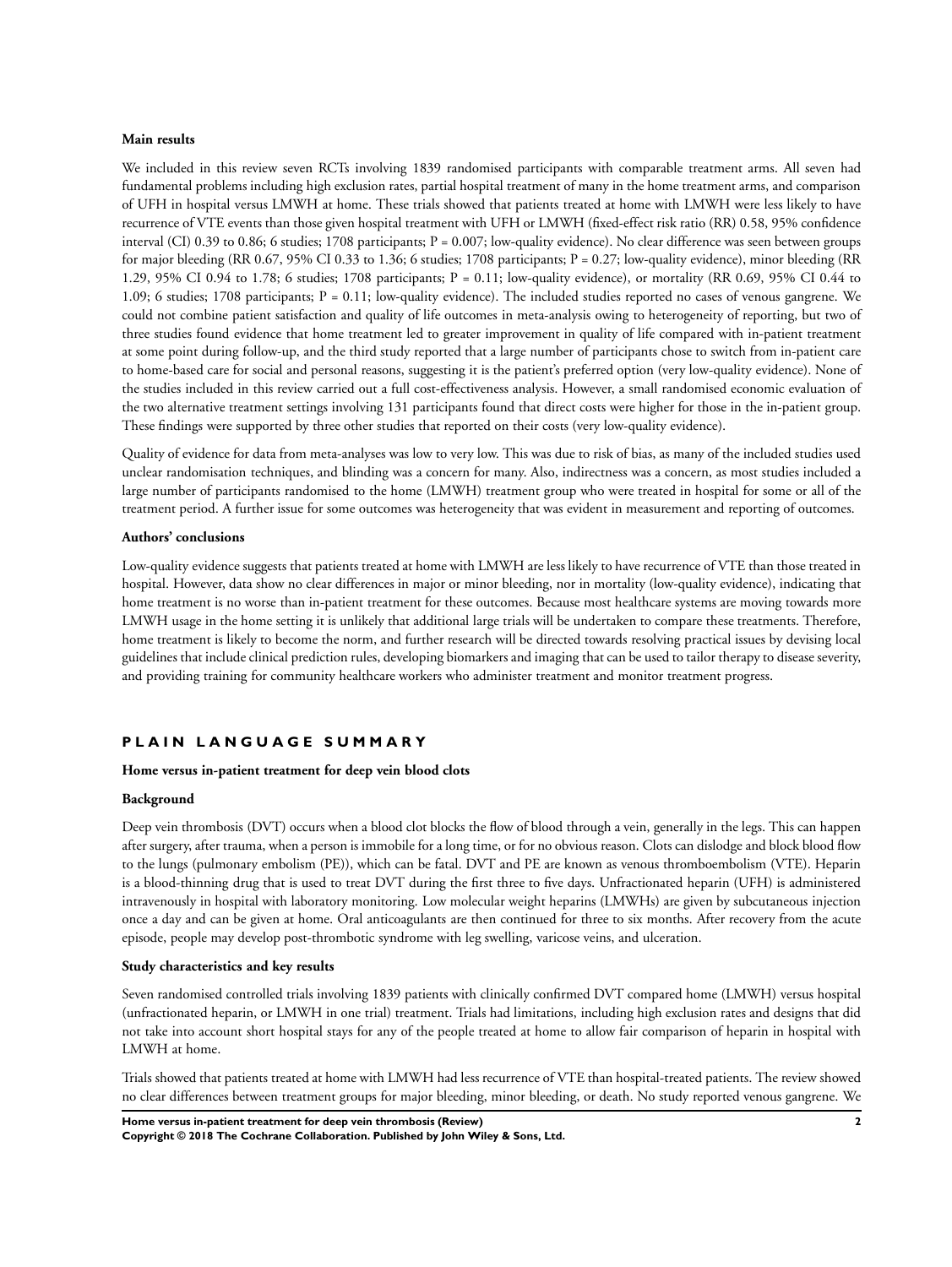could not pool information on patient satisfaction and quality of life, as studies had different ways of reporting these, but two of the three studies reporting on quality of life provided evidence that home treatment led to greater improvement in quality of life compared with in-patient treatment, at some point during follow-up. The third study reported that a large number of participants chose to switch from in-patient care to home-based care for social and personal reasons, indicating that home treatment was better accepted than inpatient treatment. Studies that looked at cost found that cost of home management was lower per incident of treatment.

#### **Quality of the evidence**

Overall, the quality of evidence of the available data was low to very low owing to risk of bias, indirectness, and differences in measuring and reporting of outcomes. Risk of bias is a concern, as many of the included studies did not fully explain how they randomised and allocated participants to treatments, and blinding techniques described were not clear. Full blinding would be difficult if not impossible for these types of treatments (home vs hospital), but some techniques could be put in place such as using the same treatment medications or blinding those who measure outcomes. Another concern of reviewers was that in some studies, participants randomised to home treatment actually ended up being treated in hospital but remained in their assigned treatment for the analysis (this is known as indirectness). This makes it hard to determine whether trial results actually can be used to answer the question of whether home versus hospital treatment for DVT is superior. A further concern regarding a few of outcomes is variation in the way outcomes were measured and reported.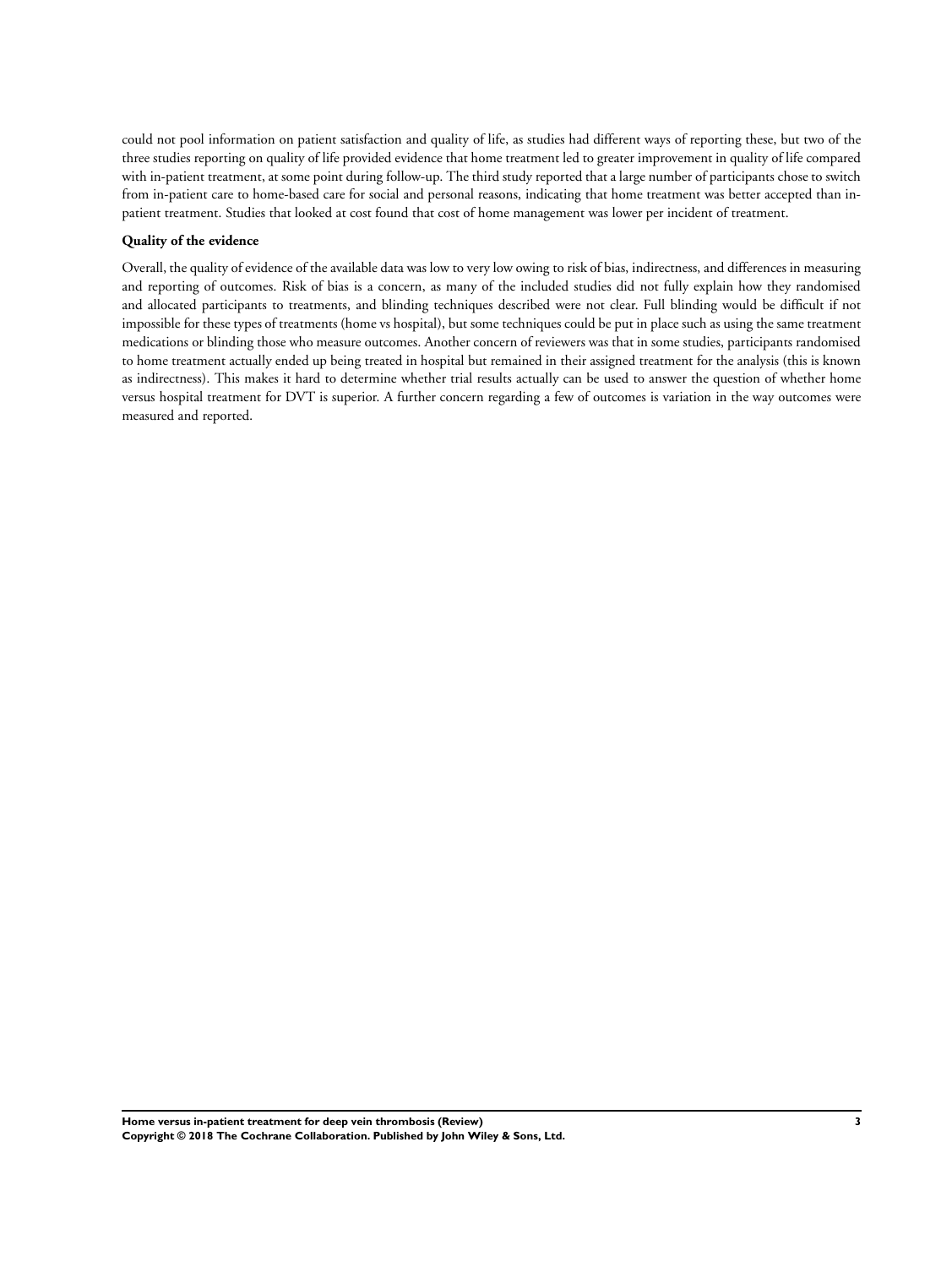# SUMMARY OF FINDINGS FOR THE MAIN COMPARISON *[\[Explanation\]](http://www.thecochranelibrary.com/view/0/SummaryFindings.html)*

## How does treatment of DVT at home compare with treatment in hospital?

**Patient or population:** people with diagnosed DVT

**Setting:** hospital and home

**Intervention:** treatment of DVT at home with  $LMWH^a$ 

 $\,$  Comparison: treatment of DVT in hospital with UFH or  $\,$  LMWH $^b$ 

| <b>Outcomes</b>                                                            | No. of participants<br>(studies) | Quality of the evidence Relative effect<br>(GRADE) | (95% CI)                             | Anticipated absolute effects* (95% CI)                  |                                                     | <b>Comments</b>                                                    |
|----------------------------------------------------------------------------|----------------------------------|----------------------------------------------------|--------------------------------------|---------------------------------------------------------|-----------------------------------------------------|--------------------------------------------------------------------|
|                                                                            | Follow-up                        |                                                    |                                      | <b>Risk with treatment of</b><br><b>DVT</b> in hospital | Risk difference with<br>treatment of DVT at<br>home |                                                                    |
| <b>Recurrence of VTE</b>                                                   | 1708                             | $\oplus \oplus \bigcirc \bigcirc$                  | RR 0.58                              | Study population                                        |                                                     |                                                                    |
| Follow-up: range<br>3<br>months to 12 months                               | $(6$ RCTs)                       | $LOW^{c,d}$                                        | $(0.39 \text{ to } 0.86)$            | 74 per 1000                                             | 31 fewer per 1000<br>(45 fewer to 10 fewer)         |                                                                    |
| Venous gangrene                                                            | See comment.                     |                                                    |                                      |                                                         |                                                     | This outcome was not<br>reported by any of the<br>included studies |
| <b>Major bleeding</b>                                                      | 1708                             | $\oplus \oplus \bigcirc \bigcirc$                  | RR 0.67                              | Study population                                        |                                                     |                                                                    |
| Follow-up: range<br>days to 12 months                                      | 14 (6 RCTs)                      | $LOW^{c,d}$                                        | $(0.33 \text{ to } 1.36)$            | 21 per 1000                                             | 7 fewer per 1000<br>(14 fewer to 8 more)            |                                                                    |
| <b>Minor bleeding</b>                                                      | 1708                             | $\oplus \oplus \bigcirc \bigcirc$                  | RR 1.29                              | Study population                                        |                                                     |                                                                    |
| Follow-up: range<br>days to 12 months                                      | 14 (6 RCTs)                      | $LOW^{c,d}$                                        | $(0.94 \text{ to } 1.78)$            | 72 per 1000                                             | 21 more per 1000<br>(4 fewer to 56 more)            |                                                                    |
| <b>Death</b><br>fFollow-up: range<br>3 <sup>1</sup><br>months to 12 months | 1708<br>$(6$ RCTs)               | $\oplus \oplus \bigcirc \bigcirc$<br>$LOW^{c,d}$   | RR 0.69<br>$(0.44 \text{ to } 1.09)$ | Study population                                        |                                                     |                                                                    |

<span id="page-5-0"></span>Home versus in-patient treatment for deep vein thrombosis (Review)<br>Copyright © 2018 The Cochrane Collaboration. Published by John Wiley & Sons, Ltd. **Copyright © 2018 The Cochrane Collaboration. Published by John Wiley & Sons, Ltd.4 Home versus in-patient treatment for deep vein thrombosis (Review)**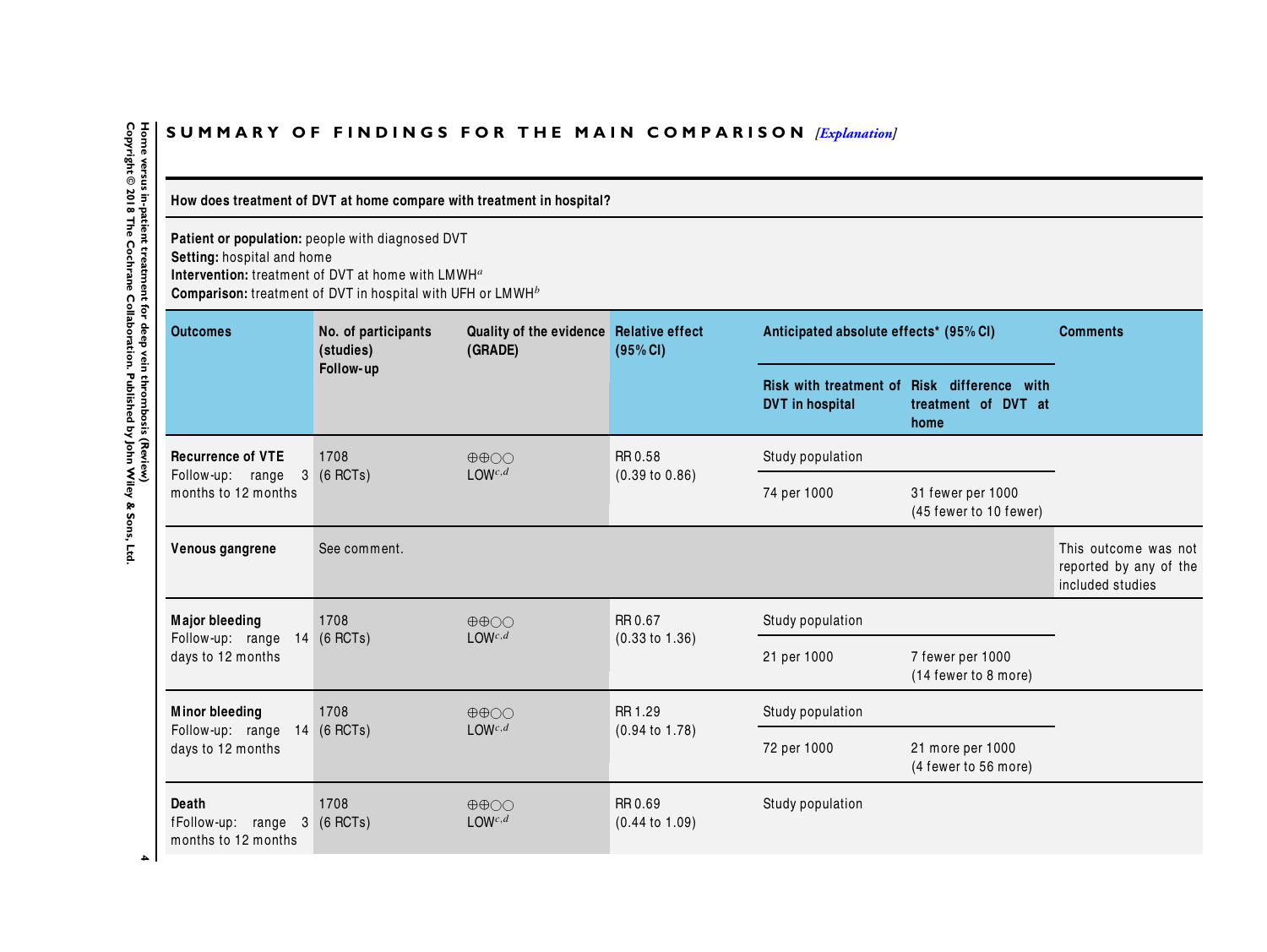|                                                                                                                                                         |                                                                                       |                  |                                  | 49 per 1000  | 15 fewer per 1000<br>(28 fewer to 4 more) |                                                                                                                                                                                                                                                                                                                                                                                                                                                                                            |
|---------------------------------------------------------------------------------------------------------------------------------------------------------|---------------------------------------------------------------------------------------|------------------|----------------------------------|--------------|-------------------------------------------|--------------------------------------------------------------------------------------------------------------------------------------------------------------------------------------------------------------------------------------------------------------------------------------------------------------------------------------------------------------------------------------------------------------------------------------------------------------------------------------------|
| Home versus in-patient treatment for deep vein thrombosis (Review)<br>Copyright © 2018 The Cochrane Collaboration. Published by John Wiley & Sons, Ltd. | satisfaction/<br>Patient<br>Quality of life<br>Follow-up: range 7 days<br>to 6 months | 1031<br>(3 RCTs) | $\bigoplus$ OOO<br>VERY LOWc,d,e | See comment. |                                           | Two studies reported<br>greater improvement in<br>QoL among partici-<br>pants treated at home<br>than among those re-<br>ceiving in-patient treat-<br>ment; the third study<br>reported that a large<br>number of participants<br>chose to switch from in-<br>patient care to home-<br>based care, suggesting<br>this may be patients'<br>preferred option                                                                                                                                 |
| <b>u</b>                                                                                                                                                | Cost-effectiveness $^f$<br>Follow-up: range 10 (4 RCTs)<br>days to 6 months           | 834              | $\bigoplus$ OOO<br>VERY LOWc,d,e | See comment. |                                           | One study carried out a<br>randomised economic<br>evaluation and reported<br>that total direct costs<br>were higher for par-<br>ticipants in the in-pa-<br>tient strategy group (i.<br>e. Swedish Crown (SEK)<br>16,400 per participant<br>(Euro (EUR) 1899) com-<br>pared with SEK 12,100<br>per participant (EUR<br>1405)) than for those in<br>the out-patient (home)<br>strategy group ( $P < 0$ .<br>0010). This was sup-<br>ported by 3 other stud-<br>ies that reported on<br>costs |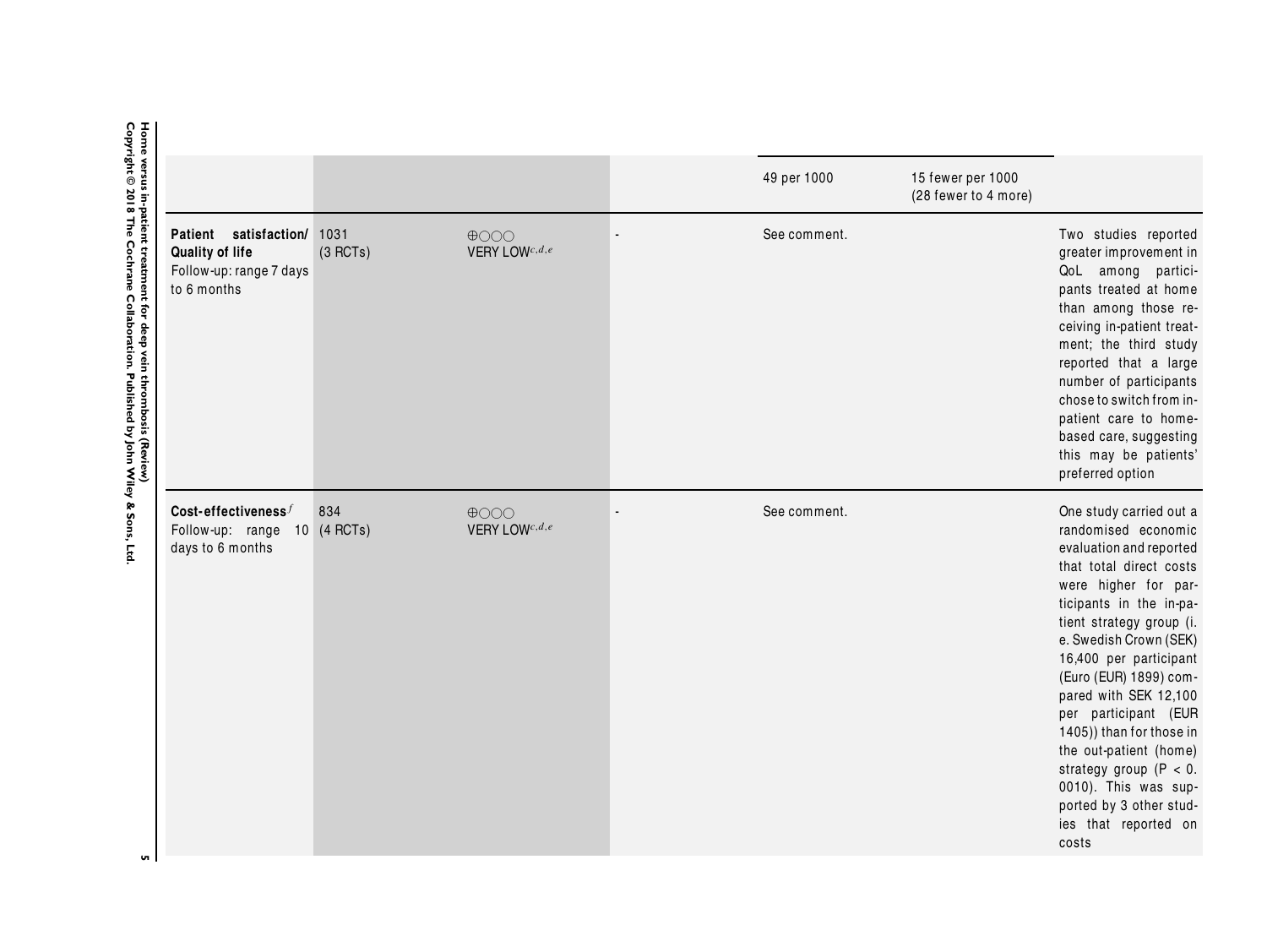\* We calculated the assumed risk of the hospital treatment group from the average risk in the hospital treatment group (i.e. the number of participants with events divided by the total number of participants in the hospital treatment group included in the meta-analysis). The risk in the intervention group (and its 95% confidence interval) is based on the assumed risk in the comparison group and the **relative effect** of the intervention (and its 95% CI).

CI: confidence interval; DVT: deep vein thrombosis; LMWH: low molecular weight heparin; RR: risk ratio; UFH: unfractionated heparin; VTE: venous thromboembolism

## **GRADE Working Group grades of evidence.**

High quality: We are very confident that the true effect lies close to that of the estimate of the effect.

Moderate quality: We are moderately confident in the effect estimate: The true effect is likely to be close to the estimate of the effect, but there is a possibility that it is substantially different.

Low quality: Our confidence in the effect estimate is limited: The true effect may be substantially different from the estimate of the effect.

**Very low quality:** We have very little confidence in the effect estimate: The true effect is likely to be substantially different from the estimate of effect

<sup>a</sup>Home treatment refers to treatment for DVT with an LMWH that occurs outside of a hospital or in-patient setting and can include the medication being administered by the participant or by a caregiver.

 $b$ Hospital treatment refers to treatment for DVT with an LMWH or a UFH in a hospital or in-patient setting that is administered by care staff.

<sup>c</sup>Downgraded one level owing to risk of bias from unclear random isation techniques and blinding measures in most included studies.

<sup>d</sup>Downgraded one level owing to indirectness because most of the included studies had few participants actually treated at home with an LMWH, and many were treated in hospital.

<sup>e</sup>Downgraded one level owing to heterogeneity because the included studies used different methods and time points for gathering information on this outcome.

 $^f$ We are reporting on the cost-effectiveness analysis reported in the included studies. We have not carried out an economic analysis ourselves.

 $\bullet$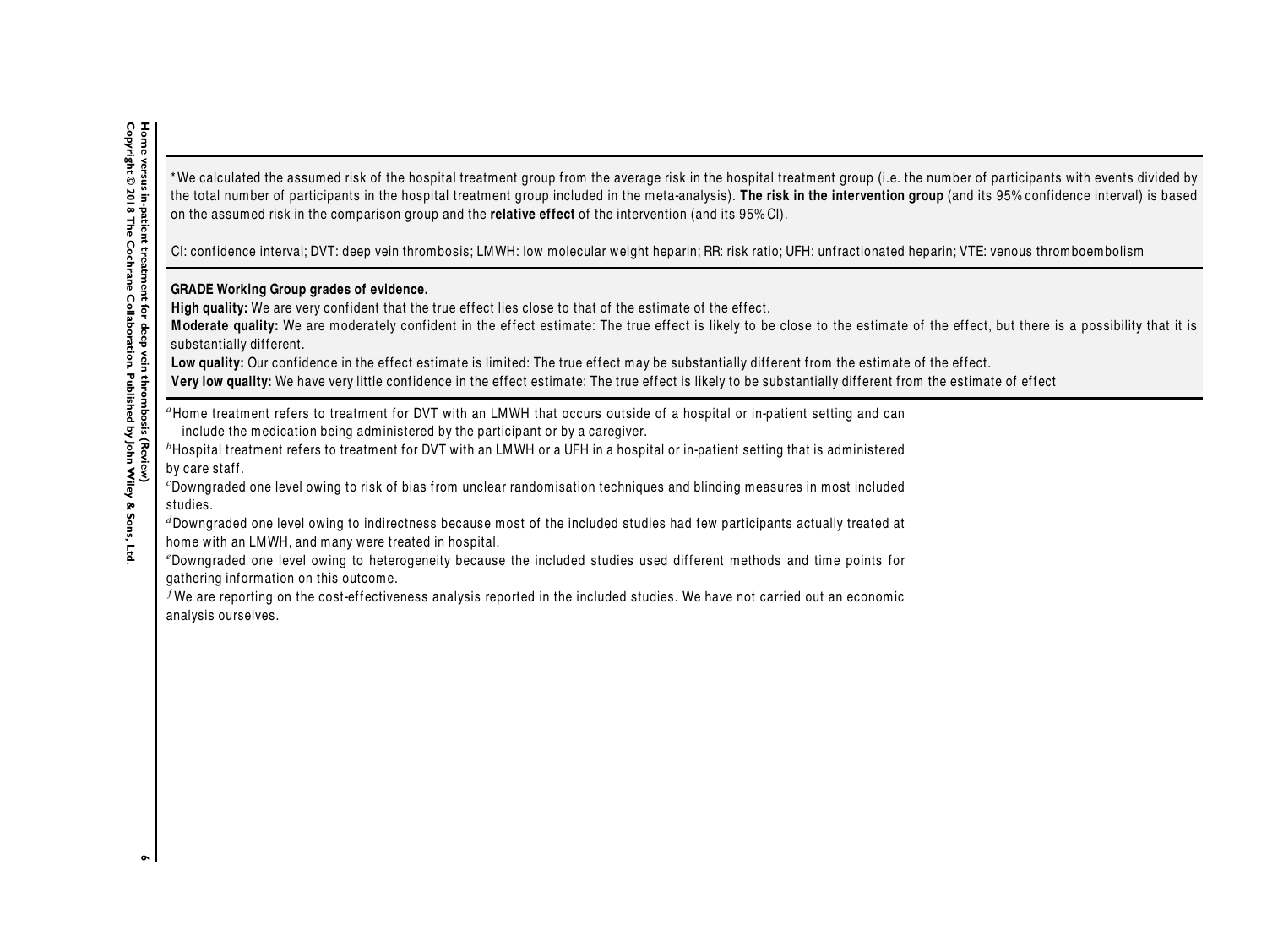## <span id="page-8-0"></span>**B A C K G R O U N D**

### **Description of the condition**

Deep vein thrombosis (DVT) is a frequent disorder in western medical practice, affecting one to two per thousand of the adult population annually. DVT occurs in conjunction with malignancy, after surgery, and after trauma and immobilisation, and can occur spontaneously. It manifests in the acute stage with leg symptoms and, in a small minority, with potentially fatal pulmonary embolism (PE). Venous thromboembolism (VTE) is a term that refers to both DVT and PE. After recovery from the acute episode, people may develop post-thrombotic syndrome with leg swelling, varicosis, and ulceration. Gold standard techniques for diagnosing DVT include ascending venography and duplex ultrasound scanning. Deep vein thrombosis is most commonly managed by anticoagulants to prevent spread of the clot proximally and to allow it to become adherent or undergo fibrinolysis, thus reducing the risk of PE. Currently used anticoagulant treatments include unfractionated and low molecular weight heparin (UFH and LMWH, respectively), as well as vitamin K antagonists (VKAs), primarily warfarin, and direct oral anticoagulants (DOACs) ([NICE 2012;](#page-19-0) [Robertson 2015](#page-19-0); [van Es 2014\)](#page-19-0).

### **Description of the intervention**

In the hospitalised patient, UFH is usually administered intravenously, with laboratory monitoring for about five days, overlapping with oral anticoagulants, which are continued for three to six months. LMWH is administered daily by subcutaneous injection; it can be delivered at home without the need for continuous laboratory monitoring and may be followed by an oral anticoagulant regimen.

#### **Why it is important to do this review**

Development of LMWHs has resulted in many trials investigating their efficaciousness and safety, as compared with UFH. These studies show that LMWH is at least as effective as UFH; some meta-analyses and reviews show that LMWH is more effective and safer than UFH ([Erkens 2010;](#page-19-0) [Leizorovicz 1994](#page-19-0); [Lensing](#page-19-0) [1995](#page-19-0)). Because LMWH is given subcutaneously once per day and requires no laboratory monitoring, it is possible to treat people with LMWH at home. Although LMWH has been available since 1976, home treatment has not been investigated further since the time it was first reported in 1988 ([Bakker 1988\)](#page-19-0). Rigorous evaluation of home versus in-patient care is required to inform policy on alternative strategies for treating patients with DVT. Home treatment of DVT offers potential cost savings and improved social acceptability for the patients. This review aims to update the review

that was first published in 2001 and updated in 2007 ([Othieno](#page-19-0) [2007](#page-19-0)).

## **O B J E C T I V E S**

To compare the incidence and complications of venous thromboembolism (VTE) in patients treated at home versus patients treated with standard in-patient hospital regimens. Secondary objectives included assessment of patient satisfaction and cost-effectiveness of treatment.

## **M E T H O D S**

### **Criteria for considering studies for this review**

#### **Types of studies**

We included randomised controlled trials (RCTs) in which participants were randomised to home or in-patient treatment. Exclusion criteria before randomisation had to be stated and the trial author's policy regarding protocol violations and withdrawals known (i.e. intention-to-treat basis).

#### **Types of participants**

We included people with proven VTE who had no contraindication to heparin therapy, and whose home circumstances were adequate. Participants had to present with objective evidence of DVT such as duplex scanning and/or venography.

#### **Types of interventions**

We included studies that compared home versus hospital management with LMWH (which can be used in either setting) or UFH (which is used in hospital only). Trials involving a placebo group are not ethically acceptable.

#### **Types of outcome measures**

#### **Primary outcomes**

- Recurrence of VTE: PE or recurrence of DVT (depending on length of follow-up)
	- Venous gangrene

• Heparin complications: major and minor bleeding (the former defined as bleeding within the abdomen, cranium, or eye, or requiring transfusion, or causing a fall in haemoglobin  $\geq 2$  g/ dL)

**Home versus in-patient treatment for deep vein thrombosis (Review) 7 Copyright © 2018 The Cochrane Collaboration. Published by John Wiley & Sons, Ltd.**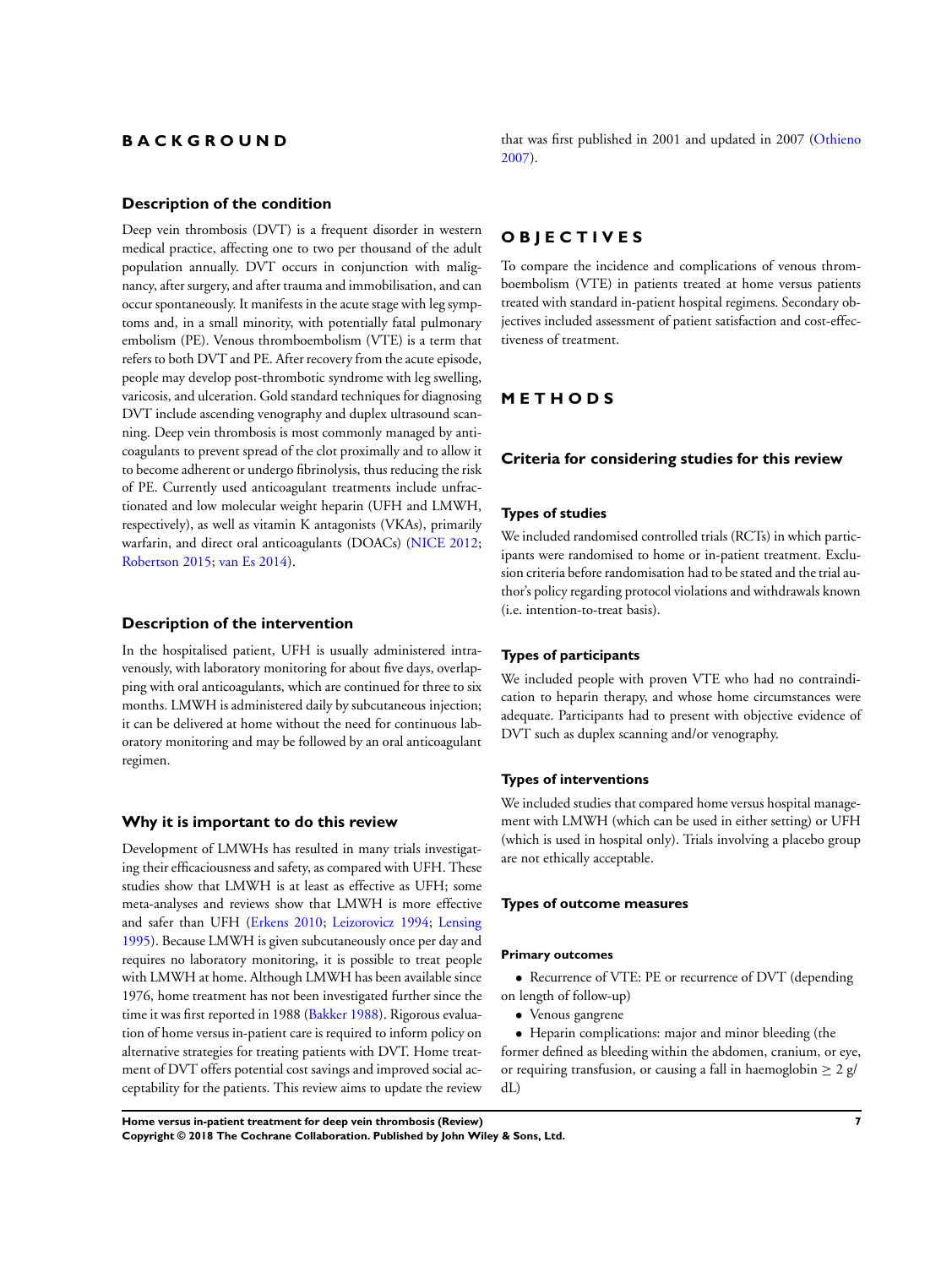• Death

Ideally, evidence of PE is derived from lung scans, spiral computed tomography (CT), or pulmonary angiography, but as these methods were not likely to be widely available, we considered X-rays, electrocardiograms (ECGs), and strong clinical signs acceptable. In the event of death, postmortem evidence was desirable.

#### **Secondary outcomes**

• Patient satisfaction and quality of life

• Cost-effectiveness of treatment (as reported by individual studies)

We will also report on other outcomes of interest (i.e. post-thrombotic syndrome or length of stay in hospital), when reported by individual studies.

### **Search methods for identification of studies**

#### **Electronic searches**

For this update, the Cochrane Vascular Information Specialist (CIS) searched the following databases for relevant trials.

- Cochrane Vascular Specialised Register (16 March 2017).
- Cochrane Central Register of Controlled Trials

(CENTRAL; 2017, Issue 2) via the Cochrane Register of Studies Online.

See [Appendix 1](#page-43-0) for details of the search strategy used for CEN-TRAL.

The Cochrane Vascular Specialised Register is maintained by the CIS and is constructed from weekly electronic searches of MED-LINE Ovid, Embase Ovid, the Cumulative Index to Nursing and Allied Health Literature (CINAHL), and the Allied and Complementary Medicine Database (AMED), as well as through handsearching of relevant journals. The full list of databases, journals, and conference proceedings searched, as well as the search strategies used, are described in the [Specialised Register](http://www.mrw.interscience.wiley.com/cochrane/clabout/articles/PVD/frame.html) section of the Cochrane Vascular module in the Cochrane Library ( [www.cochranelibrary.com\)](http://www.cochranelibrary.com/).

In addition, the CIS searched the following trial databases for details of ongoing and unpublished studies (16 March 2017). See [Appendix 2.](#page-45-0)

• World Health Organization (WHO) International Clinical Trials Registry Platform (ICTRP) Search Portal ([apps.who.int/](http://apps.who.int/trialsearch/) [trialsearch](http://apps.who.int/trialsearch/)).

- ClinicalTrials.gov ([clinicaltrials.gov\)](http://clinicaltrials.gov/).
- International Standard Randomised Controlled Trial Number (ISRCTN) Registry ([www.isrctn.com\)](http://www.isrctn.com/).

#### **Searching other resources**

We identified additional articles by reviewing the references of relevant papers identified by the initial search.

## **Data collection and analysis**

### **Selection of studies**

For this update, three review authors (RO, EO, RF) independently selected trials. Final selection of articles was agreed upon through discussion and consensus.

### **Data extraction and management**

Two review authors (RO, EO) independently extracted data from existing and newly included trials using the criteria designated by Cochrane Vascular. For some references, we sought clarification from trial authors. Two review authors (RO, EO) performed data entry.

### **Assessment of risk of bias in included studies**

Two review authors (RO, EO) independently assessed the risk of bias of all included studies using Cochrane's 'Risk of bias' tool, as described in the *Cochrane Handbook for Systematic Reviews of Interventions* [\(Higgins 2011\)](#page-19-0). We rated studies as having 'low risk of bias' (plausible bias that is unlikely to seriously alter the results); 'high risk of bias' (plausible bias that seriously weakens confidence in the results); or 'unclear risk of bias' (plausible bias that raises some doubt about results). We assessed included RCTs against the six domains listed below.

• Sequence generation: Was the allocation sequence adequately described?

• Allocation concealment: Was allocation adequately concealed?

• Blinding of participants, personnel, and outcome assessors: Was knowledge of the allocation intervention adequately prevented during the study?

• Incomplete outcome data: Were incomplete outcome data adequately addressed?

• Selective outcome reporting: Are reports of the study free of the suggestion of selective outcome reporting?

• Other sources of bias: Did the study appear to be free of other problems that could put it at high risk of bias?

### **Measures of treatment effect**

Two review authors (RO, EO) performed the data analysis according to the statistical guidelines provided for review authors by Cochrane Vascular. When data were sufficient, we calculated risk ratios (RRs) with 95% confidence intervals (CIs) using Review Manager software ([RevMan 2014\)](#page-19-0).

**Home versus in-patient treatment for deep vein thrombosis (Review) 8 Copyright © 2018 The Cochrane Collaboration. Published by John Wiley & Sons, Ltd.**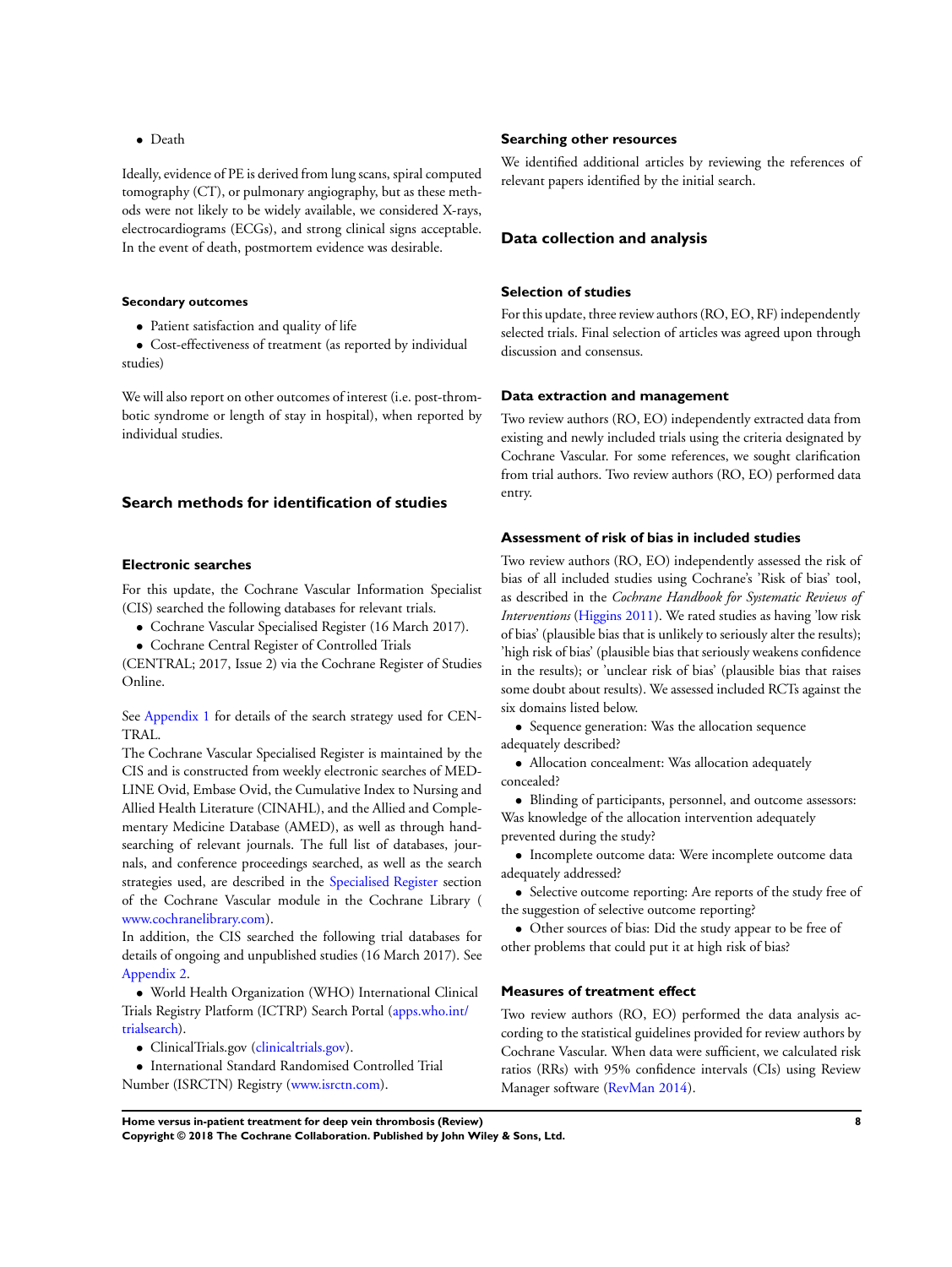### **Unit of analysis issues**

None of the included studies applied non-standard designs, such as cross-over trials or cluster-randomised trials. Therefore we made no adjustments for measurement effects. The individual participant was the unit of analysis.

### **Dealing with missing data**

We aimed to conduct a complete-case analysis in this Cochrane Review, such that we included in the analysis all participants with a recorded outcome. We analysed data on an intention-to-treat basis as far as possible. When data were missing, we made attempts to obtain them from the original investigators. When they were unobtainable, we analysed only available data, based on the numerator and the denominator reported in study results or calculable from reported percentages.

#### **Assessment of heterogeneity**

We examined heterogeneity between trials by visually examining forest plots to judge whether any differences between studies in direction or size of the treatment effect were apparent. We also considered I² and Tau² statistics and the P value of the Chi² test for heterogeneity. If we identified heterogeneity among trials(i.e. if the value of I² was greater than 30%, and the value of Tau² was greater than zero or the P value of the Chi² test for heterogeneity waslower than 0.1), we planned to explore heterogeneity by performing prespecified sensitivity analysis as described below.

#### **Assessment of reporting biases**

In view of the difficulty involved in detecting and correcting for publication bias and other reporting biases, we aimed to minimise their potential impact by ensuring a comprehensive search for eligible studies and by staying alert for duplication of data. We planned to use a funnel plot to assess the possibility of small-study effects (a tendency for estimates of the intervention effect to be more beneficial in smaller studies) for the primary review outcomes when we included 10 or more studies in meta-analyses ([Higgins](#page-19-0) [2011](#page-19-0)). We intended to cautiously consider visible asymmetry in the funnel plot as a possible indication of publication bias.

#### **Data synthesis**

We carried out statistical analysis using Review Manager software [\(RevMan 2014\)](#page-19-0). We used a fixed-effect meta-analysis for combining data when it was reasonable to assume that studies were estimating the same underlying treatment effect (i.e. when trials were examining the same intervention, and when we judged that trial populations and methods were sufficiently similar).

We planned to use random-effects meta-analysis if clinical heterogeneity was sufficient to expect that underlying treatment effects differed between trials, or if we detected substantial statistical heterogeneity.

#### **Subgroup analysis and investigation of heterogeneity**

If identified, we planned to explore any possible evidence of heterogeneity within meta-analyses by performing subgroup analysis. We planned to perform no other subgroup analyses.

### **Sensitivity analysis**

We performed sensitivity analyses by excluding studies that we judged to be at high risk of bias to determine effects on overall findings. We also performed sensitivity analysis if a single study carried most of the weight when we included three or more studies in an analysis. We performed additional sensitivity analysis to determine the robustness of findings that included data from [Koopman 1996,](#page-19-0) [Levine 1996,](#page-19-0) and [Ramacciotti 2004,](#page-19-0) when we found that participants randomised to LMWH were treated only at home, as determined by a clinician, but were not specifically assigned to home treatment.

#### **'Summary of findings'**

We presented the main findings of the review concerning quality of evidence, magnitude of effect of interventions examined, and the sum of available data for all outcomes of this review [\(Types](#page-8-0) [of outcome measures](#page-8-0)) in a 'Summary of findings' table, according to GRADE principles, as described by [Higgins 2011](#page-19-0) and [Atkins 2004.](#page-19-0) We evaluated evidence on the basis of risk of bias of the included studies, inconsistency, indirectness, and imprecision of data, as well as publication bias. We used GRADEprofiler (GRADEpro) software to assist in preparation of the 'Summary of findings' table [\(GRADEProGDT 2015\)](#page-19-0), and we used the [Ryan](#page-19-0) [2016](#page-19-0) publication to prepare GRADE ratings.

## **R E S U L T S**

**Description of studies**

### **Results of the search**

See [Figure 1.](#page-11-0)

**Home versus in-patient treatment for deep vein thrombosis (Review) 9 Copyright © 2018 The Cochrane Collaboration. Published by John Wiley & Sons, Ltd.**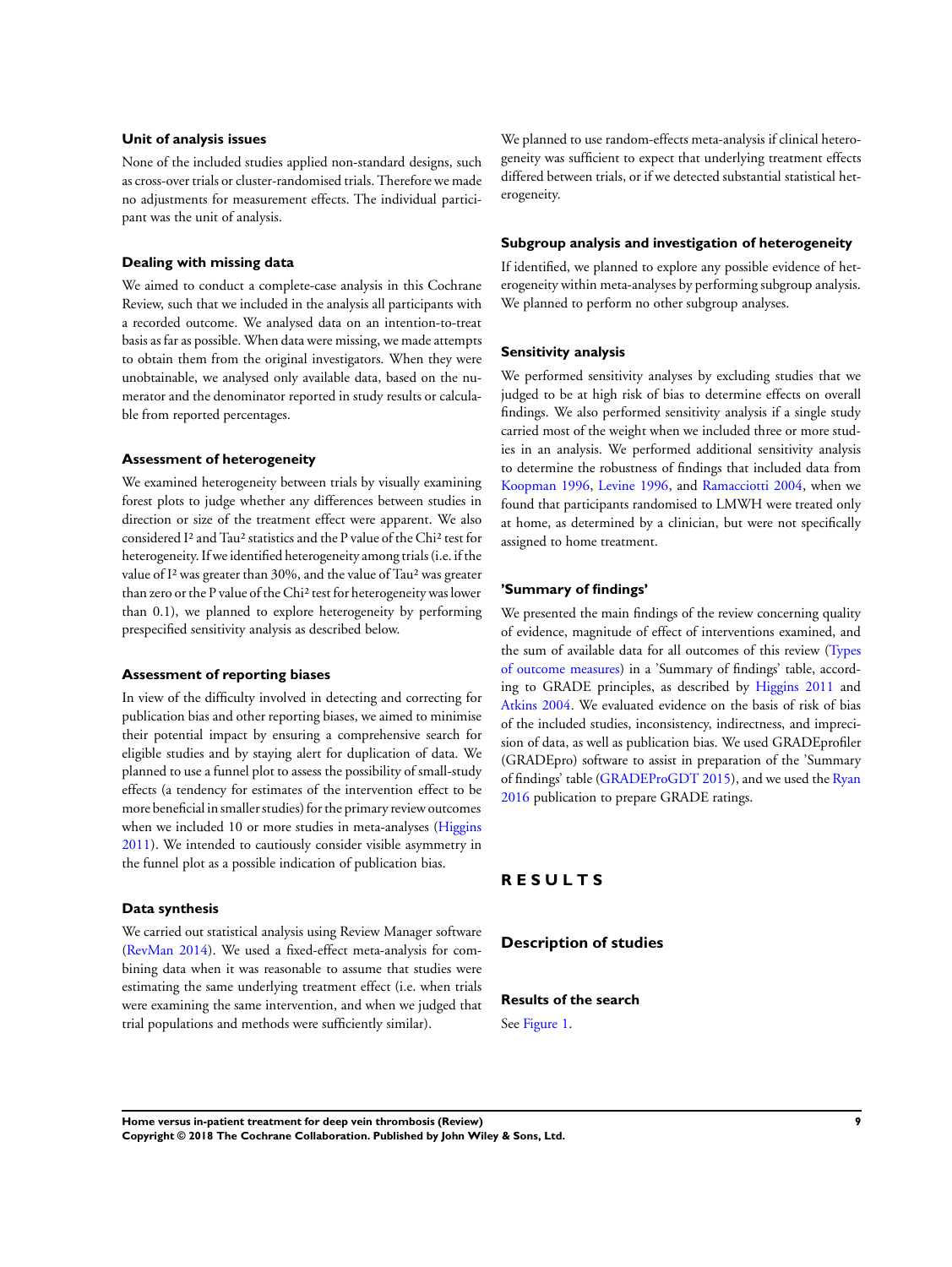<span id="page-11-0"></span>

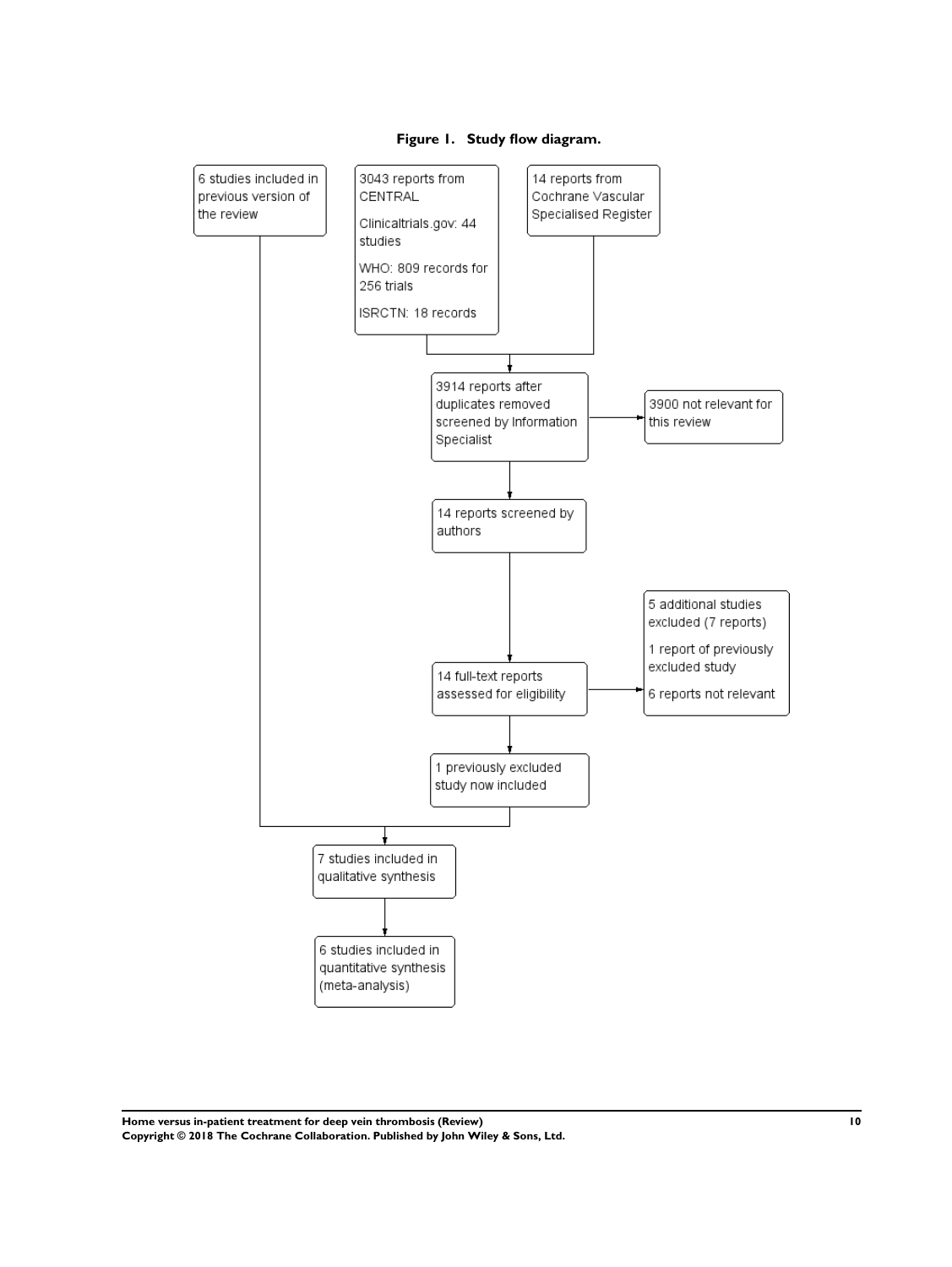## **Included studies**

In total, seven studies with a total of 1839 participants were eligible for inclusion in this review ([Bäckman 2004;](#page-19-0) [Boccalon 2000;](#page-19-0) [Chong 2005;](#page-19-0) [Daskalopoulos 2005](#page-19-0); [Koopman 1996](#page-19-0); [Levine 1996;](#page-19-0) [Ramacciotti 2004](#page-19-0)). We identified one new study for inclusion in this review update [\(Bäckman 2004\)](#page-19-0). This study had previously been excluded on the grounds that it did not assess any of the primary outcomes, but after further assessment, we decided we should include it, as the study did report on economic data.

Three large trials randomised 298 (150 home and 148 hospital), 400 (202 home and 198 hospital), and 500 participants (247 home and 253 hospital), respectively [\(Chong 2005;](#page-19-0) [Koopman](#page-19-0) [1996](#page-19-0); [Levine 1996\)](#page-19-0). Three trials were smaller ([Boccalon 2000;](#page-19-0) [Daskalopoulos 2005;](#page-19-0) [Ramacciotti 2004](#page-19-0)). [Boccalon 2000](#page-19-0) reported results on 201 randomised participants (99 home and 102 hospital); [Ramacciotti 2004](#page-19-0) reported results on 104 home and 97 hospital randomised participants; and in [Daskalopoulos 2005,](#page-19-0) investigators randomised 108 participants (55 to home and 53 to hospital). [Bäckman 2004](#page-19-0) evaluated and compared direct and indirect medical costs during a three-month period for 131 randomised participants (65 out-patient/home and 66 in-patient).

[Bäckman 2004](#page-19-0) did not report on any of the predefined outcomes of this review other than costs; therefore we did not include this study in any meta-analyses for these outcomes.

The three major trials [\(Chong 2005](#page-19-0); [Koopman 1996](#page-19-0); [Levine](#page-19-0) [1996](#page-19-0)) were similar in construction and results but differed in their exclusion rates (see [Characteristics of included studies;](#page-24-0) further discussed in [Overall completeness and applicability of evidence](#page-14-0)). Of the seven trials, only [Boccalon 2000](#page-19-0) and [Bäckman 2004](#page-19-0) used LMWH in both treatment arms; the other five used LMWH in home treatment arms and UFH in hospital treatment arms.

See [Characteristics of included studies](#page-24-0) tables for further details of the included studies.

#### **Excluded studies**

For this update, we excluded an additional five studies [\(Aujesky](#page-19-0) ; [Hull 2009](#page-19-0); [Modesto-Alapont 2006;](#page-19-0) [Otero 2010;](#page-19-0) [Wilson](#page-19-0) ), for a total of 26 excluded studies ([Aujesky 2011;](#page-19-0) [Belcaro](#page-19-0) ; [Blattler 1998;](#page-19-0) [Buller 2004](#page-19-0); [Conner 1999;](#page-19-0) [Fitzmaurice](#page-19-0) ; [Frank 1998](#page-19-0); [Goldhaber 1998](#page-19-0); [Grau 1998](#page-19-0); [Grau 2001;](#page-19-0) [Green 1998;](#page-19-0) [Hull 2000](#page-19-0); [Hull 2002](#page-19-0); [Hull 2009;](#page-19-0) [Lindmarker 1996;](#page-19-0) [Miles 1998;](#page-19-0) [Modesto-Alapont 2006](#page-19-0); [O'Shaugnessy 1998;](#page-19-0) [Otero](#page-19-0) [2010](#page-19-0); [Pineo 2003](#page-19-0); [Rymes 2002](#page-19-0); [Ting 1998](#page-19-0); [Wells 1998](#page-19-0); [White](#page-19-0) [1989](#page-19-0); [Wilson 2003](#page-19-0); [Wimperis 1998](#page-19-0)).

Eight were uncontrolled studies ([Conner 1999;](#page-19-0) [Grau 1998](#page-19-0); [Green](#page-19-0) [1998](#page-19-0); [Lindmarker 1996;](#page-19-0) [Miles 1998;](#page-19-0) [O'Shaugnessy 1998;](#page-19-0) [Ting](#page-19-0) [1998](#page-19-0); [Wimperis 1998](#page-19-0)), and two were retrospective studies [\(Grau](#page-19-0) [2001](#page-19-0); [Rymes 2002](#page-19-0)). We excluded the remaining 16 trials for a variety of reasons. We excluded two reported controlled trials because participants were not actually randomised but instead were treated according to their expressed therapeutic preferences ([Blattler 1998;](#page-19-0) [Frank 1998](#page-19-0)). We excluded [Wells 1998](#page-19-0) because this study compared patient-administered versus nurse-administered injections rather than the location of treatment; [Goldhaber 1998](#page-19-0) because participants randomised to treatment with LMWH in a home setting were first required to be treated in hospital for several days; [Otero 2010](#page-19-0) and [Aujesky 2011](#page-19-0) because these studies focussed on PE - not DVT; [Belcaro 1999](#page-19-0) because this was primarily a trial of formulations of heparin rather than a trial of home versus hospital treatment; [Hull 2000](#page-19-0) and [Modesto-Alapont 2006](#page-19-0) because investigators were concerned with prophylactic regimens including LMWH for patients undergoing hip arthroplasty and for those with VTE in obstructive pulmonary disease, respectively; [Pineo](#page-19-0) [2003](#page-19-0) and [Hull 2002](#page-19-0) because they investigated two protocols on long-term effects of LMWH treatment - not location; and two other trials because they did not include in-patient arms - [Wilson](#page-19-0) [2003](#page-19-0) compared anticoagulant clinics versus family clinics, and [Hull 2009](#page-19-0) compared long-term subcutaneous tinzaparin versus initial tinzaparin followed by long-term warfarin in the community as opposed to home patients versus in-patients. [White 1989](#page-19-0) and [Fitzmaurice 2000](#page-19-0) were concerned with monitoring oral anticoagulation at home or in general practitioner (GP) surgery. [Buller](#page-19-0) [2004](#page-19-0) compared once-daily LMWH versus twice-daily doses in the out-patient setting, and LMWH versus UFH in the out-patient setting - not hospital versus home.

See also [Characteristics of excluded studies](#page-34-0).

## **Risk of bias in included studies**

[Figure 2](#page-13-0) gives an overall view of our assessment of included studies' risk of bias, and [Figure 3](#page-14-0) shows the 'Risk of bias' summary presented as percentages across all included studies. See also [Characteristics of included studies.](#page-24-0)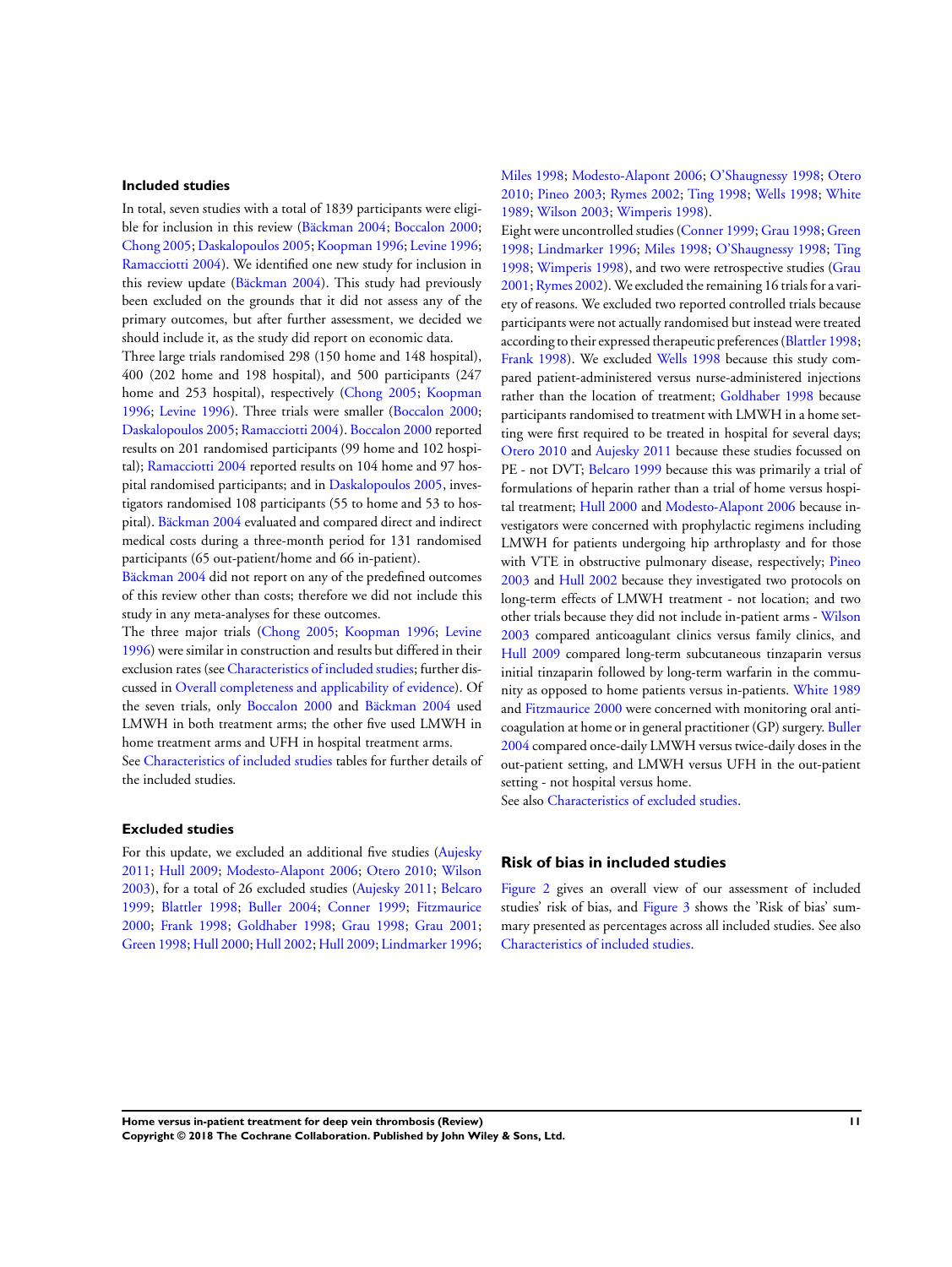|                    | Random sequence generation (selection bias) | Allocation concealment (selection bias) | Blinding of participants and personnel (performance bias) | Blinding of outcome assessment (detection bias) | Incomplete outcome data (attrition bias) | Selective reporting (reporting bias) | Other bias |
|--------------------|---------------------------------------------|-----------------------------------------|-----------------------------------------------------------|-------------------------------------------------|------------------------------------------|--------------------------------------|------------|
| Bäckman 2004       | ?                                           | ÷                                       | ÷                                                         |                                                 | ÷                                        | ÷                                    | ?          |
| Boccalon 2000      | Ĩ,                                          | ÷                                       | ÷                                                         |                                                 |                                          | ٠                                    | ÷          |
| Chong 2005         | 7                                           | ?                                       |                                                           | ÷                                               | ÷                                        | ÷                                    | Ĩ,         |
| Daskalopoulos 2005 | ÷                                           | ?                                       |                                                           | ÷                                               | ÷                                        | ÷                                    | ÷          |
| Koopman 1996       | ?                                           | ٠                                       |                                                           | ٠                                               | ÷                                        |                                      | ?          |
| Levine 1996        | 7                                           | ÷                                       |                                                           | ÷                                               | ÷.                                       | ٠                                    | 7          |
| Ramacciotti 2004   | ?                                           |                                         |                                                           |                                                 |                                          |                                      | ?          |

<span id="page-13-0"></span>**Figure 2. 'Risk of bias' summary: review authors' judgements about each risk of bias item for each included study.**

**Home versus in-patient treatment for deep vein thrombosis (Review) 12**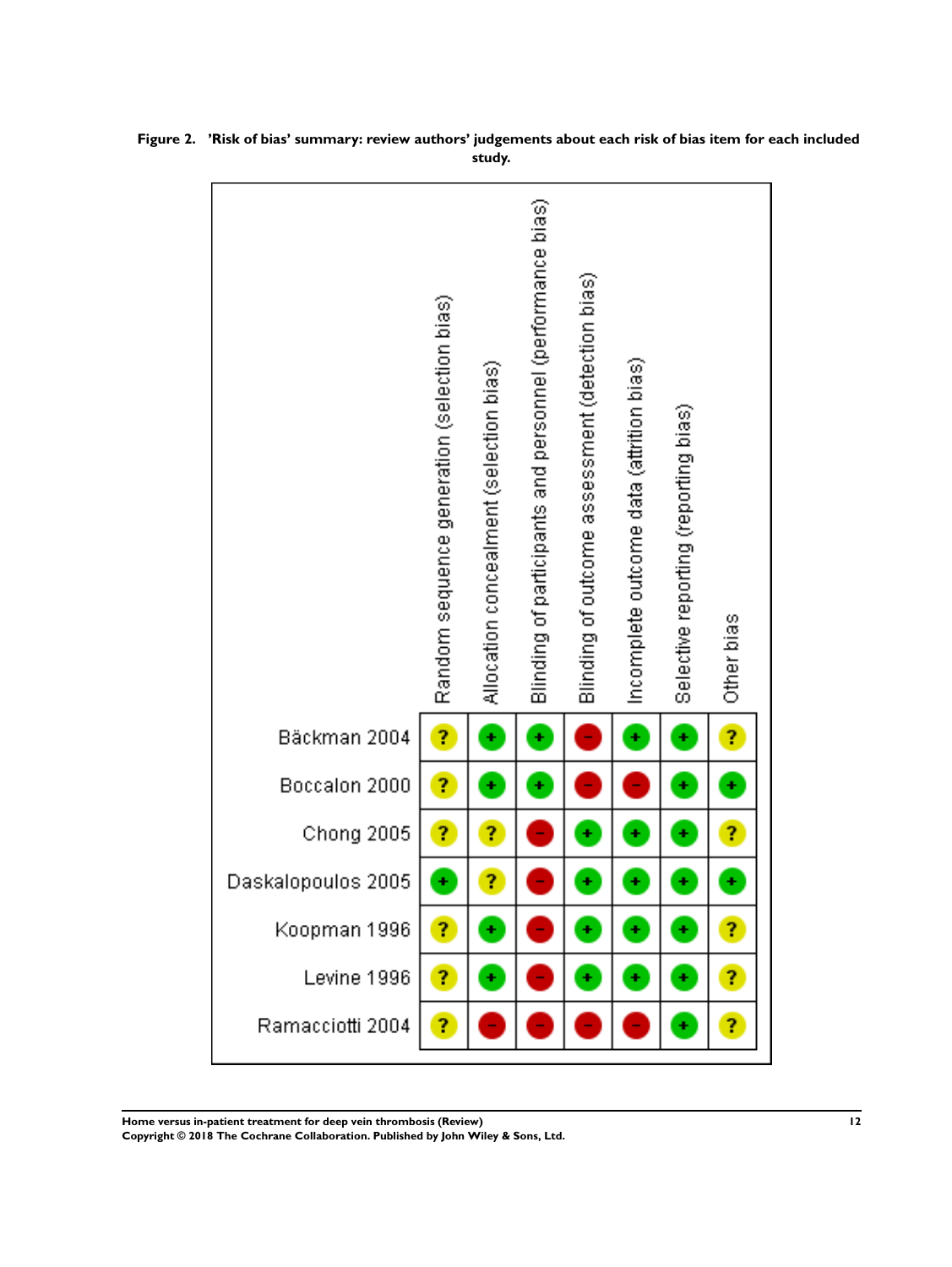<span id="page-14-0"></span>



## **Allocation**

We considered the following methods of allocation concealment adequate.

- Central allocation, including telephone randomisation.
- Use of sequentially numbered, opaque, sealed envelopes.

We deemed risk of bias as low if study authors described one of these methods. We deemed risk of bias as unclear if researchers described the trial as randomised but did not describe the method used for allocation concealment.

All included trials were reported as randomised controlled trials (RCTs). Random sequence generation was unclear in six studies [\(Bäckman 2004](#page-19-0); [Boccalon 2000](#page-19-0); [Chong 2005;](#page-19-0) [Koopman 1996;](#page-19-0) [Levine 1996](#page-19-0); [Ramacciotti 2004](#page-19-0)) but was adequate in a single trial [\(Daskalopoulos 2005\)](#page-19-0) as these investigators reported using a computerised process.

Four trials adequately concealed allocation [\(Bäckman 2004;](#page-19-0) [Boccalon 2000;](#page-19-0) [Koopman 1996](#page-19-0); [Levine 1996\)](#page-19-0). [Daskalopoulos](#page-19-0) [2005](#page-19-0) did not report the method used, and [Chong 2005](#page-19-0) did not report allocation concealment, so we rated both as having unclear risk of bias. In the [Ramacciotti 2004](#page-19-0) study, researchers performed randomisation by using blocks in an 'open manner'; we rated this study as having high risk of bias.

Blinding refers to whether participants and study personnel knew which participants were treated in hospital, and which received treatment at home. By the nature of this study, blinding was never going to be easy to achieve. Five studies were open, nonblinded studies [\(Chong 2005](#page-19-0); [Daskalopoulos 2005;](#page-19-0) [Koopman](#page-19-0) [1996](#page-19-0); [Levine 1996](#page-19-0); [Ramacciotti 2004](#page-19-0)); we judged them to be at high risk of bias. Participants in [Bäckman 2004](#page-19-0) were allowed to change their assigned treatment or to leave the study after randomisation, but we determined the risk of performance bias as low for the outcomes of this study. Although [Boccalon 2000](#page-19-0) reported no blinding of participants or personnel, both groups received the same treatment. All participants received an oral anticoagulant for the first three days. The review authors deemed that outcomes were unlikely to have been affected by lack of blinding of participants or personnel, and so we judged this trial to be at low risk of bias.

Four studies had independent outcome assessors, and we deemed them to have low risk of detection bias [\(Chong 2005](#page-19-0); [Daskalopoulos 2005](#page-19-0); [Koopman 1996](#page-19-0); [Levine 1996\)](#page-19-0). Three studies did not report blinding of outcome assessors; therefore we deemed these studies to be at high risk of detection bias ([Bäckman](#page-19-0) [2004](#page-19-0); [Boccalon 2000;](#page-19-0) [Ramacciotti 2004\)](#page-19-0).

#### **Blinding**

#### **Incomplete outcome data**

**Home versus in-patient treatment for deep vein thrombosis (Review) 13**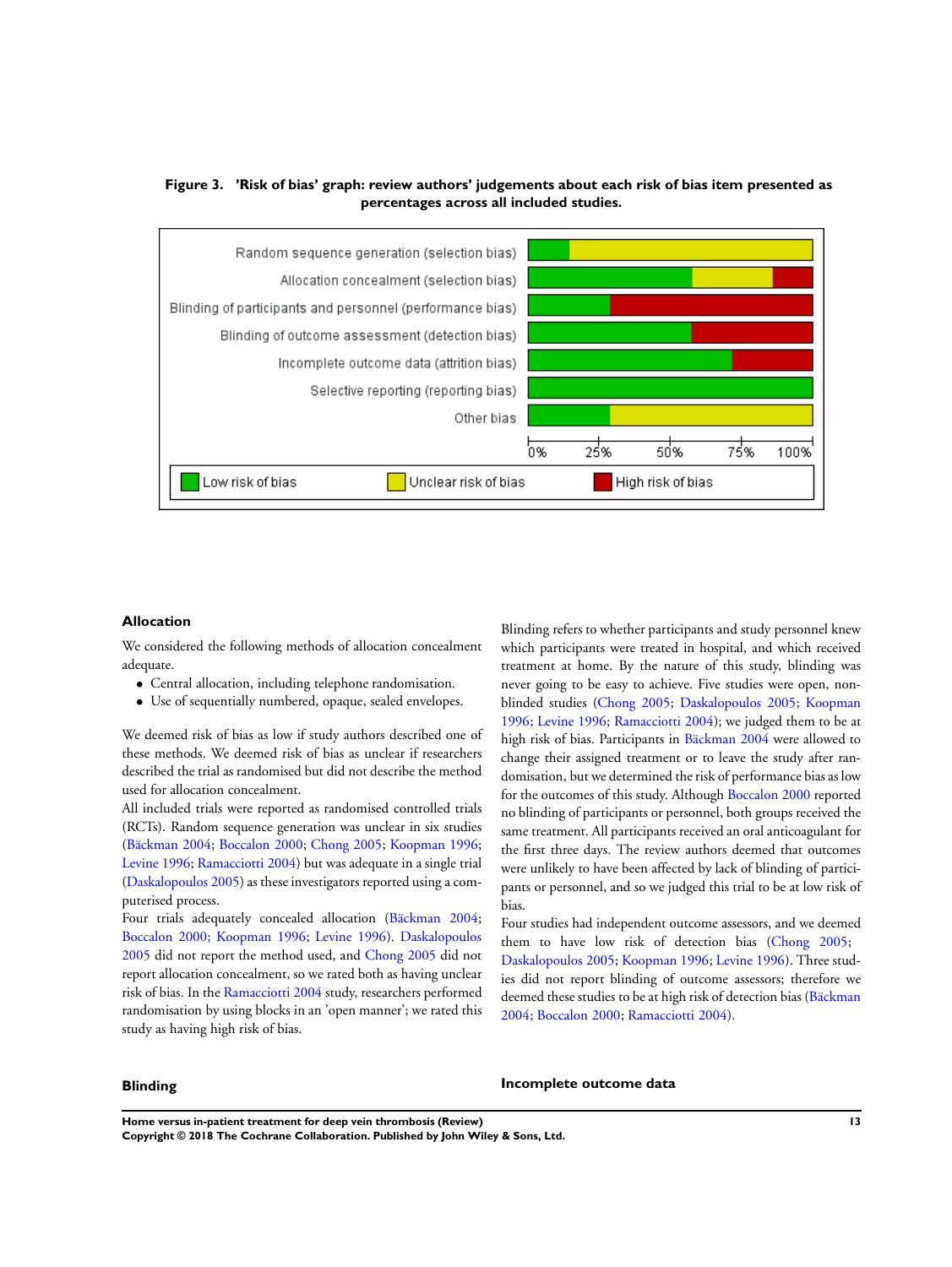Five of the seven included studies either reported on all participants or adequately described their loss to follow-up; we rated them as low risk ([Bäckman 2004](#page-19-0); [Chong 2005](#page-19-0); [Daskalopoulos 2005;](#page-19-0) [Koopman 1996;](#page-19-0) [Levine 1996](#page-19-0)). [Ramacciotti 2004](#page-19-0) and [Boccalon](#page-19-0) [2000](#page-19-0) had a high rate of attrition, and we rated them as high risk.

### **Selective reporting**

We assessed a study for risk of selective outcome reporting according to the following.

- The published report included all expected outcomes.
- Outcomes were reported systematically for all comparison groups, based on prospectively collected data.

We deemed risk of bias to be low if both of these criteria were met, unclear if these criteria were not met, and high if evidence indicated that data had been collected on outcomes of interest but were not reported in the study publication.

We did not find any indication suggesting that outcomes were selectively reported in the included studies, so we rated all studies as low risk.

### **Other potential sources of bias**

We had no concerns regarding other potential sources of bias for two studies ([Boccalon 2000;](#page-19-0) [Daskalopoulos 2005\)](#page-19-0). For [Bäckman 2004,](#page-19-0) [Chong 2005](#page-19-0), [Koopman 1996](#page-19-0), [Levine 1996,](#page-19-0) and [Ramacciotti 2004,](#page-19-0) information was insufficient for review authors to judge whether there was potential for other bias; we rated these as having unclear risk, as each study included a large number of participants in the LMWH/home treatment group who were treated in hospital. [Koopman 1996](#page-19-0), [Levine 1996,](#page-19-0) and [Ramacciotti 2004](#page-19-0) differed methodologically, as participants randomised to LMWH were treated only at home, as determined by a clinician, but were not specifically assigned to home treatment. We evaluated these studies by performing sensitivity analysis to assess their impact on evidence obtained through meta-analysis. We have discussed these issues further in the section [Overall completeness and applicability](#page-14-0) [of evidence](#page-14-0).

#### **Effects of interventions**

See: **[Summary of findings for the main comparison](#page-5-0)** [Treatment](#page-5-0) [of DVT at home compared with treatment in hospital](#page-5-0)

We have presented a summary of the findings of this review in [Summary of findings for the main comparison](#page-5-0), and a summary of outcomes of included trials in [Table 1](#page-40-0).

## **Recurrent VTE (PE or recurrence of DVT)**

Six studies reported on this outcome [\(Boccalon 2000](#page-19-0); [Chong](#page-19-0) [2005](#page-19-0); [Daskalopoulos 2005;](#page-19-0) [Koopman 1996;](#page-19-0) [Levine 1996;](#page-19-0) [Ramacciotti 2004\)](#page-19-0). Outcome follow-up time ranged from three months to one year. Pooled results showed differences in recurrence of VTE between home and hospital treatment, with home treatment carrying less risk of recurrent VTE (RR 0.58, 95% CI 0.39 to 0.86; 1708 participants; 6 studies;  $I^2 = 0\%$ ;  $P = 0.007$ ; [Analysis 1.1](#page-37-0)). We rated the evidence as low quality owing to risk of bias and indirectness concerns.

#### **Venous gangrene**

Included studies reported no cases of venous gangrene.

## **Heparin complications including major and minor bleeding**

Six studies reported on this outcome [\(Boccalon 2000](#page-19-0); [Chong](#page-19-0) [2005](#page-19-0); [Daskalopoulos 2005;](#page-19-0) [Koopman 1996;](#page-19-0) [Levine 1996;](#page-19-0) [Ramacciotti 2004\)](#page-19-0). Outcome follow-up ranged from 14 days to one year.

Pooling of results on major bleeding revealed no clear differences between home and hospital treatment groups (RR 0.67, 95% CI 0.33 to 1.36; 1708 participants; 6 studies;  $I^2 = 0\%$ ;  $P = 0.27$ ; [Analysis 1.2](#page-38-0)). We rated the evidence as low quality owing to risk of bias and indirectness concerns.

For the outcome of minor bleeding, data show no clear differences between hospital and home treatment arms (RR 1.29, 95% CI 0.94 to 1.78; 1708 participants; 6 studies;  $I^2 = 0\%$ ;  $P = 0.11$ ; [Analysis 1.3](#page-39-0)). We rated the evidence as low quality owing to risk of bias and indirectness concerns.

#### **Death**

Six studies included reports on death, with follow-up ranging from three months to one year [\(Boccalon 2000;](#page-19-0) [Chong 2005;](#page-19-0) [Daskalopoulos 2005;](#page-19-0) [Koopman 1996](#page-19-0); [Levine 1996;](#page-19-0) [Ramacciotti](#page-19-0) [2004](#page-19-0)). Meta-analysis of trial results showed no clear differences in numbers of deaths between home- and hospital-treated groups (RR 0.69, 95% CI 0.44 to 1.09; 1708 participants; 6 studies; I² =  $0\%$ ; P = 0.11; [Analysis 1.4](#page-40-0)). We rated the evidence as low quality owing to risk of bias and indirectness concerns.

#### **Patient satisfaction and quality of life**

Three studies included data on quality of life (QoL) ([Bäckman](#page-19-0) [2004](#page-19-0); [Koopman 1996;](#page-19-0) [Levine 1996](#page-19-0)). [Bäckman 2004](#page-19-0) assessed QoL using the EuroQoL tool based on five dimensions (EQ-5D) and found no differences between treatment groups in mean QoL scores, nor in the proportion of participants showing improvement in self-rated health state. QoL was assessed immediately after treatment and after three months. A substantial number of participants randomised to in-patient care in this study chose outpatient treatment, predominantly as a personal/social preference. The [Koopman 1996](#page-19-0) trial measured QoL by using the Medical Outcome Study Short Form 20 as a generic measure of physical

**Home versus in-patient treatment for deep vein thrombosis (Review) 14 Copyright © 2018 The Cochrane Collaboration. Published by John Wiley & Sons, Ltd.**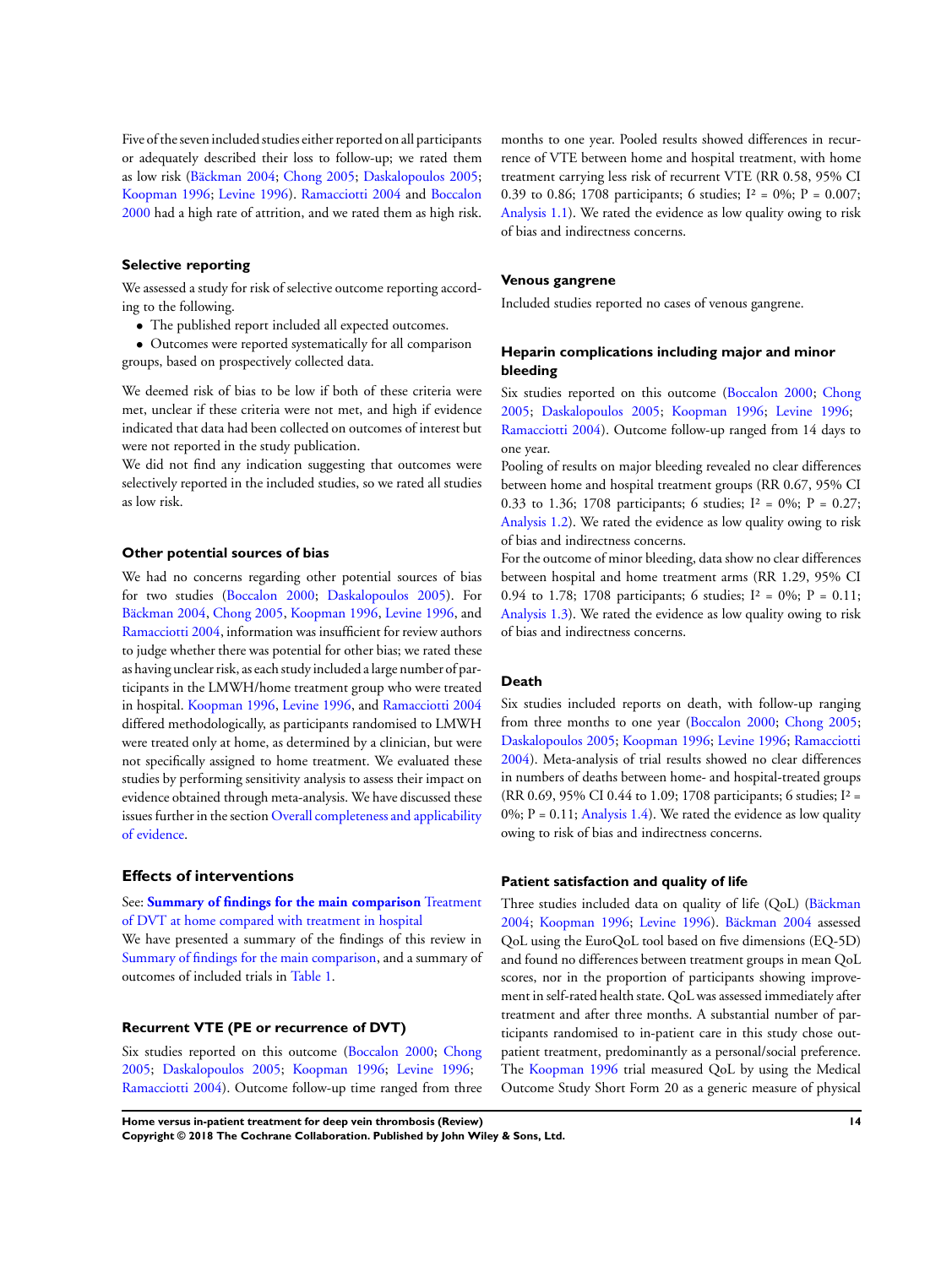and mental health, as well as an adapted version of the Rotterdam Symptom Checklist, which is specific to thrombosis; measurements were taken at baseline, at end of treatment course, and at 12 weeks and 24 weeks after treatment. At 24 weeks after treatment, over 80% of both trial groups had completed the QoL questionnaires. Overall, participants in both groups showed improvement in QoL; two out of six criteria (physical activity and social functioning) showed an advantage for those in the LMWH group at completion of initial treatment, but this difference was not seen at 12 weeks or at 24 weeks after treatment. [Levine 1996](#page-19-0) reported on QoL seven days after treatment using the Medical Outcomes Study Short Form 36, which reports on eight physical and mental health domains. Only the social functioning domain showed greater improvement among participants treated at home compared with those given heparin treatment; data show no differences between the two treatment groups in terms of the other domains ([O'Brien 1999\)](#page-19-0). We could not carry out meta-analysis for this outcome owing to heterogeneity in reporting of QoL and the paucity of data reported by trial authors.

We rated the quality of evidence for this outcome as very low owing to risk of bias, indirectness, and heterogeneity of measurement and reporting.

### **Cost-effectiveness of treatment**

[Bäckman 2004,](#page-19-0) [Boccalon 2000](#page-19-0), [Daskalopoulos 2005,](#page-19-0) and [Koopman 1996](#page-19-0) all reported on cost-effectiveness of compared treatments, but because of the way investigators presented data, we could perform no meta-analysis for this outcome.

In [Bäckman 2004](#page-19-0), which reported on costs within three months of treatment, 224 participants were eligible, 131 entered the trial, and 124 completed the economic portion of the study. Total direct costs were higher for participants in the in-patient strategy group(i.e. Swedish Crown (SEK) 16,400 per participant (Euro (EUR) 1899) compared with SEK 12,100 per participant (EUR 1405)) than for those in the out-patient (home) strategy group (P  $< 0.0010$ ).

[Koopman 1996](#page-19-0) followed participants for six months and used trial results to compare cost of treatment calculations between the two arms of the trial ([van den Belt 1998](#page-19-0)). Data show a 64% savings among those treated with LMWH as opposed to UFH, largely owing to lower hospital costs. Trialists stated that this was a conservative estimate of the potential reduction in costs. Similarly, an evaluation of participants entered into the [Levine 1996](#page-19-0) trial showed cost savings of 57% ([O'Brien 1999](#page-19-0)); researchers followed participants for three months. This latter figure is confirmed by [Boccalon 2000](#page-19-0), which showed that the mean cost of in-patient treatment over 10 days was over 55% higher than the mean cost of out-patient treatment over the same time period. Similarly, in [Daskalopoulos 2005](#page-19-0), which reported on 12 months of follow-up, estimated costs slightly favoured the LMWH group because of the significant cut in hospitalisation.

We rated the quality of evidence for this outcome as very low owing to risk of bias, indirectness, and heterogeneity of measurement and reporting.

#### **Other outcomes of interest**

None of the included trials considered the incidence of postthrombotic syndrome.

Mean hospital stay for participants without events such as bleeding or (suspected) recurrences in [Koopman 1996](#page-19-0) was 8.1 days for the hospital-treated 'control' group, and 2.7 days for the home-treated 'treatment' group. In the other large trial [\(Levine 1996\)](#page-19-0), mean hospital stay was 6.5 days for the hospital-treated control group and 2.1 days for the home-treated group. Mean hospital stay in [Boccalon 2000](#page-19-0) was 9.6 days for the hospital-treated group and one day for the home-treated group. [Ramacciotti 2004](#page-19-0) reported a mean hospital stay of three days for home-treated participants and seven days for hospital-treated participants. Three studies did not report duration of hospital stay [\(Bäckman 2004;](#page-19-0) [Chong 2005;](#page-19-0) [Daskalopoulos 2005\)](#page-19-0).

Thirty-six per cent of participants in [Koopman 1996](#page-19-0) were treated entirely at home, 39% had a short hospital stay, and 25% were entirely hospital treated. Fifty per cent of participants in [Levine](#page-19-0) [1996](#page-19-0) were treated entirely at home. In [Daskalopoulos 2005](#page-19-0), no participant allocated to receive treatment with LMWH underwent any hospitalisation.

Seventy-seven per cent of participants in the home arm (LMWH group) of the [Chong 2005](#page-19-0) trial were admitted to hospital. Twelve per cent were released on the day of admission, 34% were kept for one day, and 31% were kept for two or more nights. [Ramacciotti](#page-19-0) [2004](#page-19-0) reported hospitalisation for all hospital-treated participants and for 64% of home-treated participants.

## **Heterogeneity, subgroup analysis, and sensitivity analysis**

We found heterogeneity in pooled effect estimates to be very low and had no reason to further investigate. When we performed sensitivity analysis, we found no difference in the effect when we removed studies at high risk of bias ([Ramacciotti 2004\)](#page-19-0). No analyses showed a majority weight by a single study, so we performed no sensitivity analyses on these criteria. We performed sensitivity analysis by evaluating the impact of the [Koopman 1996](#page-19-0), [Levine](#page-19-0) [1996](#page-19-0), and [Ramacciotti 2004](#page-19-0) trials given that participants randomised to LMWH were treated only at home, as determined by a clinician, but were not specifically assigned to home treatment. This sensitivity analysis did not change the findings.

## **D I S C U S S I O N**

**Home versus in-patient treatment for deep vein thrombosis (Review) 15**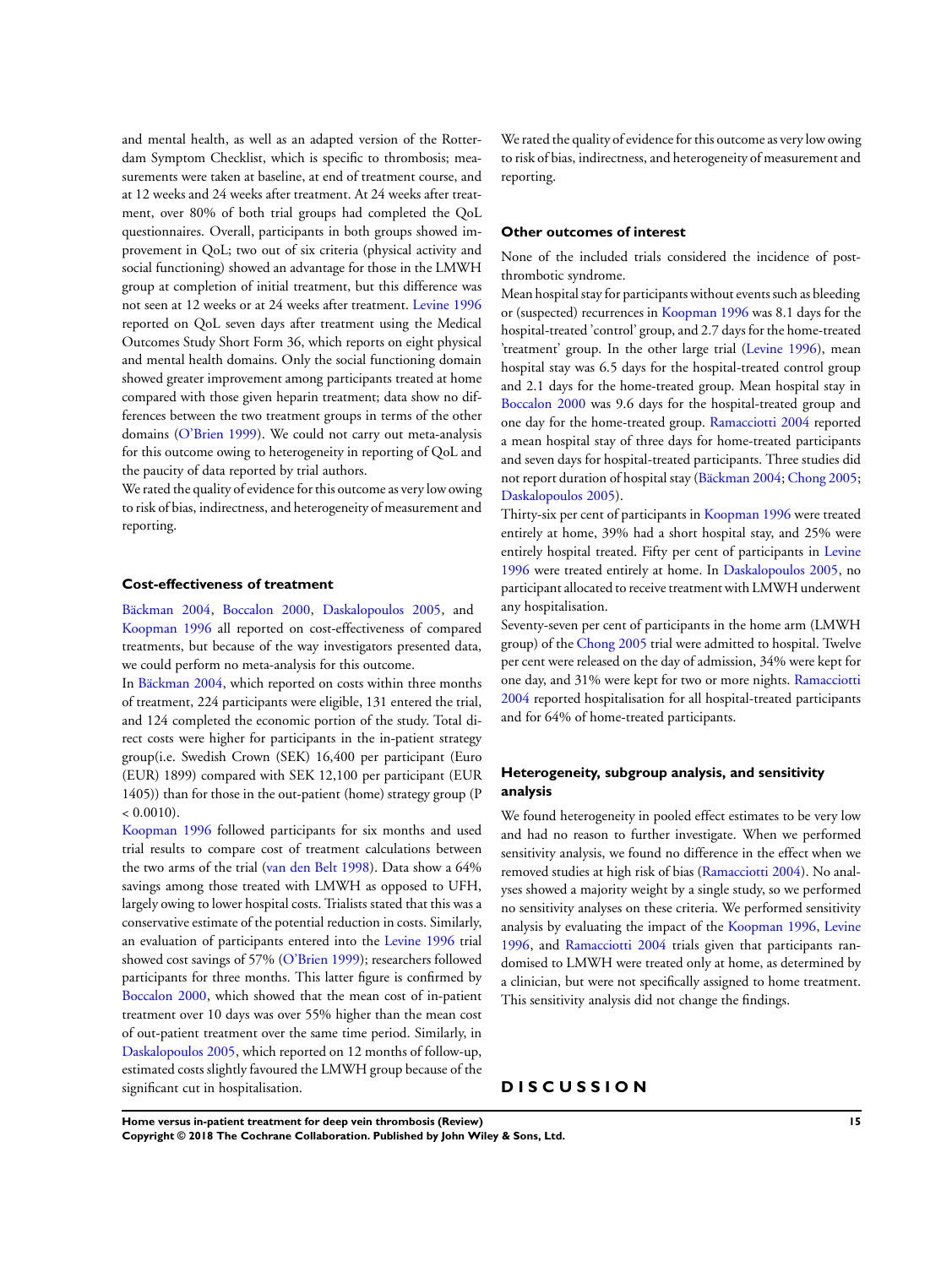### **Summary of main results**

This review presents low-quality evidence suggesting that patients treated at home with low molecular weight heparin (LMWH) are less likely to have recurrence of venous thromboembolism (VTE) than those treated in an in-patient (hospital) setting. Data show no clear differences in major or minor bleeding events nor in mortality (all low-quality evidence), indicating that home treatment is no worse for these outcomes when compared with in-patient treatment.

## **Overall completeness and applicability of evidence**

Although the results of this review are promising, review authors have several concerns about the applicability of the evidence. Our primary concern is that a large number of participants in the home treatment group were not treated solely at home. Also, there was heterogeneity in the findings of the larger trials, making it difficult to interpret and apply the results. Finally, a large number of eligible participants were excluded from trials before randomisation, raising concerns about applicability.

Many of the participants randomised to home treatment with LMWH were not actually treated fully at home but were hospitalised for some or all of the treatment period (see [Table 2](#page-41-0) for details). Only 40% (in [Bäckman 2004\)](#page-19-0), 23% (in [Chong 2005](#page-19-0)), 36% (in [Koopman 1996\)](#page-19-0), 48.5% (in [Levine 1996](#page-19-0)), and 36% (in [Ramacciotti 2004\)](#page-19-0) of those randomised to home treatment were treated wholly at home, making trial results difficult to interpret. In three trials, participants randomised to LMWH treatment, as opposed to unfractionated heparin (UFH), could be treated at home or in an in-patient setting at the discretion of clinicians or investigators ([Koopman 1996](#page-19-0); [Levine 1996;](#page-19-0) [Ramacciotti 2004](#page-19-0)). This creates the concern that data collected and reported in metaanalyses may not directly speak to the question at hand. To address these issues, we conducted extensive sensitivity analyses and found no differences in our findings when we excluded the findings of these studies. This issue is a problem not just with these few trials; rather, it is an overall, possibly insurmountable problem, as deep vein thrombosis (DVT) and its complications by their nature may require in-patient treatment, even if a person is deemed acceptable for home treatment. However, these trials have shown that patients treated at home with LMWH are less likely to have recurrence of VTE than their counterparts treated in hospital with UFH or LMWH. Also, researchers found that participants preferred to have treatment at home. Concerns presented here most likely contribute to dilution of review conclusions.

The three major randomised controlled trials (RCTs) compared UFH in hospital versus LMWH at home [\(Chong 2005;](#page-19-0) [Koopman](#page-19-0) [1996](#page-19-0); [Levine 1996](#page-19-0)). A more methodologically sound trial would have compared LMWH in both groups, and this would have been justified by the many trials and three meta-analyses showing that

## LMWH is at least as effective as UFH ([Erkens 2010;](#page-19-0) [Leizorovicz](#page-19-0) [1994](#page-19-0); [Lensing 1995](#page-19-0)).

Another factor limiting review conclusions was the very high prerandomisation exclusion rate reported by several trials [\(Boccalon](#page-19-0) [2000](#page-19-0);[Koopman 1996;](#page-19-0) [Levine 1996](#page-19-0)).[Koopman 1996](#page-19-0) reported exclusion of 31% of eligible participants, and [Levine 1996](#page-19-0) reported exclusion of 67%. Similarly, [Boccalon 2000](#page-19-0) (78%) and [Bäckman](#page-19-0) [2004](#page-19-0) (42%) reported high exclusion rates. Exclusion criteria were very diffuse and could have been less strict. [Daskalopoulos 2005](#page-19-0) presented a contrasting low exclusion rate (7%). [Ramacciotti 2004](#page-19-0) and [Chong 2005](#page-19-0) did not report on prerandomisation exclusions, except for three participants in the [Chong 2005](#page-19-0) trial, who were enrolled but were not randomised because they did not receive study treatment or did not provide treatment-related data.

Although we have included 'economic analysis' as an outcome, a comprehensive economic analysis is beyond the scope/expertise of this review, so we have reported only limited data available from the included studies.

Other issues that may affect applicability of our review include the limited number of participants from developing countries, and the fact that no high-quality RCTs have been published since 2005. Trends in the treatment of individuals with VTE have been changing recently, with practitioners moving away from UFH and using more LMWHs along with the newer class of direct oral anticoagulants (DOACs). Treatment with LMWHs and DOACs has been shown to be efficacious, with no increase in clinically relevant complications [\(Robertson 2015;](#page-19-0) [Robertson 2017](#page-19-0)). Although UFH treatment is not going to disappear completely, practitioners have been moving away from its usage and embracing LMWH and DOACs owing to monitoring requirements and subsequent costs of treatment with UFH. However, clinicians using DOACs to treat patients with VTE have to reckon with their complexity, involving appropriate dose selection for the relevant indication, avoidance of drug-drug and drug-disease interactions, and consideration of dose adjustments in specific clinical situations, such as organ dysfunction [\(Finks 2016\)](#page-19-0). This review did not evaluate any studies that included the use of DOACs, such as rivaroxaban or dabigatran, as no such studies met our inclusion criteria. We therefore have presented limited evidence in this review for detailed discussion of their use.

### **Quality of the evidence**

Strengths of the evidence include the consistency and homogeneity of results from individual studies, as well as sufficient numbers of participants and events included for each outcome. However, we downgraded evidence generated in this review to low quality owing to concerns about risk of bias of individually included studies, as well as indirectness of the data due to issues surrounding hospitalisation of participants randomised to home treatment, as discussed in the previous section. A major concern associated with risk of bias was selection bias: All seven included studies

**Home versus in-patient treatment for deep vein thrombosis (Review) 16 Copyright © 2018 The Cochrane Collaboration. Published by John Wiley & Sons, Ltd.**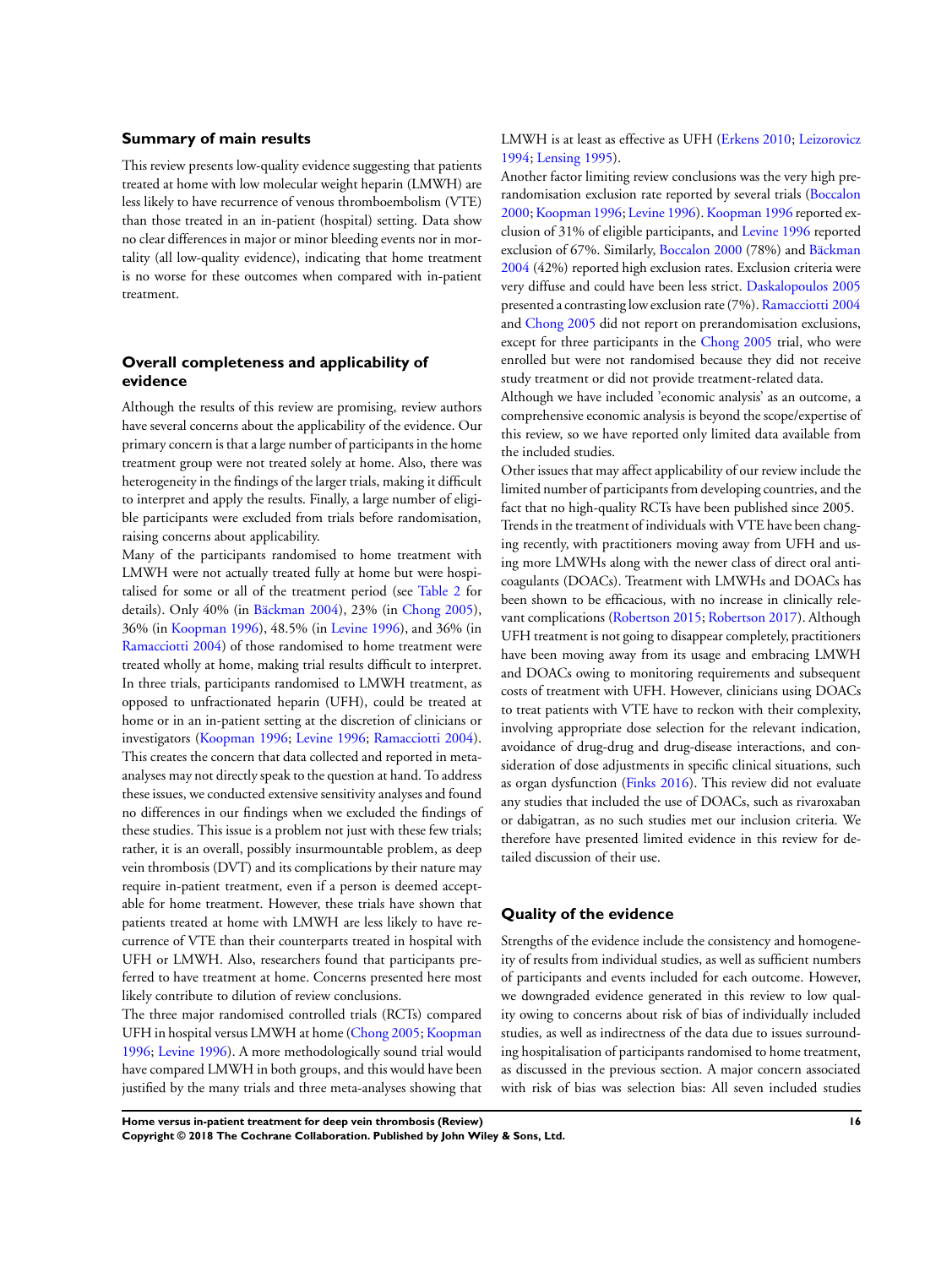were at unclear or high risk for concerns with random sequence generation or allocation concealment. Although minimising performance bias would be very difficult owing to the open nature of the treatment, making blinding of participants and personnel nearly impossible, these issues could be addressed in other ways, such as keeping treatment drugs consistent between interventions or demonstrating more stringent control of detection bias. Risk of bias concerns led us to downgrade the quality of evidence by one level. These concerns reduce the robustness of findings. See [Summary of findings for the main comparison](#page-5-0) for further information.

We conducted sensitivity analysis by evaluating the strength of evidence in light of risk of bias issues, as well as concerns with indirectness, and we found that findings did not change when we removed studies with high risk of bias, or studies that may not have directly contributed to the objectives of the review.

We did not investigate publication bias for the review because we included fewer than 10 studies in the individual meta-analyses, precluding robust results in the funnel plots used to investigate publication bias.

#### **Potential biases in the review process**

During the review process, we adhered to all possible measures to reduce potential biases, including conducting a comprehensive search, performing double data extraction, and grading the evidence. We made attempts to identify relevant studies and discussed disagreements thoroughly.

## **Agreements and disagreements with other studies or reviews**

The results of uncontrolled trials encompass a considerable body of evidence [\(Table 3\)](#page-42-0), particularly in relation to practical questions (see Implications for research). An observational study that included 334 participants concluded that community-based treatment of individuals with thromboembolism was safe and effective [\(Hyers 2007\)](#page-19-0). Home treatment has also been investigated in specific pathological communities, including individuals with cancer, and was found to be a suitable alternative to in-patient care ([Ageno](#page-19-0) [2005](#page-19-0)).

In the UK, some local health authorities (Trusts) have published the results of uncontrolled studies. Swindon Trust reported that 373 patients were referred to the programme, of whom 32% had proven DVT and 37.5% were treated wholly or partially at home [\(Green 1998](#page-19-0)). Chertsey Trust reported on 1093 referrals, of which 160 were proven to have a diagnosis of DVT. All but one (i.e. 159 patients) were home-treated [\(O'Shaugnessy 1998](#page-19-0)). Researchers have reported no complications apart from two minor bleeds and estimated savings to Chertsey Trust as £320,000 over 22 months. In a combined presentation to the American Thoracic Society,

three trusts reported that they managed the care of 966 patients with DVT, of whom only 10% were admitted to hospital [\(Miles](#page-19-0) [1998](#page-19-0)). In Norwich, 447 patients were referred over a six-month period, scans were positive in 30%, and 20% of these were considered unsuitable for home treatment ([Wimperis 1998](#page-19-0)). Thus, 105 were treated and five had to be readmitted - two with suspected pulmonary embolism (PE) (negative scans), one with PE, one with stroke, and one with an unrelated illness [\(Wimperis 1998\)](#page-19-0).

A study from Melbourne presented 100 participants with proven DVT [\(Ting 1998\)](#page-19-0). Fifty-three participants had proximal thrombosis and were admitted for one day for investigation, including lung scan: 16 scans were positive, although participants were asymptomatic and the result did not affect their management at home. The 47 participants with distal thrombosis were treated entirely at home. The clot was initially extended in 13.2% of distal and 2.7% of proximal thromboses, but at follow-up scans at six months, 60.7% of distal and 18.5% of proximal thromboses had completely resolved. The only complications were six minor bleeds. The numbers of participants referred but cleared of DVT, and the numbers rejected by the protocol, were not mentioned. In a Swedish study, 434 participants with DVT were treated in hospi-tal for three days before discharge home on treatment [\(Lindmarker](#page-19-0) [1996](#page-19-0)). Three participants had proven PE: One major bleed and 16 minor ones occurred. Data show no deaths in the acute stage and no extension of thromboses. In [Grau 1998](#page-19-0), 39 out of 71 participants with DVT were treated at home. Investigators reported no instance of PE and only one minor bleed. These trials all reported worthwhile cost savings. Only one uncontrolled study reported on patient satisfaction ([Conner 1999](#page-19-0)). Seventy-nine per cent of participants were happy to be treated at home, 12% would have preferred hospital treatment, and 9% had no preference.

Although not based on evidence from RCTs, cost savings in favour of home treatment have been shown when calculated. Hospital Episode Statistics for the UK for 1993 show 17,000 admissions for PE and 25,000 for DVT, with an average in-patient stay of 7.2 days ([Griffin 1996\)](#page-19-0). At an estimated cost of £200 per inpatient day (1998 figures), hospitalisation costs alone amounted to £60,480,000. If this could be reduced to, say, two days in 75% of cases, at a cost of £12,600,000, a savings of £47,880,000 on bed costs per annum would be realisable. Although it was not in the remit of this review, it is worth noting that surveillance of participants up to four years after randomisation to home or hospital regimens revealed no differences between groups [\(Grau](#page-19-0) [2001](#page-19-0)).

Regarding the results of quality of life outcomes reported in [Bäckman 2004,](#page-19-0) [Blattler 1998](#page-19-0) (excluded from our review as it was not an RCT) observed a similar preference in two-thirds of participants, who challenged hospital confinement and stated that they would not choose hospitalisation another time. The Blattler trial also reported that its home treatment group was free of symptoms a day earlier and returned to work a week earlier than the hospital treatment group ([Blattler 1998\)](#page-19-0).

**Home versus in-patient treatment for deep vein thrombosis (Review) 17 Copyright © 2018 The Cochrane Collaboration. Published by John Wiley & Sons, Ltd.**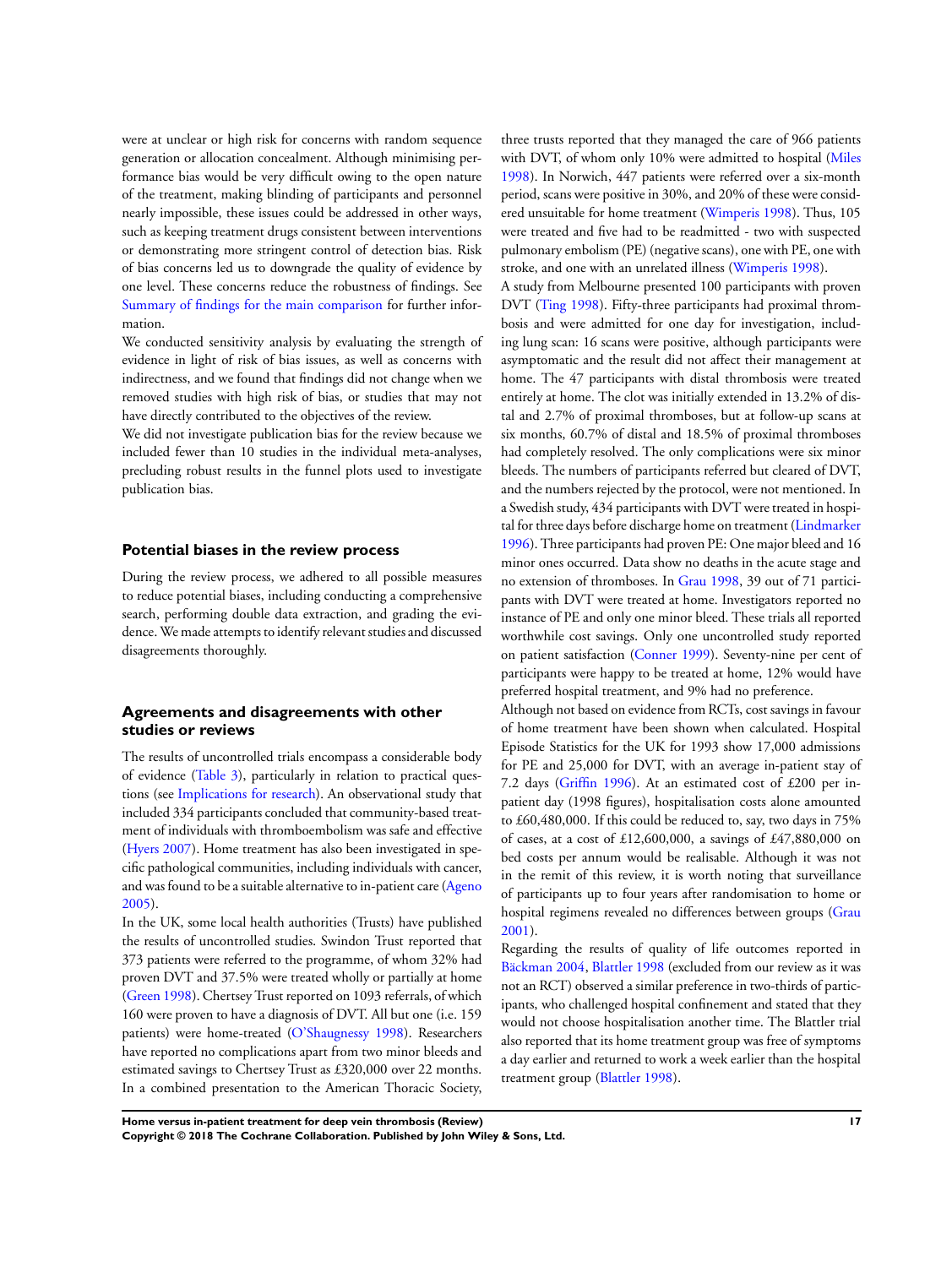## <span id="page-19-0"></span>**A U T H O R S ' C O N C L U S I O N S**

#### **Implications for practice**

This review presents low-quality evidence suggesting that patients treated at home with low molecular weight heparin (LMWH) are less likely to have recurrence of venous thromboembolism (VTE) than those treated in hospital. Researchers have found no clear differences in major or minor bleeding complications, nor in mortality (low-quality evidence), indicating that treatment at home with LMWH is not more harmful than treatment in an in-patient setting with LMWH or unfractionated heparin (UFH). Despite the limitations of reviewed trials, low-quality evidence suggests that home treatment of patients with DVT is more effective than standard hospital treatment.

#### **Implications for research**

It is unlikely that definitive evidence on the safety of home treatment will be forthcoming for reasons addressed in the discussion. This is underscored by the fact that during our search, we identified no other high-quality randomised controlled trials published after 2005. Also, treatment of individuals with thromboembolism with LMWH is being incorporated into local health authority guidelines that include at-home administration practices (East Lancashire Health Economy 2015; Wong 2014). A larger database of accumulated uncontrolled studies that can be compared only with historical controls is needed. Anecdotal notes may describe treatment failure but as these occurrences will be rare, it is possible that they will not be published.

It has been suggested by Baron 1999 that patients should be allocated on a triage basis: (1) standard in-patient regimen for those with intercurrent illness or massive VTE; (2) partial home treatment for those receiving the diagnosis in hospital but fit enough for discharge; and (3) complete home treatment. The ideal trial would compare LMWH only in each arm, would exclude 25% or fewer participants from entry into the trial, and would present

trial results in three groups. These issues should be given further examination.

Some practical issues remain to be resolved.

• Should the patient be admitted at all if suitable for home treatment?

• Should LMWH be given on suspicion or only on confirmation of the diagnosis?

• How would the treatment comparison be changed by use of newer direct oral anticoagulants versus more traditional LMWH?

• Should exclusion criteria be relaxed to favour greater entry to home treatment? For example, should a healthy pregnancy preclude home treatment?

• Should a screening test such as D-dimer levels be used?

• Should the system be controlled by the traditional physician's team, or should specialist anticoagulant nurses be trained? If so, will a lead clinician continue to accept overall responsibility?

• How should local guidelines be developed that include clinical prediction rules, biomarkers, and imaging that can be used to tailor therapy to disease severity?

• How should community healthcare workers be trained to administer treatment and monitor treatment progress?

## **A C K N O W L E D G E M E N T S**

We extend our acknowledgement to Ivor Schraibman, Elizabeth Royle, and Alan Milne for authoring the original draft of this review. We would like to thank Mayada Abu Affan for her contribution to the 2007 update of the review, and the Cochrane Vascular editorial base for support and assistance in updating this review.

## **R E F E R E N C E S**

### **References to studies included in this review**

### **Bäckman 2004** *{published data only}*

Bäckman K, Carlsson P, Kentson M, Hansen S, Engquist L, Hallert C. Deep venous thrombosis: a new task for primary health care. *Scandinavian Journal of Primary Health Care* 2004;**22**(1):44–9.

#### **Boccalon 2000** *{published data only}*

Boccalon H, Elias A, Chale JJ, Cadene A, Dumoulin A. Treatment of deep vein thrombosis at home: from theory to medical practice [French]. *Bulletin de l'Academie Nationale de Medecine* 1998;**182**(1):101–15. <sup>∗</sup> Boccalon H, Elias A, Chale JJ, Cadene A, Gabriel S.

Clinical outcome and cost of hospital vs home treatment of proximal deep vein thrombosis with a low-molecularweight heparin: the Vascular Midi-Pyrenees study. *Archives of Internal Medicine* 2000;**160**(12):1769–73.

#### **Chong 2005** *{published data only}*

Chong BH. A randomized, prospective, multicentre study comparing the efficacy, safety and cost of once-daily enoxaparin given at home with unfractionated heparin given in hospital in the treatment of deep-vein thrombosis. *Blood* 2002;**100**(11):Abstract 2772.

<sup>∗</sup> Chong BH, Brighton TA, Baker RI, Thurlow P, Lee CH, ASTH DS Group. Once-daily enoxaparin in the outpatient

**Home versus in-patient treatment for deep vein thrombosis (Review) 18 Copyright © 2018 The Cochrane Collaboration. Published by John Wiley & Sons, Ltd.**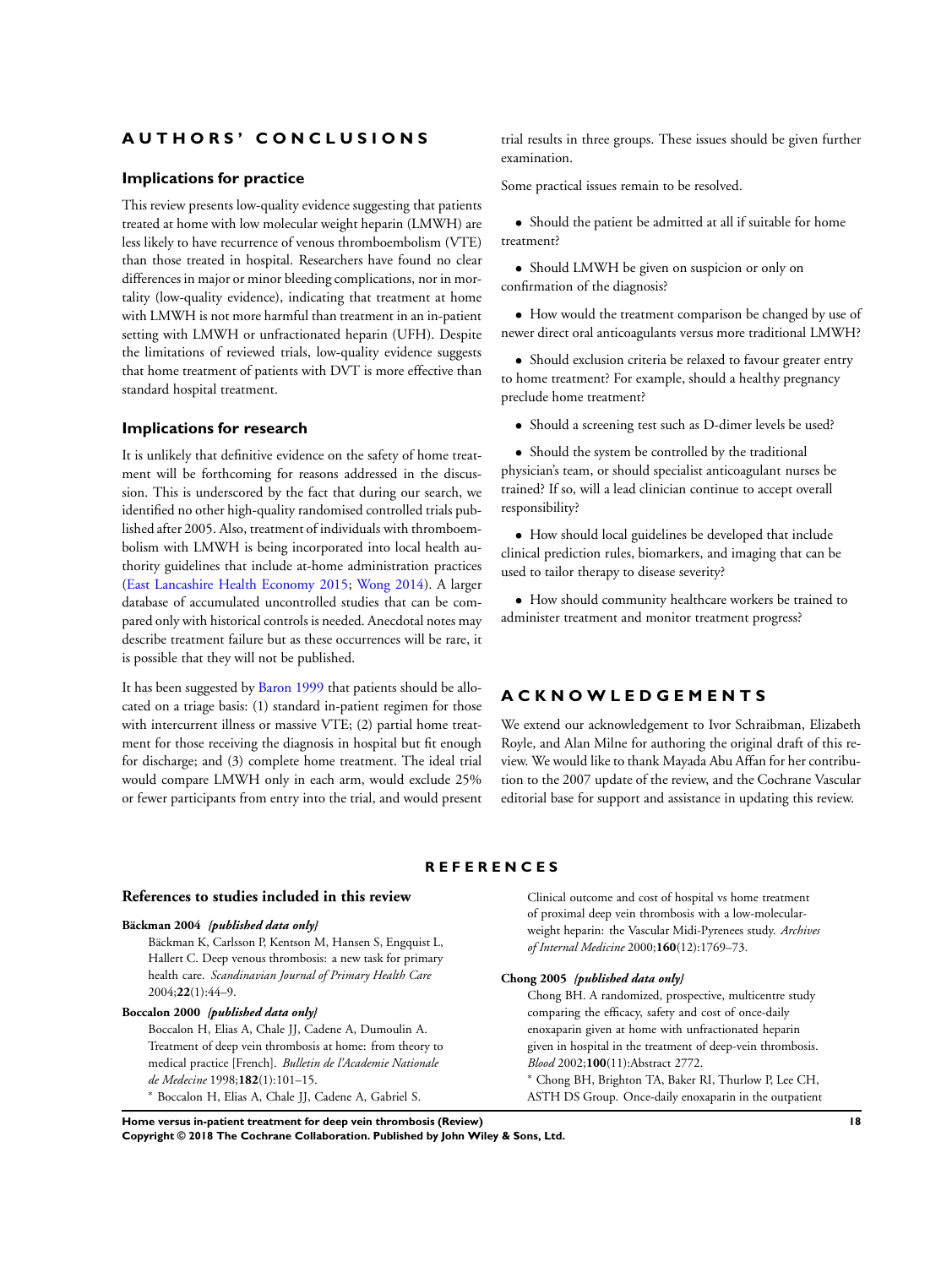setting versus unfractionated heparin in hospital for the treatment of symptomatic deep-vein thrombosis. *Journal of Thrombosis and Thrombolysis* 2005;**19**(3):173–81.

#### **Daskalopoulos 2005** *{published data only}*

Daskalopoulos ME, Daskalopoulou SS, Tzortzis E, Sfiridis P, Nikolaou A, Dimitroulis D, et al. Long-term treatment of deep venous thrombosis with a low molecular weight heparin (tinzaparin): a prospective randomized trial. *European Journal of Vascular and Endovascular Surgery* 2005; **29**(6):638–50.

#### **Koopman 1996** *{published data only}*

Koopman MMW, Prandoni P, Piovella F, Ockelford PA, Brandjes DPM, van der Meer J, et al. Treatment of patients with venous thrombosis with intravenous unfractionated heparin in hospital compared with subcutaneous lowmolecular-weight heparin out of hospital. *Annals of Hematology* 1996;**72**:A3.

<sup>∗</sup> Koopman MMW, Prandoni P, Piovella F, Ockelford PA, Brandjes DPM, van der Meer J, et al. Treatment of venous thrombosis with intravenous unfractionated heparin in hospital as compared with subcutaneous low molecular weight heparin at home. *New England Journal of Medicine* 1996;**334**(11):682–7.

van den Belt AGM, Bossuyt PMM, Prins MH, Gallus AS, Buller HR. Replacing inpatient care by outpatient care in the treatment of deep venous thrombosis - an economic evaluation. *Thrombosis and Haemostasis* 1998;**79**:259–62.

#### **Levine 1996** *{published data only}*

<sup>∗</sup> Levine M, Gent M, Hirsch J, Leclerc J, Anderson D, Weitz J, et al. A comparison of low molecular weight heparin administered primarily at home with unfractionated heparin administered in the hospital for proximal deep vein thrombosis. *New England Journal of Medicine* 1996;**334**: 677–82.

O'Brien B, Levine M, Willan A, Goeree R, Haley S, Blackhouse G, et al. Economic evaluation of outpatient treatment with low-molecular-weight-heparin for proximal vein thrombosis. *Archives of Internal Medicine* 1999;**159**: 2298–304.

#### **Ramacciotti 2004** *{published data only}*

Ramacciotti E, Araujo GR, Lastoria S, Dietrich F, Maffei FH, Mussi NS. The efficacy and safety of enoxaparin oncedaily given partly at home, compared with unfractionated heparin given in the hospital in the treatment of proximal deep-vein thrombosis, a Brazilian multicenter study. *Blood* 2001;**98**(11):Abstract 4026.

Ramacciotti E, Araujo GR, Lastoria S, Maffei FH, Dietrich F. An open-label, comparative study of the efficacy and safety of an outpatient single daily dose of enoxaparin versus unfractionated heparin in the treatment of proximal lower limb deep-vein thrombosis. *Blood* 2002;**11**:503a-Abstract 1960.

Ramacciotti E, Araujo GR, Lastoria S, Maffei FH, Dietrich-Neto F, CLETRAT Investigators. Efficacy and safety of once-daily enoxaparin given in the outpatient setting compared with in-hospital unfractionated heparin for treatment of proximal lower limb deep-vein thrombosis.

*Journal of Thrombosis and Haemostasis* 2003;**1**(Suppl 1): Abstract P1401.

<sup>∗</sup> Ramacciotti E, Araujo GR, Lastoria S, Maffei FH, Karaoglan DM, Michaelis W, et al. An open-label, comparative study of the efficacy and safety of once-daily dose of enoxaparin versus unfractionated heparin in the treatment of proximal lower limb deep-vein thrombosis. *Thrombosis Research* 2004;**114**(3):149–53.

## **References to studies excluded from this review**

#### **Aujesky 2011** *{published data only}*

Aujesky D, Roy PM, Verschuren F, Righini M, Osterwalder J, Egloff M, et al. An international, randomized noninferiority trial of outpatient versus inpatient treatment for pulmonary embolism. *Journal of General Internal Medicine* 2011;**26**(10):1220.

<sup>∗</sup> Aujesky D, Roy PM, Verschuren F, Righini M,

Osterwalder J, Egloff M, et al. Outpatient versus inpatient treatment for patients with acute pulmonary embolism: an international, open-label, randomised, non-inferiority trial. *Lancet* 2011;**378**(9785):41–8.

#### **Belcaro 1999** *{published data only}*

Belcaro G, Nicolaides AN, Cesarone MR, Laurora G, De Sanctis MT, Incandela L, et al. Comparison of low molecular weight heparin, administered primarily at home, with unfractionated heparin, administered in hospital, and subcutaneous heparin, administered at home for deep-vein thrombosis. *Angiology* 1999;**50**(10):781–7.

#### **Blattler 1998** *{published data only}*

Blattler W, Borer W, Linder C. Outpatient and conventional treatment of acute deep vein thrombosis evaluated in a controlled single-centre study. *Phlébologie* 1998;**51**(1): 41–6.

Blattler W, Borer W, Linder C, Bergan J. Outpatient and conventional treatment of acute deep vein thrombosis evaluated in a controlled single-centre study [Traitements ambulatoire et conventionnel de la thrombose veineuse profonde aigue: Bilan monocentrique]. *Phlébologie* 1998; **51**(1):33–9.

#### **Buller 2004** *{published data only}*

Buller H. Initial outpatient treatment of venous thromboembolism with Fondaparinux (Arixtra®): the MATISSE trials. Journal of Thrombosis and Haemostasis. 2005; Vol. 3, issue 1:Abstract P1112.

Buller HR, The Matisse Investigators. Initial outpatient treatment of venous thromboembolism with fondaparinux (Arixtra(R)): the MATISSE trials. Blood. 104 2004; Vol. 104, issue 11:Abstract 705.

## **Conner 1999** *{unpublished data only}*

Conner C. Innohep User's meeting, Windsor. Data on file 1999.

#### **Fitzmaurice 2000** *{published data only}*

Fitzmaurice DA, Hobbs FD, Murray ET, Holder RL, Allan TF, Rose PE. Oral anticoagulation management in primary care with the use of computerised decision support and near-patient testing: a randomised, controlled trial. *Archives of Internal Medicine* 2000;**160**(15):2343–8.

**Home versus in-patient treatment for deep vein thrombosis (Review) 19**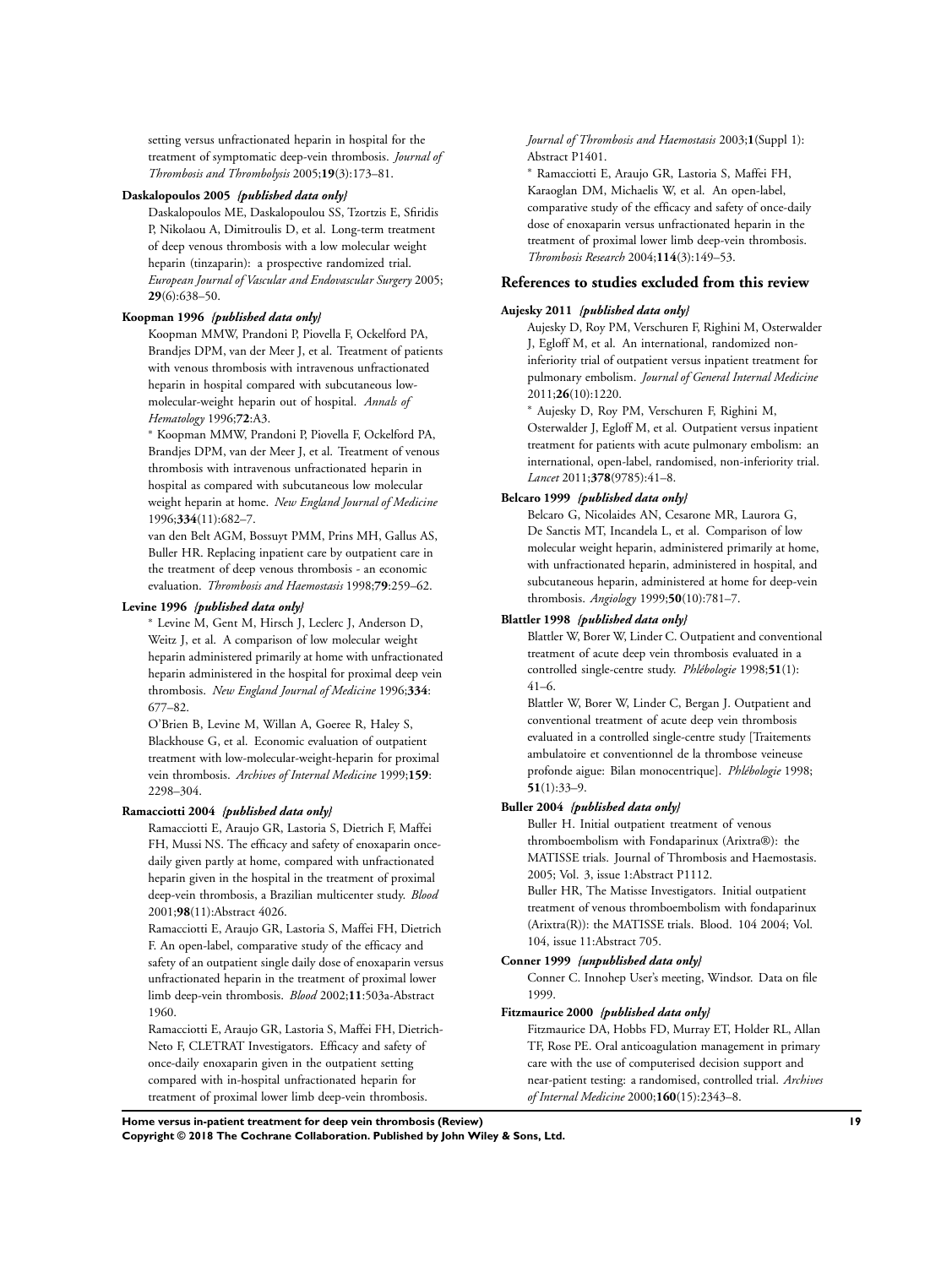#### **Frank 1998** *{published data only}*

Frank D, Blattler W. Comparison of ambulatory and inpatient treatment of acute deep venous thrombosis of the leg: subjective and economic aspects [German]. *Schweizerische Medizinische Wochenschrift. Journal Suisse de Medecine* 1998;**128**(36):1328–33.

#### **Goldhaber 1998** *{published data only}*

Goldhaber SZ, Morrison RB, Diran LL, Creager MA, Lee TH. Abbreviated hospitalisation for deep vein thrombosis with the use of ardeparin. *Archives of Internal Medicine* 1998;**158**(21):2325–8.

### **Grau 1998** *{published data only}*

Grau E, Real E, Pastor E, Viciano V, Aguilo J. Home treatment of deep vein thrombosis: a two-years experience of a single institution. *Haematologica* 1998;**83**(5):438–41.

#### **Grau 2001** *{published data only}*

Grau E, Tenias JM, Real E, Medrano J, Ferrer R, Pastor E, et al. Home treatment of deep vein thrombosis with low molecular weight heparin: long-term incidence of recurrent venous thromboembolism. *American Journal of Haematology* 2001;**67**(1):10–4.

#### **Green 1998** *{published data only}*

Green ES, Rhodes S, Bond S, Thomson S, Troughton AH. Outpatient treatment of deep vein thrombosis using low molecular weight heparin. *British Journal of Haematology* 1998;**101(Suppl 1)**:Abstract 234.

#### **Hull 2000** *{published data only}*

Hull RD, Pineo GF, Francis C, Bergqvist D, Fellenius C, Soderberg K, et al. Low-molecular-weight heparin prophylaxis using dalteparin extended out-of-hospital vs inhospital warfarin/out-of-hospital placebo in hip arthroplasty patients: a double-blind, randomized comparison. North American Fragmin Trial Investigators. *Archives of Internal Medicine* 2000;**160**(14):2208–15.

### **Hull 2002** *{published data only}*

Hull RD, Pineo GF, Mah AF. Does rebound exist? A comparison of venous thromboembolic (VTE) event rates in the post-treatment period for patients randomized to long-term low-molecular-weight heparin (LMWH) versus warfarin sodium. Blood. 100 2002; Vol. 100, issue 11: Abstract 1951.

## **Hull 2009** *{published data only}*

Hull RD, Pineo GF, Brant R, Liang J, Cook R, Solymoss S, et al. Home therapy of venous thrombosis with long-term LMWH versus usual care: patient satisfaction and postthrombotic syndrome. *American Journal of Medicine* 2009; **122**(8):762–9.

#### **Lindmarker 1996** *{published data only}*

Lindmarker P, Holstrom M. Use of low molecular weight heparin (dalteparin), once daily, for the treatment of deep vein thrombosis. A feasibility and health economic study in an outpatient setting. Swedish Venous Thrombosis Dalteparin Trial Group. *Journal of Internal Medicine* 1996; **240**(6):395–401.

#### **Miles 1998** *{published data only}*

Miles J, O'Shaugnessey D, Wimperis J. Outpatient management of DVT in the United Kingdom. Presentation to American Thoracic Society. 1998.

#### **Modesto-Alapont 2006** *{published data only}*

Modesto-Alapont M, Nauffal-Manzur D, Nsotegui-Barrera E, Menendez-Villanueva R, Ballesta A, Touza R, et al. Can home prophylaxis for venous thromboembolism reduce mortality rates in patients with chronic obstructive pulmonary disease? [Spanish]. *Archivos de Bronconeumologia* 2006;**42**(3):130–4.

#### **O'Shaugnessy 1998** *{published data only}*

O'Shaughnessy DF, Tovey C, Miller ALC, O'Neill V, Rana PS, Akbar S, et al. Outpatient management of deep vein thrombosis. *Journal of Accident and Emergency Medicine* 1998;**15**(5):292–3.

#### **Otero 2010** *{published data only}*

Anon. Home treatment of pulmonary embolism. http:// clinicaltrials.gov/show/NCT00214929. 2005. Otero R, Uresandi F, Jiménez D, Cabezudo MA, Oribe M, Nauffal D, et al. Home treatment in pulmonary embolism. *Thrombosis Research* 2010;**126**(1):e1–e5.

### **Pineo 2003** *{published data only}*

Pineo GF, Hull RD, Mah AF, Lite I. Does rebound exist? A comparison of venous thromboembolic event rates in the post-treatment period for patients randomized to long-term low-molecular-weight heparin vs. warfarin sodium. *Journal of Thrombosis and Haemostasis* 2003;**1**(Suppl 1):Abstract P1882.

#### **Rymes 2002** *{published data only}*

Rymes NL, Lester W, Connor C, Chakrabati S, Fegan CD. Outpatient management of DVT using LMWH and a hospital outreach service. *Clinical and Laboratory Haematology* 2002;**24**(3):165–70.

#### **Ting 1998** *{published data only}*

Ting SBN, Ziegenbein RW, Gan TE, Catalano JV, Monagle P, Silvers J, et al. Dalteparin for deep vein thrombosis: a hospital-in-the-home program. *Medical Journal of Australia* 1998;**168**(6):272–6.

#### **Wells 1998** *{published data only}*

Wells PS, Kovacs MJ, Bormanis J, Forgie MA, Goudie D, Morrow B, et al. Expanding eligibility for outpatient treatment of deep vein thrombosis and pulmonary embolism with low-molecular-weight heparin: a comparison of patient self-injection with homecare injection. *Archives of Internal Medicine* 1998;**158**(16):1809–12.

#### **White 1989** *{published data only}*

White RH, McCurdy SA, von Marensdorff H, Woodruff DEJ, Leftgoff L. Home prothrombin time monitoring after the initiation of warfarin therapy. A randomised, prospective study. *Annals of Internal Medicine* 1989;**111**(9): 730–7.

#### **Wilson 2003** *{published data only}*

Wilson SJ, Wells PS, Kovacs MJ, Lewis GM, Martin J, Burton E, et al. Comparing the quality of oral anticoagulant management by anticoagulation clinics and by family

**Home versus in-patient treatment for deep vein thrombosis (Review) 20**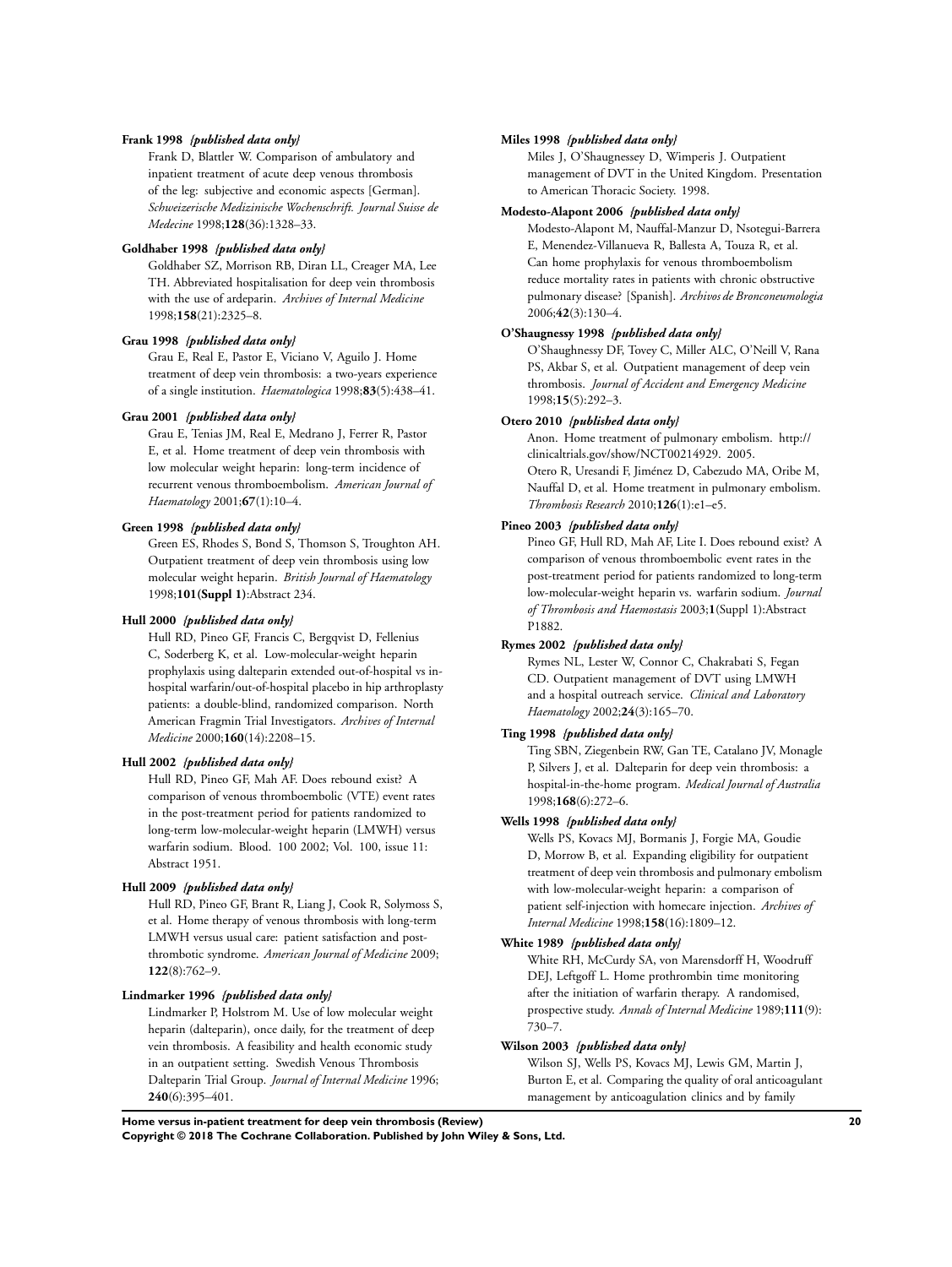physicians: a randomized controlled trial. *Canadian Medical Association Journal* 2003;**169**(4):293–8.

#### **Wimperis 1998** *{published data only}*

Wimperis JZ, Pout G, Dilks G, Wilson P, Clarke J, Jenkins P, et al. Significant bed savings resulting from outpatient management of deep vein thrombosis with low molecular weight heparin. *British Journal of Haematology* 1998;**101 (Suppl 1)**:Abstract 231.

## **Additional references**

### **Ageno 2005**

Ageno W, Grimwood R, Limbiati S, Dentali F, Steidl L, Wells PS. Home-treatment of deep vein thrombosis in patients with cancer. *Haematologica* 2005;**90**(2):220–4.

#### **Atkins 2004**

Atkins D, Best D, Briss PA, Eccles M, Falck-Ytter Y, Flottorp S, et al. GRADE Working Group. Grading quality of evidence and strength of recommendations. *BMJ* 2004; **328**(7454):1490–4.

#### **Bakker 1988**

Bakker M, Dekker PJ, Knot EA, van Bergen PF, Jonker JJ. Home treatment for deep venous thrombosis with low molecular weight heparin [letter]. *Lancet* 1988;**2**:1142.

#### **Baron 1999**

Baron RM, Goldhaber SZ. Deep venous thrombosis: early discharge strategies and outpatient management. *Journal of Thrombosis and Thrombolysis* 1999;**7**(2):113–22.

#### **East Lancashire Health Economy 2015**

East Lancashire Medicines Management Board. Use of Low Molecular Weight Heparins (LMWH) (e.g. Tinzaparin) in Primary Care: Best Practice Guideline. www.elmmb.nhs.uk/policies-and-guidelines/guidelines/ (accessed 20 June 2017); Vol. Version 3.

#### **Erkens 2010**

Erkens PMG, Prins MH. Fixed dose subcutaneous low molecular weight heparins versus adjusted dose unfractionated heparin for venous thromboembolism. *Cochrane Database of Systematic Reviews* 2010, Issue 9. DOI: 10.1002/14651858.CD001100.pub3

#### **Finks 2016**

Finks SW, Trujillo TC, Dobesh PP. Management of venous thromboembolism. *Annals of Pharmacotherapy* 2016;**50**(6): 486–501.

#### **GRADEProGDT 2015 [Computer program]**

McMaster University (developed by Evidence Prime). GRADEpro GDT. Version accessed 11 July 2017. Hamilton (ON): McMaster University (developed by Evidence Prime), 2015.

### **Griffin 1996**

Griffin J. *Deep venous thrombosis and pulmonary embolism*. London: Office of Health Economics, 1996.

### **Higgins 2011**

Higgins JPT, Green S (editors). Cochrane Handbook for Systematic Reviews of Interventions. Version 5.1.0 (updated March 2011). The Cochrane Collaboration, 2011. Available from www.handbook.cochrane.org.

#### **Hyers 2007**

Hyers TM, Spyropoulos AC, for the INNOVATE Investigators. Community-based treatment of venous thromboembolism with a low-molecular-weight heparin and warfarin. *Journal of Thombosis and Thombolysis* 2007; **24**(3):225–32.

#### **Jadad 1996**

Jadad AR, Moore RA, Carroll D, Jenkinson C, Reynolds DJ, Gavaghan DJ, et al. Assessing the quality of reports of randomized clinical trials: is blinding necessary?. *Controlled Clinical Trials* 1996;**17**(1):1–12.

### **Leizorovicz 1994**

Leizorovicz A, Simmoneau G, Decousus H, Boissel JP. Comparison of efficacy and safety of low molecular weight heparins and unfractionated heparin in initial treatment of deep vein thrombosis: a meta-analysis. *BMJ* 1994;**309**: 299–304.

#### **Lensing 1995**

Lensing AW, Prins MH, Davidson BL, Hirsh J. Treatment of deep venous thrombosis with low-molecular-weight heparins. A meta-analysis. *Archives of Internal Medicine* 1995;**155**(6):601–7.

### **NICE 2012**

National Institute for Health and Care Excellence (NICE). Venous thromboembolic diseases: diagnosis, management and thrombophilia testing (CG144). www.nice.org.uk/ guidance/CG144 (accessed 20 June 2017).

#### **O'Brien 1999**

O'Brien B, Levine M, Willan A, Goeree R, Haley S, Blackhouse G, et al. Economic evaluation of outpatient treatment with low-molecular-weight-heparin for proximal vein thrombosis. *Archives of Internal Medicine* 1999;**159**: 2298–304.

#### **RevMan 2014 [Computer program]**

The Nordic Cochrane Centre, The Cochrane Collaboration. Review Manager (RevMan). Version 5.3. Copenhagen: The Nordic Cochrane Centre, The Cochrane Collaboration, 2014.

#### **Robertson 2015**

Robertson L, Kesteven P, McCaslin JE. Oral direct thrombin inhibitors or oral factor Xa inhibitors for the treatment of deep vein thrombosis. *Cochrane Database of Systematic Reviews* 2015, Issue 6. DOI: 10.1002/ 14651858.CD010956.pub2

### **Robertson 2017**

Robertson L, Jones LE. Fixed dose subcutaneous low molecular weight heparins versus adjusted dose unfractionated heparin for the initial treatment of venous thromboembolism. *Cochrane Database of Systematic Reviews* 2017;**Issue 2**:Art. No.: CD001100.

### **Ryan 2016**

Ryan R, Hill S. How to GRADE the quality of the evidence. Cochrane Consumers and Communication Group, June

**Home versus in-patient treatment for deep vein thrombosis (Review) 21**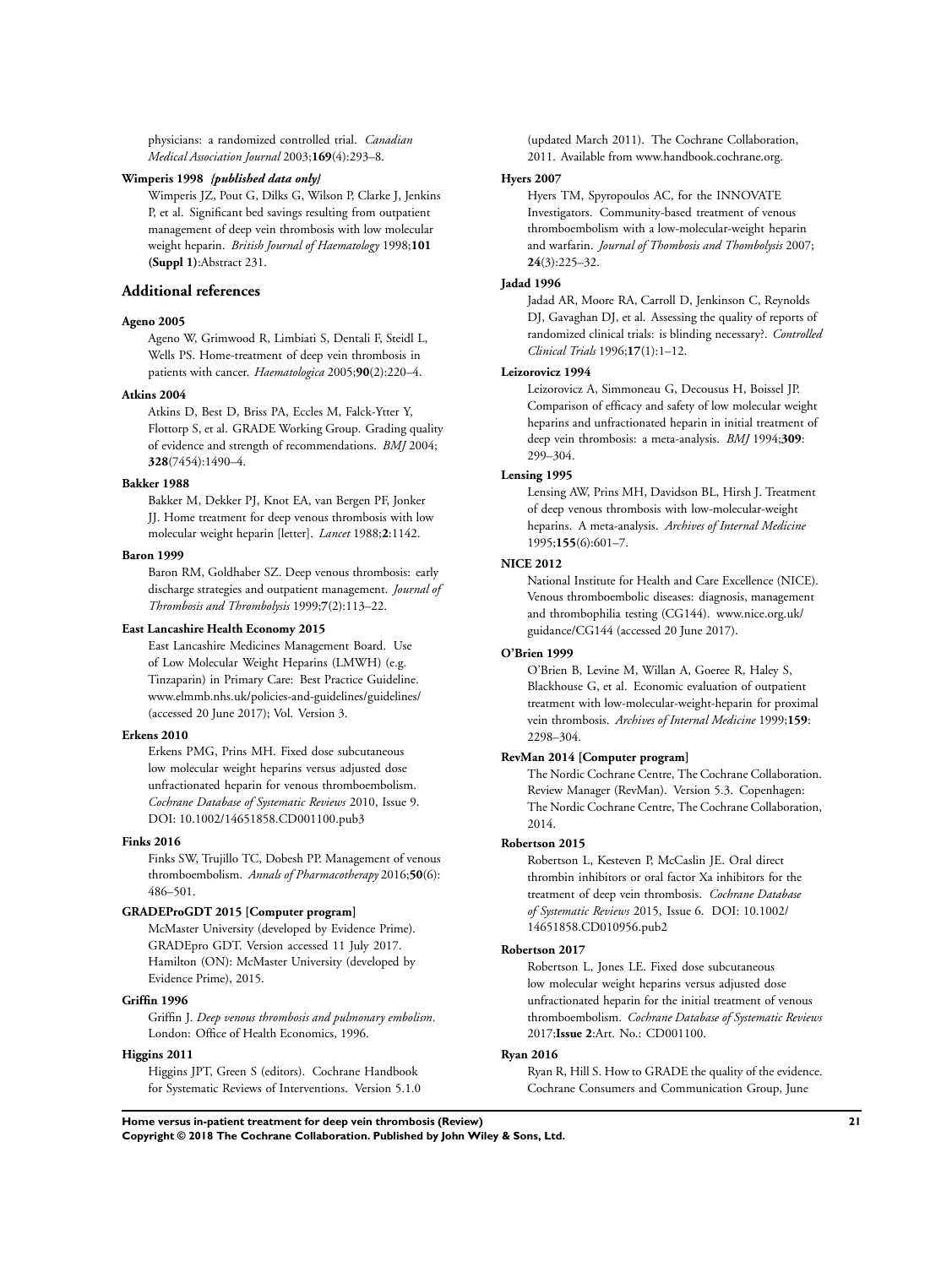2016. Version 1.0. http://cccrg.cochrane.org/authorresources (accessed 13 August 2017)..

#### **van den Belt 1998**

van den Belt AGM, Bossuyt PMM, Prins MH, Gallus AS, Buller HR. Replacing inpatient care by outpatient care in the treatment of deep venous thrombosis - an economic evaluation. *Thrombosis and Haemostasis* 1998;**79**:259–62.

#### **van Es 2014**

van Es N, Coppens M, Schulman S, Middeldorp S, Büller HR. Direct oral anticoagulants compared with vitamin K antagonists for acute venous thromboembolism: evidence from phase 3 trials. *Blood* 2014;**124**:1968–75.

#### **Wong 2014**

Wong M, Butt IL, on behalf of Wirral Drug and Therapeutics Committee. Low Molecular Weight Heparin Prescribing and Administration (Adults). http: //mm.wirral.nhs.uk/document uploads/guidelines/

LMWHprescribingandadministrationv1a.pdf.. Version: v1a 2014 (accessed 13 July 2017).

#### **Zelen 1979**

Zelen M. A new design for randomized clinical trials. *New England Journal of Medicine* 1979;**300**:1242–5.

#### **References to other published versions of this review**

#### **Othieno 2007**

Othieno R, Abu Affan M, Okpo E. Home versus in-patient treatment for deep vein thrombosis. *Cochrane Database of Systematic Reviews* 2007, Issue 3. DOI: 10.1002/ 14651858.CD003076.pub2

### **Schraibman 2001**

Schraibman IG, Milne AA, Royle EM. Home versus inpatient treatment for deep vein thrombosis. *Cochrane Database of Systematic Reviews* 2001, Issue 2. DOI: 10.1002/14651858.CD003076

∗ *Indicates the major publication for the study*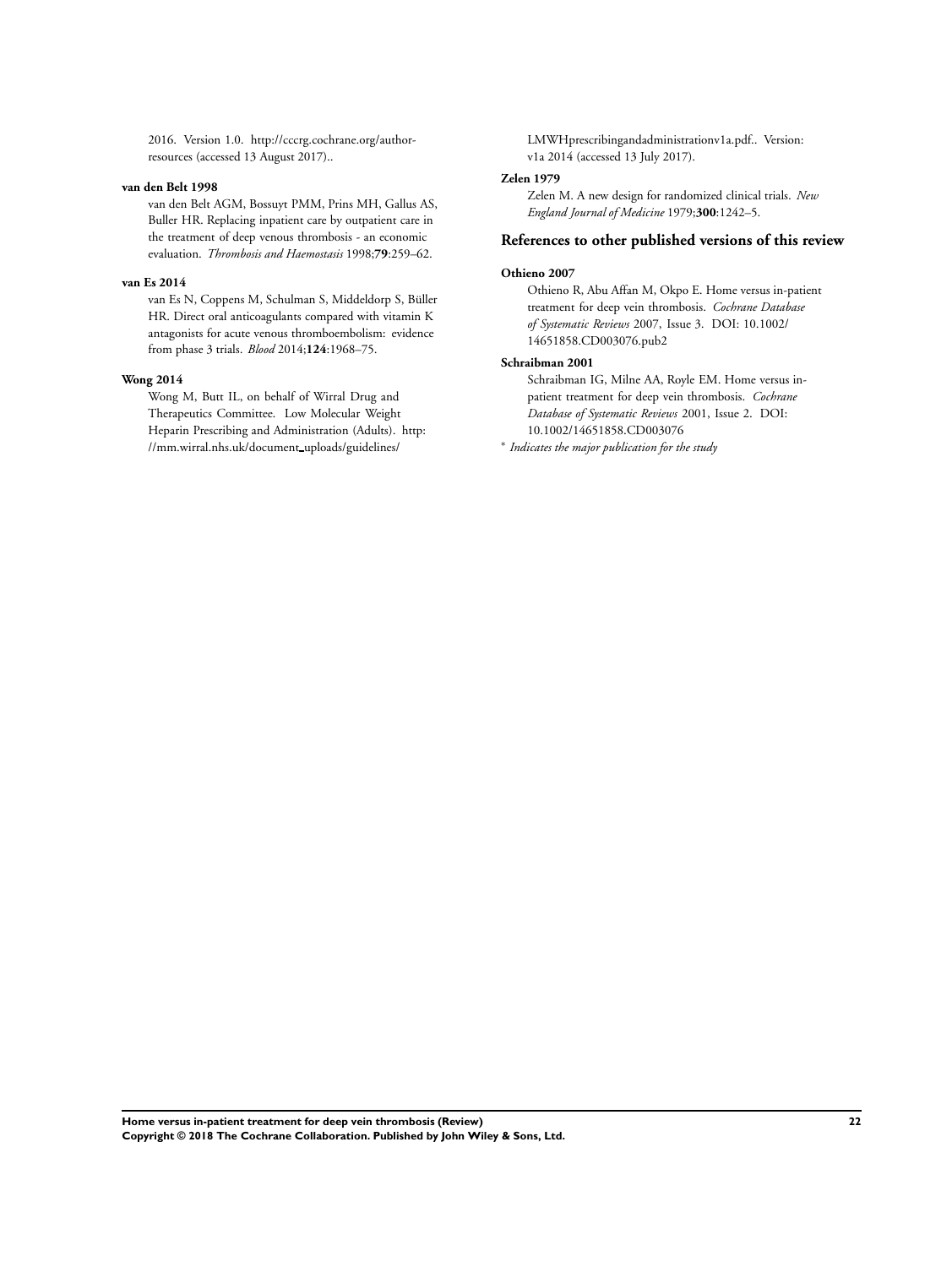## <span id="page-24-0"></span>**CHARACTERISTICS OF STUDIES**

## **Characteristics of included studies** *[ordered by study ID]*

## **[Boccalon 2000](#page-19-0)**

| Methods             | Study design: randomised controlled trial<br>Exclusions post randomisation: One patient withdrew consent following randomisation,<br>7 withdrew owing to severe complications (3 DVT extensions, 4 major haemorrhages)<br>Losses to follow-up: 38 participants did not complete the 6-month follow-up (those<br>treated in hospital were twice as likely to withdraw)<br>Intention-to-treat analysis: not indicated                                                                                                                                                                                                                                                                                                                                                                                                                                                                                                                                                                                                                                                                                                                                                                                                       |
|---------------------|---------------------------------------------------------------------------------------------------------------------------------------------------------------------------------------------------------------------------------------------------------------------------------------------------------------------------------------------------------------------------------------------------------------------------------------------------------------------------------------------------------------------------------------------------------------------------------------------------------------------------------------------------------------------------------------------------------------------------------------------------------------------------------------------------------------------------------------------------------------------------------------------------------------------------------------------------------------------------------------------------------------------------------------------------------------------------------------------------------------------------------------------------------------------------------------------------------------------------|
| Participants        | Country: France<br>Setting: home or hospital<br>N: 204 randomised, 201 included (102 hospital, 99 home), representing 11.8% of those<br>eligible<br>Age: mean $63.8 \pm 14.1$ years, range 18 to 85 years<br>Sex: 113 male; 88 female<br>Inclusion criteria: confirmed diagnosis (by ultrasonography or venography) of proximal<br>DVT not more than 30 days before enrolment<br>Exclusion criteria: thrombus in the inferior vena cava, a floating thrombus, history of<br>DVT within the previous 6 months, DVT with symptomatic PE, a clinical condition<br>requiring hospitalisation, contraindication to anticoagulant treatment, pregnancy, hep-<br>arin treatment within the 48 hours preceding inclusion, home or hospital treatment<br>impossible for any reason, participant lived too far away from the trial centre, written<br>consent not given<br>Participants were also examined, although not necessarily excluded, for risk factors for<br>DVT, including previous thromboembolism, varicose veins, immobilisation, surgery,<br>trauma, cancer, use of oral contraceptives, known or inherited clotting disorders, other<br>comorbidities such as cardiovascular disease with right ventricular failure |
| Interventions       | Treatment: sc injection of LMWH (dalteparin sodium, enoxaparin sodium, or<br>nadroparin calcium, as chosen by the attending physician) at the recommended dose,<br>followed by anticoagulant for 6 months at home<br>Control: sc injection of LMWH (dalteparin sodium, enoxaparin sodium, or nadroparin<br>calcium, as chosen by the attending physician) at the recommended dose, followed by<br>anticoagulant for 6 months initially in hospital for $10 \pm 2$ days, then at home<br>Anticoagulants: oral VKA or fluindione, 20 mg/d for the first 3 days, followed by regimen<br>to maintain INR between 2.0 and 3.0 for up to 6 months<br>Participants were also given compression stockings and were encouraged to return to<br>physical activity according to a schedule approved by general practitioner and nurse                                                                                                                                                                                                                                                                                                                                                                                                |
| Outcomes            | Primary: recurrent VTE, PE, major bleeding<br>Secondary: death, minor bleeding, economic analysis<br>Duration of follow-up: 6 months                                                                                                                                                                                                                                                                                                                                                                                                                                                                                                                                                                                                                                                                                                                                                                                                                                                                                                                                                                                                                                                                                      |
| Notes               |                                                                                                                                                                                                                                                                                                                                                                                                                                                                                                                                                                                                                                                                                                                                                                                                                                                                                                                                                                                                                                                                                                                                                                                                                           |
| <b>Risk of bias</b> |                                                                                                                                                                                                                                                                                                                                                                                                                                                                                                                                                                                                                                                                                                                                                                                                                                                                                                                                                                                                                                                                                                                                                                                                                           |

**Home versus in-patient treatment for deep vein thrombosis (Review) 23**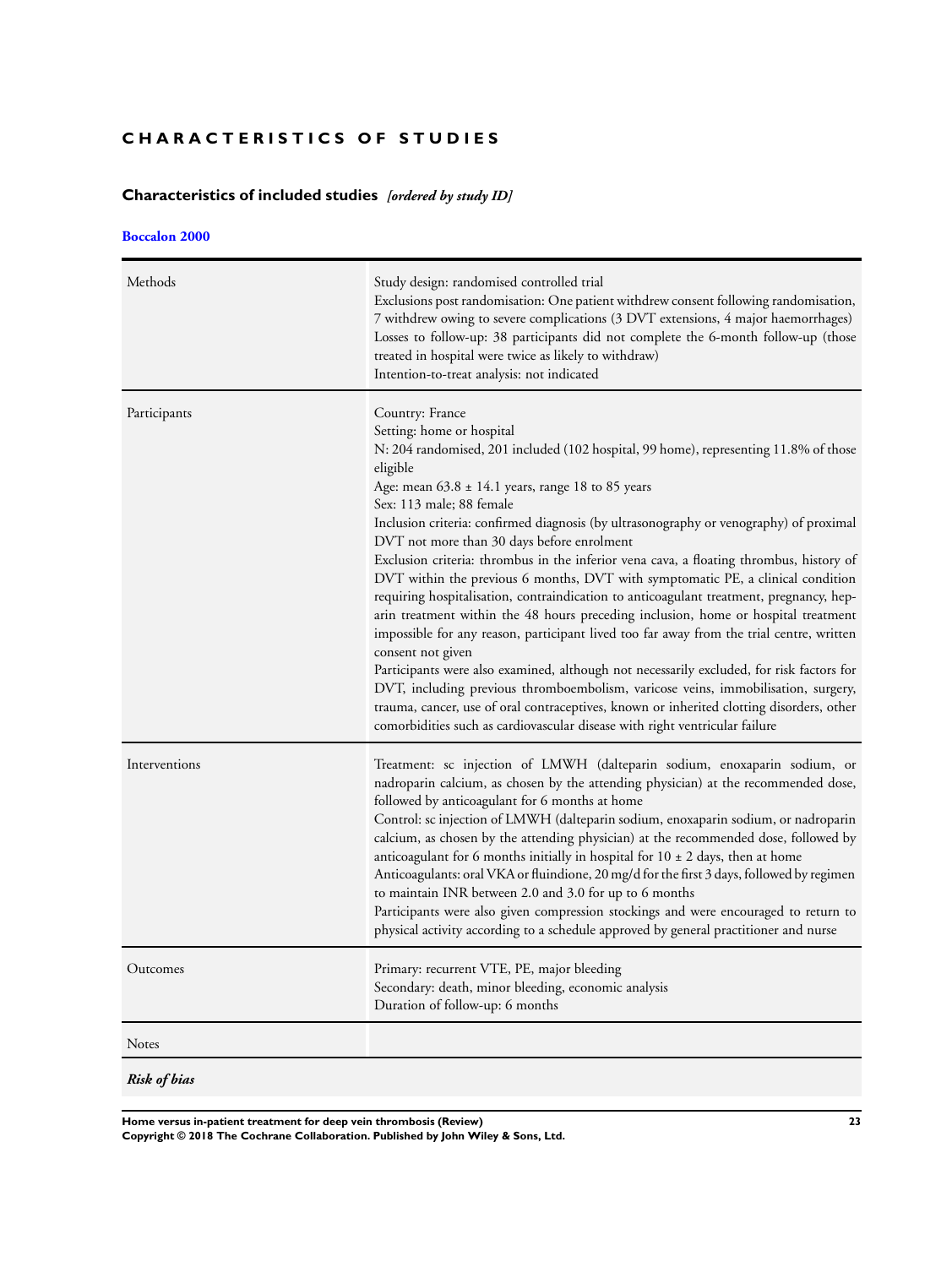## **[Boccalon 2000](#page-19-0)** (*Continued)*

| <b>Bias</b>                                                                           | Authors' judgement | Support for judgement                                                                                                                                                                                                                                                                            |
|---------------------------------------------------------------------------------------|--------------------|--------------------------------------------------------------------------------------------------------------------------------------------------------------------------------------------------------------------------------------------------------------------------------------------------|
| Random sequence generation (selection Unclear risk<br>bias)                           |                    | Not stated                                                                                                                                                                                                                                                                                       |
| Allocation concealment (selection bias)                                               | Low risk           | Sealed envelopes were used.                                                                                                                                                                                                                                                                      |
| Blinding of participants and personnel Low risk<br>(performance bias)<br>All outcomes |                    | Although no blinding of participant or per-<br>sonnel was reported, both groups received<br>the same treatment. All participants re-<br>ceived an oral anticoagulant for the first 3<br>days. Outcome is unlikely to have been af-<br>fected by lack of blinding of participants or<br>personnel |
| Blinding of outcome assessment (detection High risk<br>bias)<br>All outcomes          |                    | Blinding of outcome assessors was not re-<br>ported. Outcomes could have been influ-<br>enced by lack of blinding                                                                                                                                                                                |
| Incomplete outcome data (attrition bias)<br>All outcomes                              | High risk          | 38 participants did not complete the 6-<br>month follow-up (those treated in hospital<br>were twice as likely to withdraw)                                                                                                                                                                       |
| Selective reporting (reporting bias)                                                  | Low risk           | All prespecified outcomes were reported.                                                                                                                                                                                                                                                         |
| Other bias                                                                            | Low risk           | No other potential bias was identified.                                                                                                                                                                                                                                                          |

## **[Bäckman 2004](#page-19-0)**

| Methods      | Study design: randomised multi-centre trial<br>Exclusions post randomisation: 7 patients excluded (5 randomised to in-patient treat-<br>ment refused to co-operate; 2 randomised to outpatient/home treatment had a drug<br>reaction and haematuria, respectively)<br>Losses to follow-up: none<br>Intention-to-treat analysis: yes                                                                                                                                                                                                                                                |
|--------------|------------------------------------------------------------------------------------------------------------------------------------------------------------------------------------------------------------------------------------------------------------------------------------------------------------------------------------------------------------------------------------------------------------------------------------------------------------------------------------------------------------------------------------------------------------------------------------|
| Participants | Country: Sweden<br>Setting: in-patient or out-patient/home<br>N: 224 met inclusion criteria, 131 randomised (66 in-patient, 65 out-patient/home),<br>representing 58% of those eligible<br>Age: mean 66 (33 to 87) years, in-patient group; 67 (25 to 91) years, out-patient/home<br>group<br>Sex, male/female ratio: 34/34 in-patient group; 34/31 out-patient group<br>Inclusion criteria: acute symptomatic DVT confirmed by phlebography or ultrasound<br>in patients aged 18 years and older presenting at the emergency department<br>Exclusion criteria: not clearly stated |

**Home versus in-patient treatment for deep vein thrombosis (Review) 24**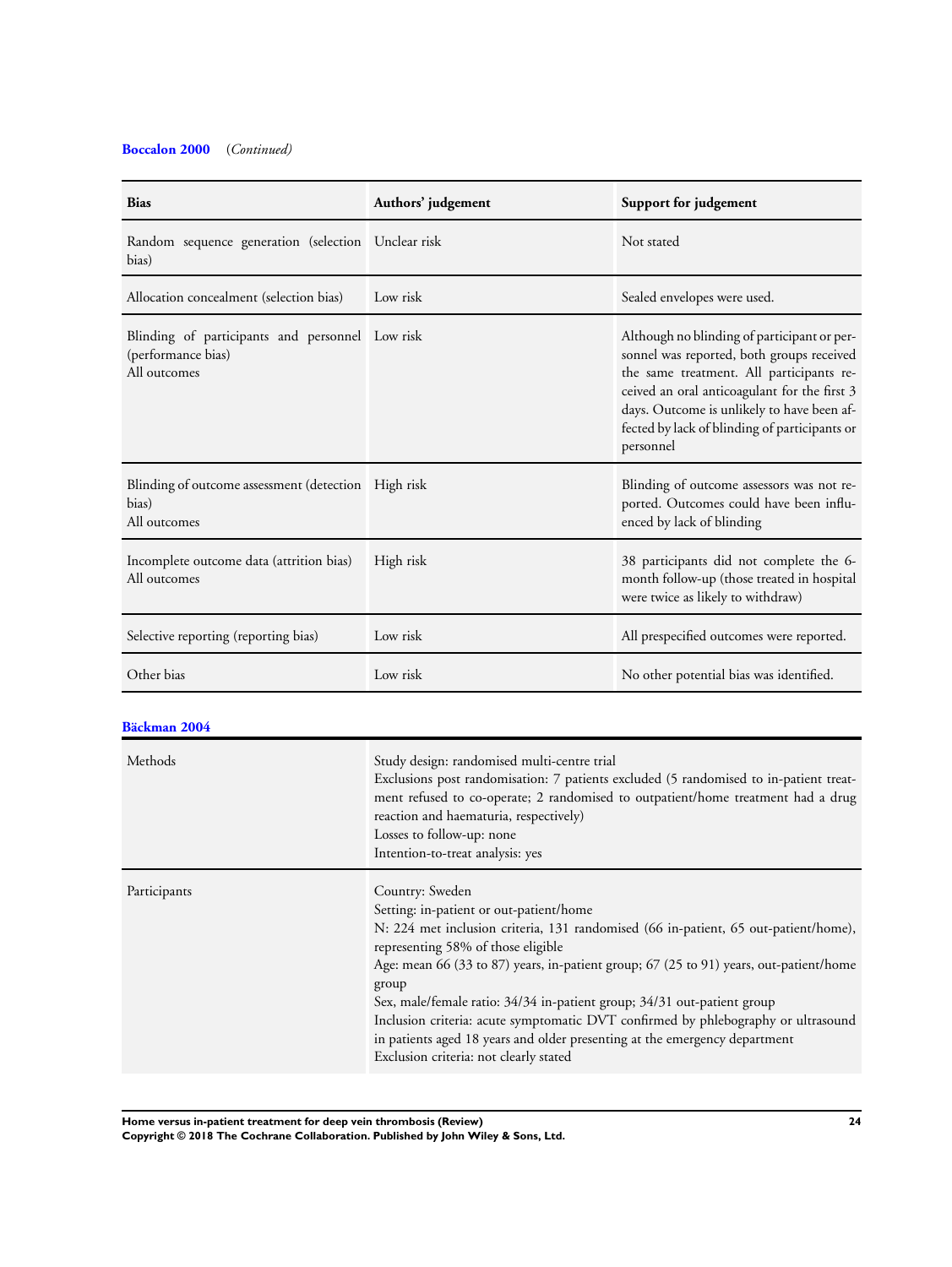## **[Bäckman 2004](#page-19-0)** (*Continued)*

| Interventions | All participants were provided with intervention stockings. Both groups were treated<br>with LMWH administered sc once daily, adjusted for body weight, for at least 5 days<br>until prothrombin time was < $25\%$ (INR > 2.0) for at least 1 day<br>Out-patient/home: Treatment included a daily visit to the out-patient department at a<br>primary care centre or a visit by the district nurse at the participant's home, depending<br>on local circumstances or patient preference<br>In-patient: Participants were admitted to the ward. |
|---------------|------------------------------------------------------------------------------------------------------------------------------------------------------------------------------------------------------------------------------------------------------------------------------------------------------------------------------------------------------------------------------------------------------------------------------------------------------------------------------------------------------------------------------------------------|
| Outcomes      | Direct medical and direct non-medical costs<br>Duration of follow-up: 3 months                                                                                                                                                                                                                                                                                                                                                                                                                                                                 |

Notes

*Risk of bias*

| <b>Bias</b>                                                                           | Authors' judgement | Support for judgement                                                                                                                                                                                  |
|---------------------------------------------------------------------------------------|--------------------|--------------------------------------------------------------------------------------------------------------------------------------------------------------------------------------------------------|
| Random sequence generation (selection Unclear risk<br>bias)                           |                    | The method used to generate the random<br>sequence was not described by trial authors                                                                                                                  |
| Allocation concealment (selection bias)                                               | Low risk           | Randomisation was performed centrally by<br>means of codes in envelopes in batches of<br>20. in accordance with Zelen 1979.                                                                            |
| Blinding of participants and personnel Low risk<br>(performance bias)<br>All outcomes |                    | Although participants were allowed to<br>change their assigned treatment or to leave<br>the study after randomisation, the review<br>authors determined that the risk of perfor-<br>mance bias was low |
| Blinding of outcome assessment (detection High risk<br>bias)<br>All outcomes          |                    | Not described; outcomes could have been<br>influenced by lack of blinding                                                                                                                              |
| Incomplete outcome data (attrition bias)<br>All outcomes                              | Low risk           | No data were missing.                                                                                                                                                                                  |
| Selective reporting (reporting bias)                                                  | Low risk           | Prespecified outcomes were included.                                                                                                                                                                   |
| Other bias                                                                            | Unclear risk       | Information was insufficient to reveal<br>whether other potential bias exists; only<br>40% of participants randomised to treat-<br>ment with LMWH were actually treated at<br>home                     |

**Home versus in-patient treatment for deep vein thrombosis (Review) 25 Copyright © 2018 The Cochrane Collaboration. Published by John Wiley & Sons, Ltd.**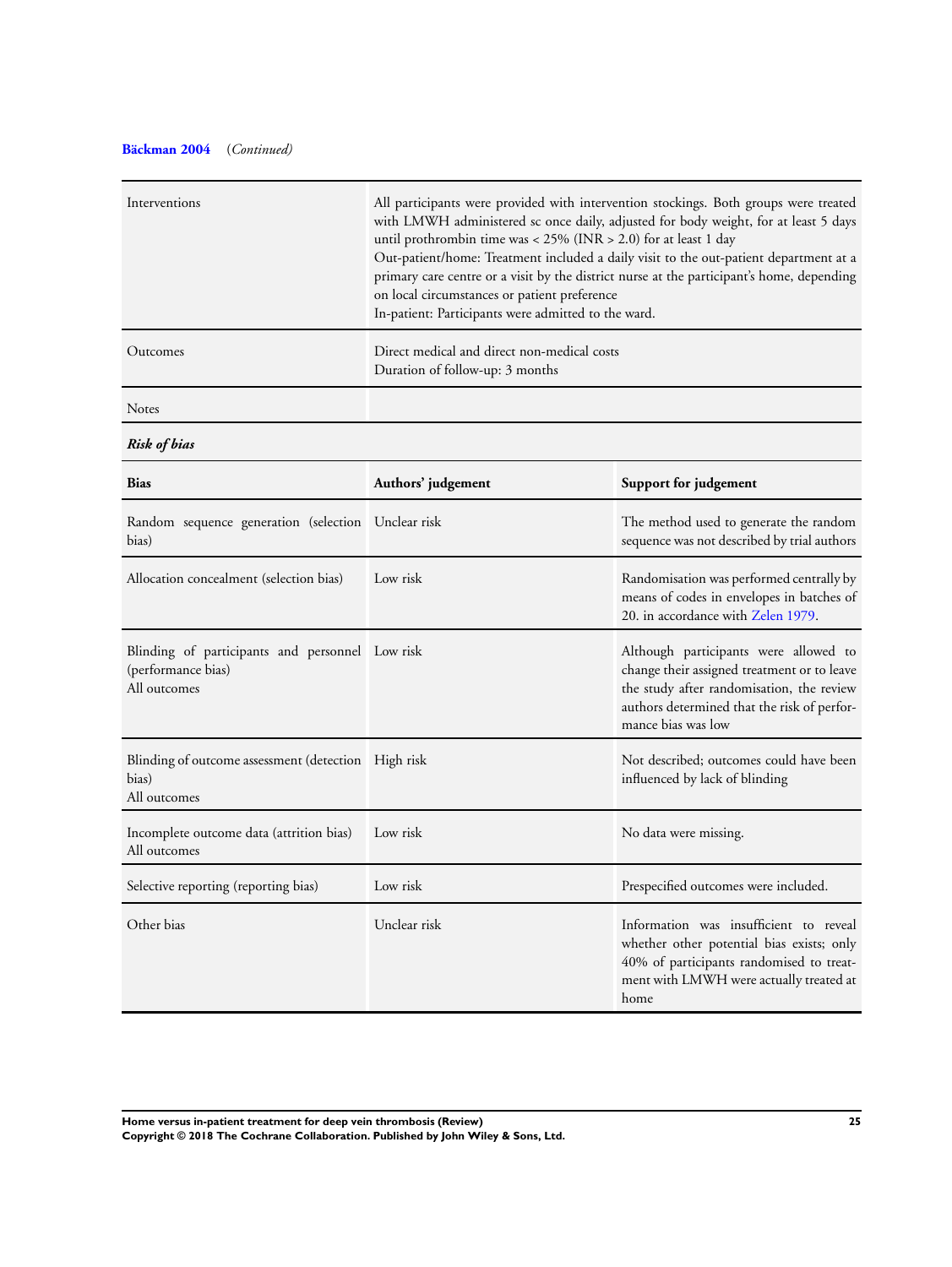**[Chong 2005](#page-19-0)**

| Methods       | Study design: randomised parallel-group open study<br>Exclusions post randomisation: 63 (20%) were not included in the primary outcome<br>analysis<br>Losses to follow-up: 45 had no analysis at 24 weeks<br>Intention-to-treat analysis: yes                                                                                                                                                                                                                                                                                                                                                                                                                                                                                                                                                                                                                                                                                                                                                                                                                                                                                                                          |
|---------------|------------------------------------------------------------------------------------------------------------------------------------------------------------------------------------------------------------------------------------------------------------------------------------------------------------------------------------------------------------------------------------------------------------------------------------------------------------------------------------------------------------------------------------------------------------------------------------------------------------------------------------------------------------------------------------------------------------------------------------------------------------------------------------------------------------------------------------------------------------------------------------------------------------------------------------------------------------------------------------------------------------------------------------------------------------------------------------------------------------------------------------------------------------------------|
| Participants  | Countries: Australia, New Zealand, Poland, South Africa<br>Setting: out-patient or hospital<br>N: 301 enrolled; 298 randomised (148 hospital, 150 home)<br>Age: 18+ years<br>Sex: 156 male, 142 female<br>Inclusion criteria: diagnosis of symptomatic lower extremity DVT (proximal or distal)<br>confirmed by contrast venography and/or ultrasonography, suitable for treatment in an<br>out-patient setting, prepared to self-administer daily sc injections, life expectancy > 6<br>months<br>Exclusion criteria: received therapeutic doses of heparin for more than 24 hours before<br>randomisation; clinically overt signs or symptoms of PE or evidence of PE on lung scan-<br>ning or pulmonary angiography; impending venous gangrene; previous HIT or another<br>hypersensitivity reaction to heparin; platelet count < $50 \times 10^9$ /L; treatment with fibri-<br>nolytics or oral anticoagulants within the previous 5 days, or with other investigational<br>therapeutic agents within the previous 4 weeks; pregnancy or lactation; any clinically<br>significant medical condition other than DVT that would prevent discharge from hos-<br>pital |
| Interventions | Treatment: once-daily sc injection of LMWH enoxaparin 1.5 mg/kg for a minimum of<br>5 days plus 10 mg of warfarin for 3 months with dose adjusted to achieve and maintain<br>INR above 2 and within range accepted by the investigator<br>Control: 5000 IU bolus of UFH for a minimum of 5 days, plus 10 mg warfarin started<br>on day 1 of treatment, for 3 months                                                                                                                                                                                                                                                                                                                                                                                                                                                                                                                                                                                                                                                                                                                                                                                                    |
| Outcomes      | Primary: efficacy endpoint: incidence of symptomatic recurrent DVT<br>Safety endpoint: incidence of adverse effect, major or minor bleeding during the first 14<br>days<br>Secondary: incidence of PE, recurrent VTE<br>Duration of follow-up: 24 weeks                                                                                                                                                                                                                                                                                                                                                                                                                                                                                                                                                                                                                                                                                                                                                                                                                                                                                                                |
| Notes         |                                                                                                                                                                                                                                                                                                                                                                                                                                                                                                                                                                                                                                                                                                                                                                                                                                                                                                                                                                                                                                                                                                                                                                        |

*Risk of bias*

| <b>Bias</b>                                                 | Authors' judgement | Support for judgement                                          |
|-------------------------------------------------------------|--------------------|----------------------------------------------------------------|
| Random sequence generation (selection Unclear risk<br>bias) |                    | Did not report use of adequate random se-<br>quence generation |
| Allocation concealment (selection bias)                     | Unclear risk       | Did not report use of adequate conceal-<br>ment technique      |

**Home versus in-patient treatment for deep vein thrombosis (Review) 26**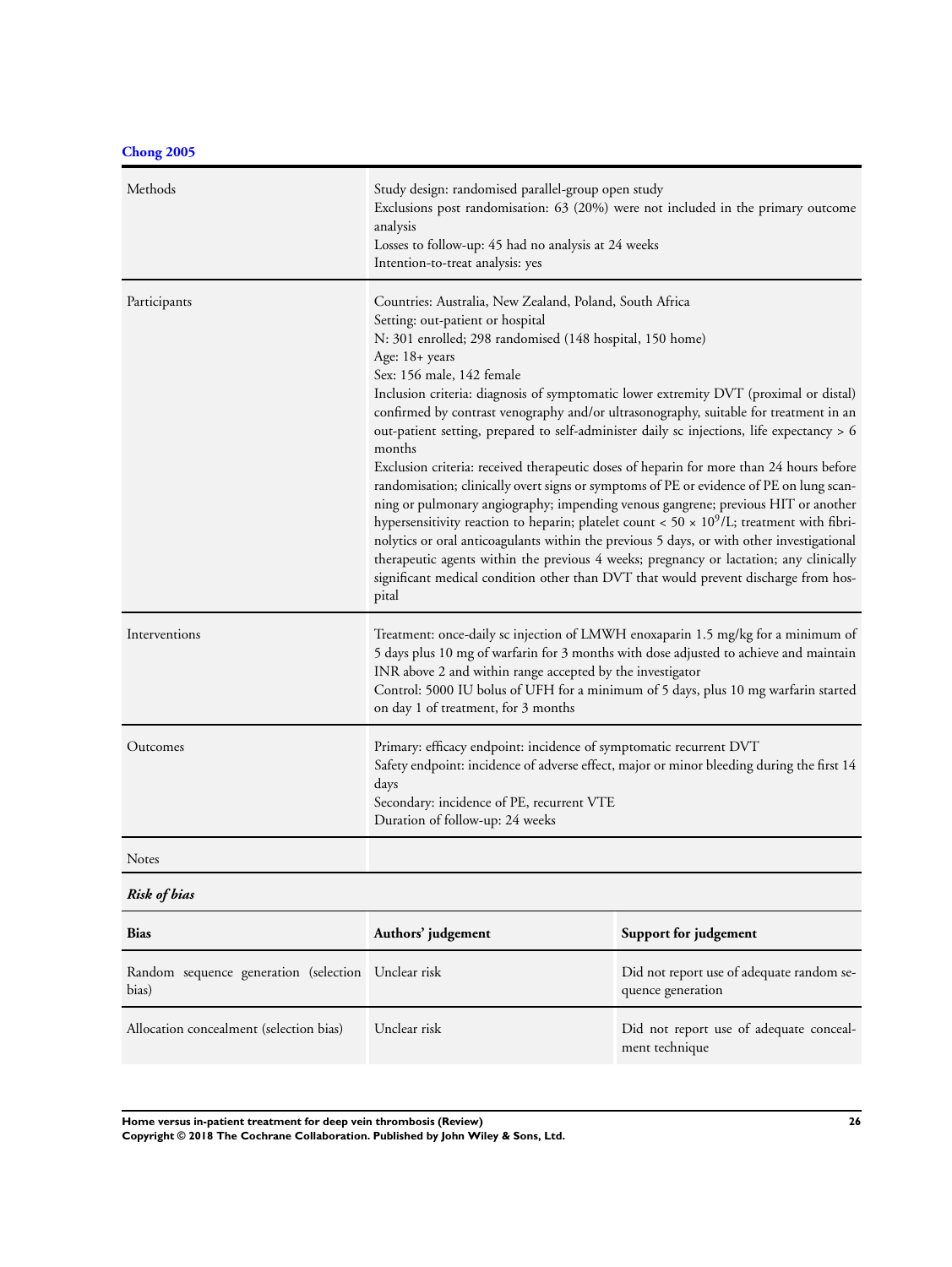## **[Chong 2005](#page-19-0)** (*Continued)*

| Blinding of participants and personnel High risk<br>(performance bias)<br>All outcomes |                                                                                                                                                                                                                                                                                                                                                                                                                                                                                                                                                                                                                                                                                                                                                                                                                                                                                                                                                                                                                                                                                                                                                                                                                                                                                                                                                                   | Treatment was not blinded.                                                                                                                                                                     |  |
|----------------------------------------------------------------------------------------|-------------------------------------------------------------------------------------------------------------------------------------------------------------------------------------------------------------------------------------------------------------------------------------------------------------------------------------------------------------------------------------------------------------------------------------------------------------------------------------------------------------------------------------------------------------------------------------------------------------------------------------------------------------------------------------------------------------------------------------------------------------------------------------------------------------------------------------------------------------------------------------------------------------------------------------------------------------------------------------------------------------------------------------------------------------------------------------------------------------------------------------------------------------------------------------------------------------------------------------------------------------------------------------------------------------------------------------------------------------------|------------------------------------------------------------------------------------------------------------------------------------------------------------------------------------------------|--|
| Blinding of outcome assessment (detection Low risk<br>bias)<br>All outcomes            |                                                                                                                                                                                                                                                                                                                                                                                                                                                                                                                                                                                                                                                                                                                                                                                                                                                                                                                                                                                                                                                                                                                                                                                                                                                                                                                                                                   | Assessors were independent of the study<br>and investigators and were unaware of the<br>treatments that participants were receiving                                                            |  |
| Incomplete outcome data (attrition bias)<br>All outcomes                               | Low risk                                                                                                                                                                                                                                                                                                                                                                                                                                                                                                                                                                                                                                                                                                                                                                                                                                                                                                                                                                                                                                                                                                                                                                                                                                                                                                                                                          | All outcome data were reported.                                                                                                                                                                |  |
| Selective reporting (reporting bias)                                                   | Low risk                                                                                                                                                                                                                                                                                                                                                                                                                                                                                                                                                                                                                                                                                                                                                                                                                                                                                                                                                                                                                                                                                                                                                                                                                                                                                                                                                          | All prespecified primary and secondary sa-<br>fety endpoints were reported                                                                                                                     |  |
| Other bias                                                                             | Unclear risk                                                                                                                                                                                                                                                                                                                                                                                                                                                                                                                                                                                                                                                                                                                                                                                                                                                                                                                                                                                                                                                                                                                                                                                                                                                                                                                                                      | Information was insufficient to reveal<br>whether other potential bias exists; only<br>23% of participants randomised to treat-<br>ment with LMWH were actually treated<br>exclusively at home |  |
| Daskalopoulos 2005                                                                     |                                                                                                                                                                                                                                                                                                                                                                                                                                                                                                                                                                                                                                                                                                                                                                                                                                                                                                                                                                                                                                                                                                                                                                                                                                                                                                                                                                   |                                                                                                                                                                                                |  |
| Methods                                                                                | Study design: prospective randomised trial<br>Exclusions post randomisation: 6 patients withdrew consent following randomisation<br>Losses to follow-up: none<br>Intention-to-treat analysis: yes                                                                                                                                                                                                                                                                                                                                                                                                                                                                                                                                                                                                                                                                                                                                                                                                                                                                                                                                                                                                                                                                                                                                                                 |                                                                                                                                                                                                |  |
| Participants                                                                           | Country: Greece<br>Setting: out-patient or hospital<br>N: 108 randomised (55 LMWH, 53 UFH)<br>Age: 18 years and over, range 23 to 95, mean 58.6 years<br>Sex: 61 female, 41 male<br>Inclusion criteria: acute proximal DVT confirmed by colour duplex ultrasound scan not<br>more than 1 week from onset<br>Exclusion criteria: segmental DVT restricted to infrapopliteal deep veins or calf mus-<br>cles, as determined by duplex ultrasonography; symptomatic or clinically suspected PE;<br>history of recently diagnosed (within 12 months) DVT or PE; already receiving an-<br>ticoagulant therapy; bleeding tendency objectively confirmed; hypersensitivity to hep-<br>arin preparations or coumarin derivatives; uncontrolled hypertension; history of recently<br>diagnosed (less than 1 month) cerebrovascular accident, intracranial artery aneurysm,<br>infectious endocarditis, thrombocytopenia, active peptic ulcer, hepatic or renal failure,<br>history of asthma, recent spinal or epidural anaesthesia, or intraspinal paracentesis (less<br>than 5 days); recent surgery (less than 5 days); recently performed thrombolysis or receiv-<br>ing antiplatelet therapy; body weight less than 35 kg; pregnancy; illicit drug addiction;<br>altered mental status or impaired cognitive function with inability to comply with study<br>protocol |                                                                                                                                                                                                |  |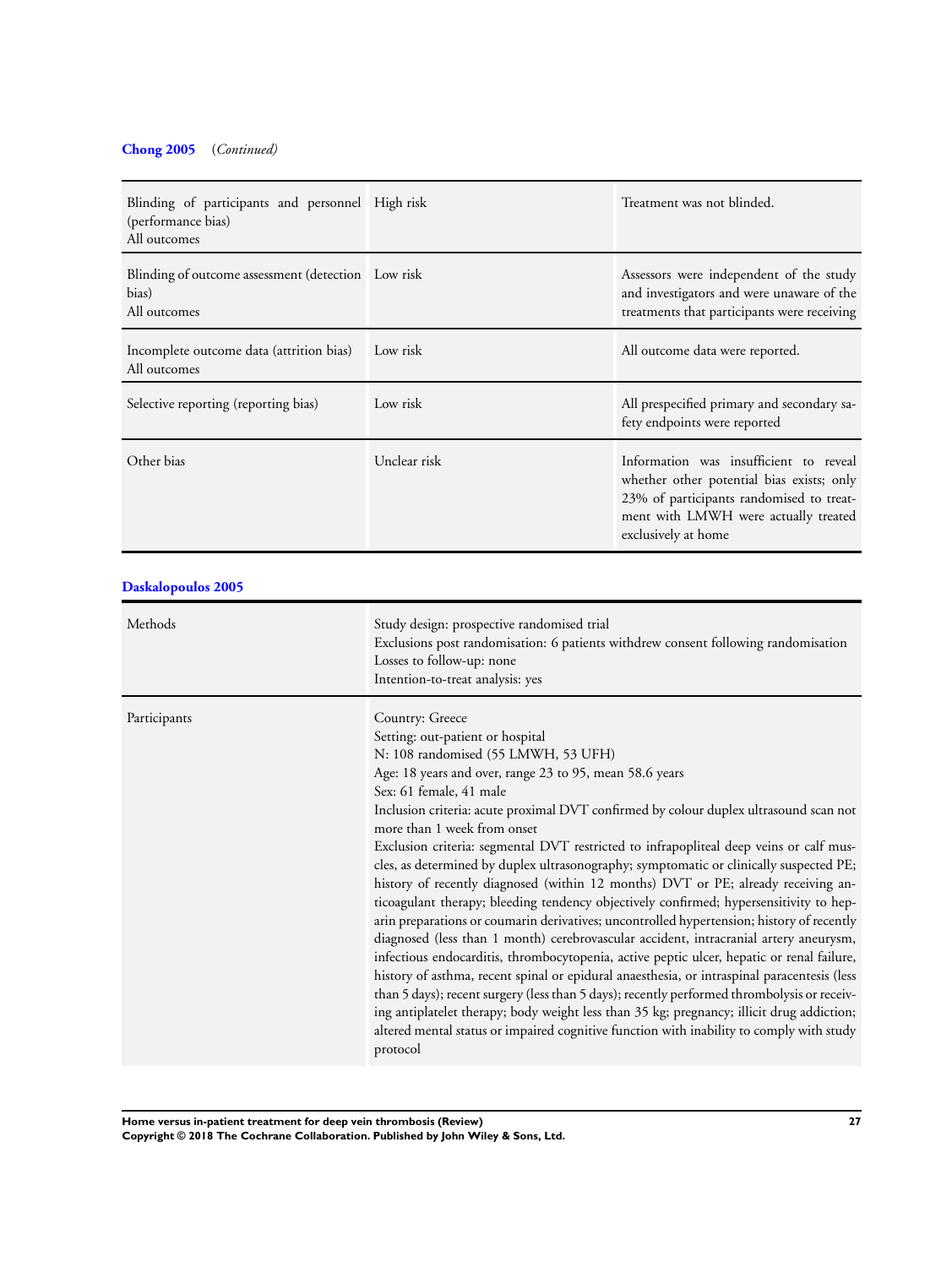## **[Daskalopoulos 2005](#page-19-0)** (*Continued)*

| Interventions | Treatment: single sc injection of LMWH (tinzaparin sodium) at a weight-adjusted dose<br>(175 anti Xa IU/Kg) daily for 6 months<br>Control: iv bolus of 5000 IU UFH followed by iv infusion of UFH for 5 to 7 days. APTT<br>was measured after 4 hours of initiation of heparin administration and was repeated 6<br>hours thereafter to reach the therapeutic range (ratio: 1.5 to 2.5)<br>Oral anticoagulant was commenced on the third day following UFH therapy |
|---------------|--------------------------------------------------------------------------------------------------------------------------------------------------------------------------------------------------------------------------------------------------------------------------------------------------------------------------------------------------------------------------------------------------------------------------------------------------------------------|
| Outcomes      | Primary: recanalisation of thrombosed veins, major events<br>Secondary: recurrent DVT, PE, major bleeding, minor bleeding, thrombocytopenia,<br>death<br>Duration of follow-up: 12 months                                                                                                                                                                                                                                                                          |

Notes

*Risk of bias*

| <b>Bias</b>                                                                            | Authors' judgement | Support for judgement                                                                                                                                                                                                 |
|----------------------------------------------------------------------------------------|--------------------|-----------------------------------------------------------------------------------------------------------------------------------------------------------------------------------------------------------------------|
| Random sequence generation (selection Low risk<br>bias)                                |                    | Randomisation was done by means of a<br>computer schedule.                                                                                                                                                            |
| Allocation concealment (selection bias)                                                | Unclear risk       | Not reported                                                                                                                                                                                                          |
| Blinding of participants and personnel High risk<br>(performance bias)<br>All outcomes |                    | Study was open-label.                                                                                                                                                                                                 |
| Blinding of outcome assessment (detection Low risk<br>bias)<br>All outcomes            |                    | Because a double-blind study was not feasi-<br>ble, all objective diagnostic tests were inter-<br>preted by specialists including Coagulation<br>Unit staff and Radiology staff who were not<br>involved in the study |
| Incomplete outcome data (attrition bias)<br>All outcomes                               | Low risk           | All outcome data were reported.                                                                                                                                                                                       |
| Selective reporting (reporting bias)                                                   | Low risk           | All predefined data endpoints were re-<br>ported.                                                                                                                                                                     |
| Other bias                                                                             | Low risk           | No other potential bias was identified.                                                                                                                                                                               |

**Home versus in-patient treatment for deep vein thrombosis (Review) 28 Copyright © 2018 The Cochrane Collaboration. Published by John Wiley & Sons, Ltd.**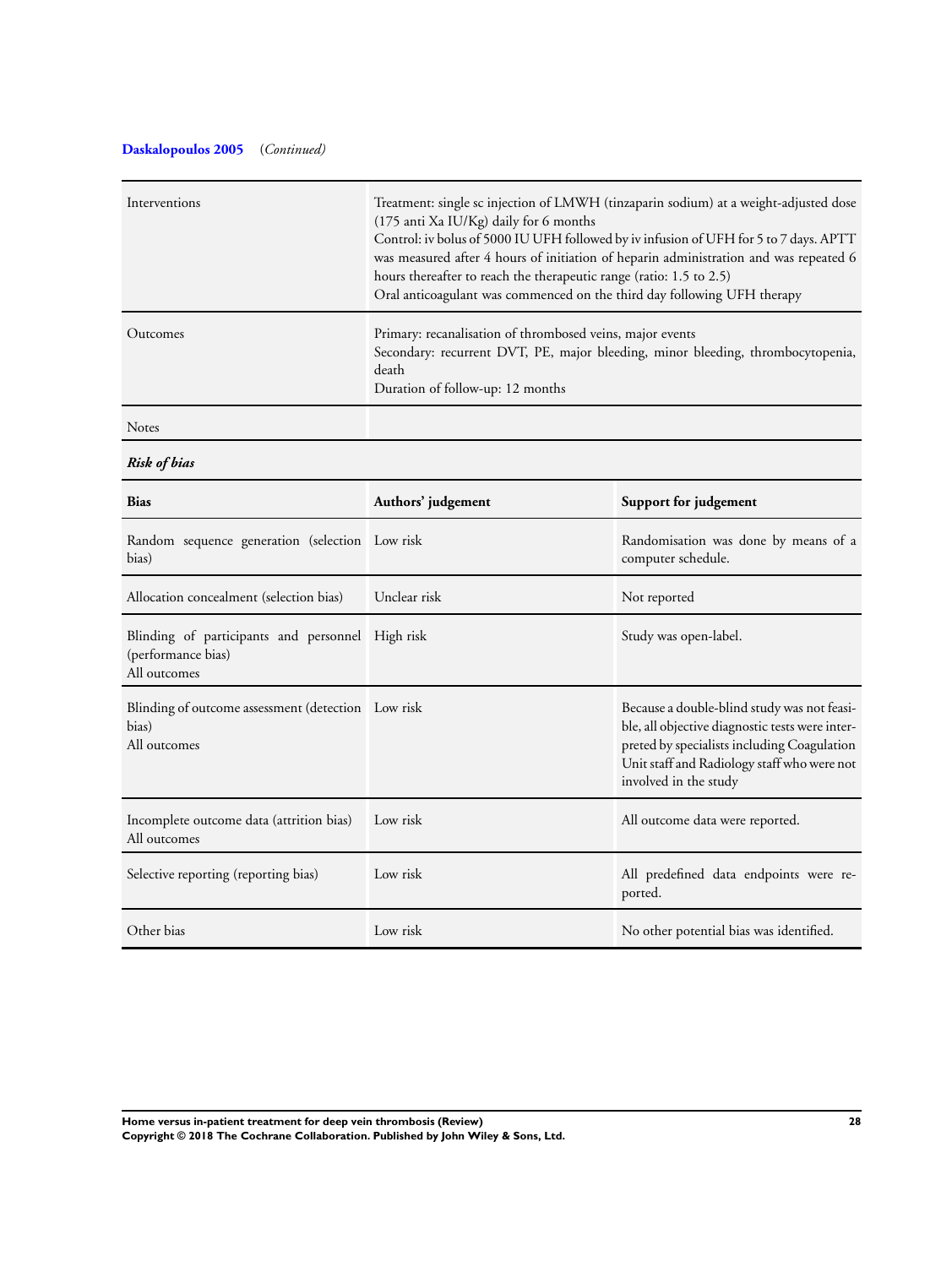**[Koopman 1996](#page-19-0)**

| Methods       | Study design: randomised controlled trial<br>Exclusions post randomisation: 2 (both withdrew consent, 1 from each group)<br>Losses to follow-up: 2 participants in each group were lost to follow-up at 12 weeks<br>Intention-to-treat analysis: yes                                                                                                                                                                                                                                                                                                                                 |
|---------------|--------------------------------------------------------------------------------------------------------------------------------------------------------------------------------------------------------------------------------------------------------------------------------------------------------------------------------------------------------------------------------------------------------------------------------------------------------------------------------------------------------------------------------------------------------------------------------------|
| Participants  | Countries: The Netherlands, France, Italy, New Zealand, Australia<br>Setting: home or hospital<br>N: 400 randomised (202 LMWH, 198 UFH)<br>Age: 59 ± 17 years LMWH group, 62 ± 16 years UFH group<br>Sex: 203 male; 197 female<br>Inclusion criteria: acute symptomatic proximal DVT proven by venography or duplex<br>scan<br>Exclusion criteria: VTE within previous 2 years, suspected PE at presentation, geographic<br>inaccessibility, PTS, less than 18 years old, pregnancy, life expectancy less than 6 months,<br>previous treatment with heparin for longer than 24 hours |
| Interventions | Treatment: twice-daily injections of LMWH (nadroparin calcium (Fraxiparine) at a dose<br>adjusted for participant's weight) at home when appropriate; participants were instructed<br>by nurse on how to administer the injections themselves<br>Control: UFH (APTT adjusted dose, continuous iv infusion of 1250 IU per hour after<br>initial iv bolus of 5000 IU) in hospital<br>Duration: minimum 5 days, maximum 24 weeks<br>Oral anticoagulation: Warfarin commenced on day 1 and continued for 3 months, with<br>dose adjusted to attain INR 2.0 to 3.0                        |
| Outcomes      | Primary: symptomatic recurrent VTE<br>Secondary: major haemorrhage, death, quality of life comparisons, comparison of costs<br>(in-patient vs home)<br>Duration of follow-up: 6 months                                                                                                                                                                                                                                                                                                                                                                                               |
| <b>Notes</b>  |                                                                                                                                                                                                                                                                                                                                                                                                                                                                                                                                                                                      |

*Risk of bias*

| <b>Bias</b>                                                                            | Authors' judgement | Support for judgement                                                                                                              |
|----------------------------------------------------------------------------------------|--------------------|------------------------------------------------------------------------------------------------------------------------------------|
| Random sequence generation (selection Unclear risk<br>bias)                            |                    | Method of random sequence generation<br>was not reported.                                                                          |
| Allocation concealment (selection bias)                                                | Low risk           | Allocation was performed by means of a<br>central 24-hour telephone service                                                        |
| Blinding of participants and personnel High risk<br>(performance bias)<br>All outcomes |                    | Unblinded trial                                                                                                                    |
| Blinding of outcome assessment (detection Low risk<br>bias)<br>All outcomes            |                    | Objective testing was done blindly; docu-<br>mentation of all potential outcome events<br>was assessed by an independent adjudica- |

**Home versus in-patient treatment for deep vein thrombosis (Review) 29**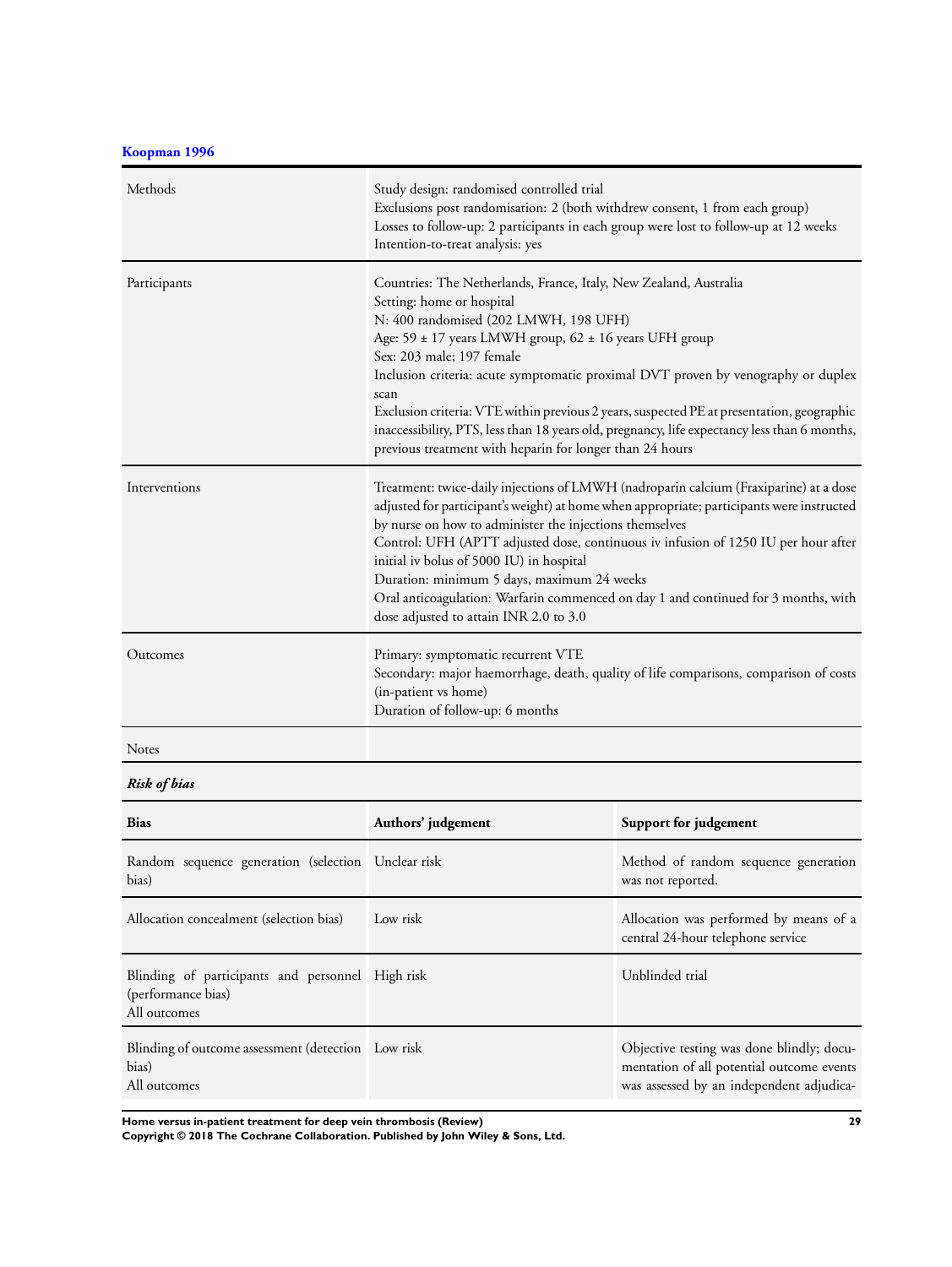## **[Koopman 1996](#page-19-0)** (*Continued)*

|                                                          |              | tion committee whose members were un-<br>aware of treatment assignments,                                                                                                              |
|----------------------------------------------------------|--------------|---------------------------------------------------------------------------------------------------------------------------------------------------------------------------------------|
| Incomplete outcome data (attrition bias)<br>All outcomes | Low risk     | All losses to follow-up were reported.                                                                                                                                                |
| Selective reporting (reporting bias)                     | Low risk     | All prespecified outcome measures were re-<br>ported.                                                                                                                                 |
| Other bias                                               | Unclear risk | Information was insufficient to determine<br>whether other potential bias exists; only<br>36% of participants randomised to treat-<br>ment with LMWH were actually treated at<br>home |

**[Levine 1996](#page-19-0)**

| Methods       | Study design: randomised controlled trial<br>Exclusions post randomisation: not stated<br>Losses to follow-up: none<br>Intention-to-treat analysis: not indicated, but analysis included all randomised partici-<br>pants                                                                                                                                                                                                                                                                                                                                                                                                                                                                                     |
|---------------|---------------------------------------------------------------------------------------------------------------------------------------------------------------------------------------------------------------------------------------------------------------------------------------------------------------------------------------------------------------------------------------------------------------------------------------------------------------------------------------------------------------------------------------------------------------------------------------------------------------------------------------------------------------------------------------------------------------|
| Participants  | Country: Canada<br>Setting: home or hospital<br>N: 500 randomised (247 LMWH, 253 UFH)<br>Age: mean $57 \pm 17$ years LMWH group, $59 \pm 15$ years UFH group<br>Sex: 301 male; 199 female<br>Inclusion criteria: acute proximal DVT proven on venography or duplex scan<br>Exclusion criteria: 2 or more previous episodes of DVT or PE; active bleeding; active<br>peptic ulcer; coagulation disorder; symptomatic PE; possibility of non-compliance; con-<br>traindications to LMWH; pregnancy; pretreatment with heparin for longer than 48<br>hours; inability to make follow-up visits due to geographical inaccessibility; presence of<br>known deficiency of antithrombin III, protein C, or protein S |
| Interventions | Treatment: sc LMWH (enoxaparin 1 mg per kg body weight twice a day) primarily at<br>home<br>Control: UFH (APTT adjusted dose, continuous iv infusion of 20,000 IU after initial<br>iv bolus of 5000 IU) in hospital<br>Duration: minimum 5 days<br>Anticoagulants: Warfarin sodium was started on evening of day 2 and was continued for<br>at least 3 months. First dose of 10 mg was thereafter adjusted to maintain INR between<br>2.0 and 3.0                                                                                                                                                                                                                                                             |
| Outcomes      | Primary: symptomatic recurrent DVT or PE within 90 days of randomisation, major<br>bleeding, minor bleeding during study period and up to 48 hours after discontinuation<br>of study medication<br>Secondary: death, economic evaluation<br>Duration of follow-up: 3 months                                                                                                                                                                                                                                                                                                                                                                                                                                   |

**Home versus in-patient treatment for deep vein thrombosis (Review) 30**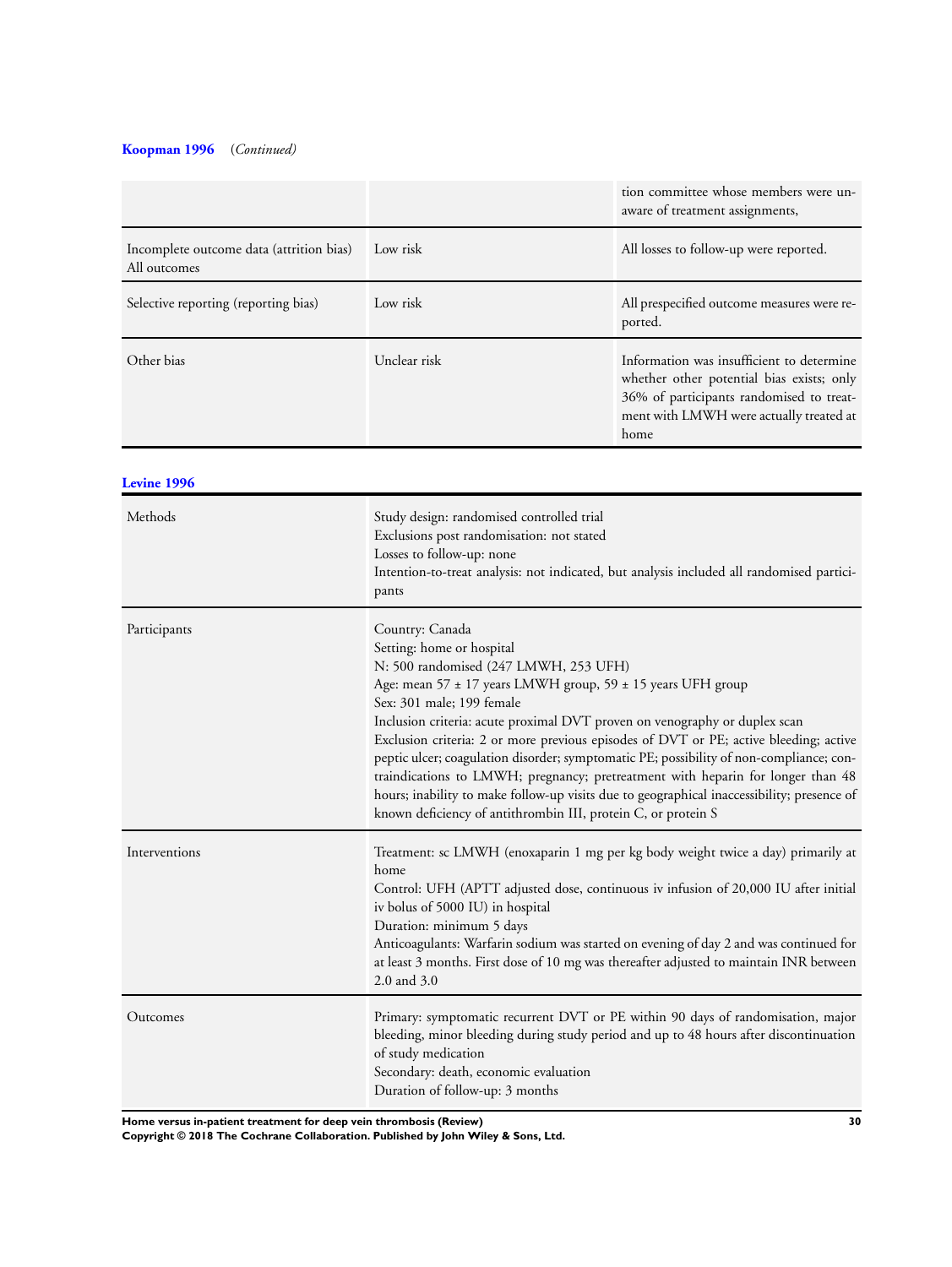## **[Levine 1996](#page-19-0)** (*Continued)*

| <b>Risk of bias</b>                                |                                                                                                                                                                                         |  |
|----------------------------------------------------|-----------------------------------------------------------------------------------------------------------------------------------------------------------------------------------------|--|
| Authors' judgement                                 | Support for judgement                                                                                                                                                                   |  |
| Random sequence generation (selection Unclear risk | Method of random sequence generation<br>was not reported.                                                                                                                               |  |
| Low risk                                           | Treatment was assigned over the telephone<br>from a central site                                                                                                                        |  |
| Blinding of participants and personnel High risk   | Unblinded                                                                                                                                                                               |  |
| Blinding of outcome assessment (detection Low risk | Testing and assessment for recurrent VTE<br>and bleeding were conducted by a commit-<br>tee unaware of treatment assignments                                                            |  |
| Low risk                                           | No losses to follow-up were reported.                                                                                                                                                   |  |
| Low risk                                           | All prespecified outcomes were reported.                                                                                                                                                |  |
| Unclear risk                                       | Information was insufficient to determine<br>whether other potential bias exists; only<br>48.5% of participants randomised to treat-<br>ment with LMWH were actually treated at<br>home |  |
|                                                    |                                                                                                                                                                                         |  |

| <b>Ramacciotti 2004</b> |  |
|-------------------------|--|
|-------------------------|--|

| Methods      | Study design: randomised, open-label, multi-centre clinical trial<br>Exclusions post randomisation: not stated<br>Losses to follow-up: 53.6% at 6-month follow-up<br>Intention-to-treat analysis: not indicated but analysis included all randomised partici-<br>pants                                                                                                                                                                                                                     |
|--------------|--------------------------------------------------------------------------------------------------------------------------------------------------------------------------------------------------------------------------------------------------------------------------------------------------------------------------------------------------------------------------------------------------------------------------------------------------------------------------------------------|
| Participants | Country: Brazil<br>Setting: home or hospital<br>N: 201 randomised (104 enoxaparin, 97 UFH)<br>Age (years): mean 64 for home, 44 for hospitals<br>Sex: 69 male, 132 female<br>Inclusion criteria: age greater than or equal to 18 years, weight greater than or equal to<br>50 kg and < 110 kg, DVT symptoms for 10 days or longer, proximal lower limb DVT<br>(confirmed by duplex ultrasound or venography), ready access to local health service,<br>capable of using enoxaparin at home |

**Home versus in-patient treatment for deep vein thrombosis (Review) 31**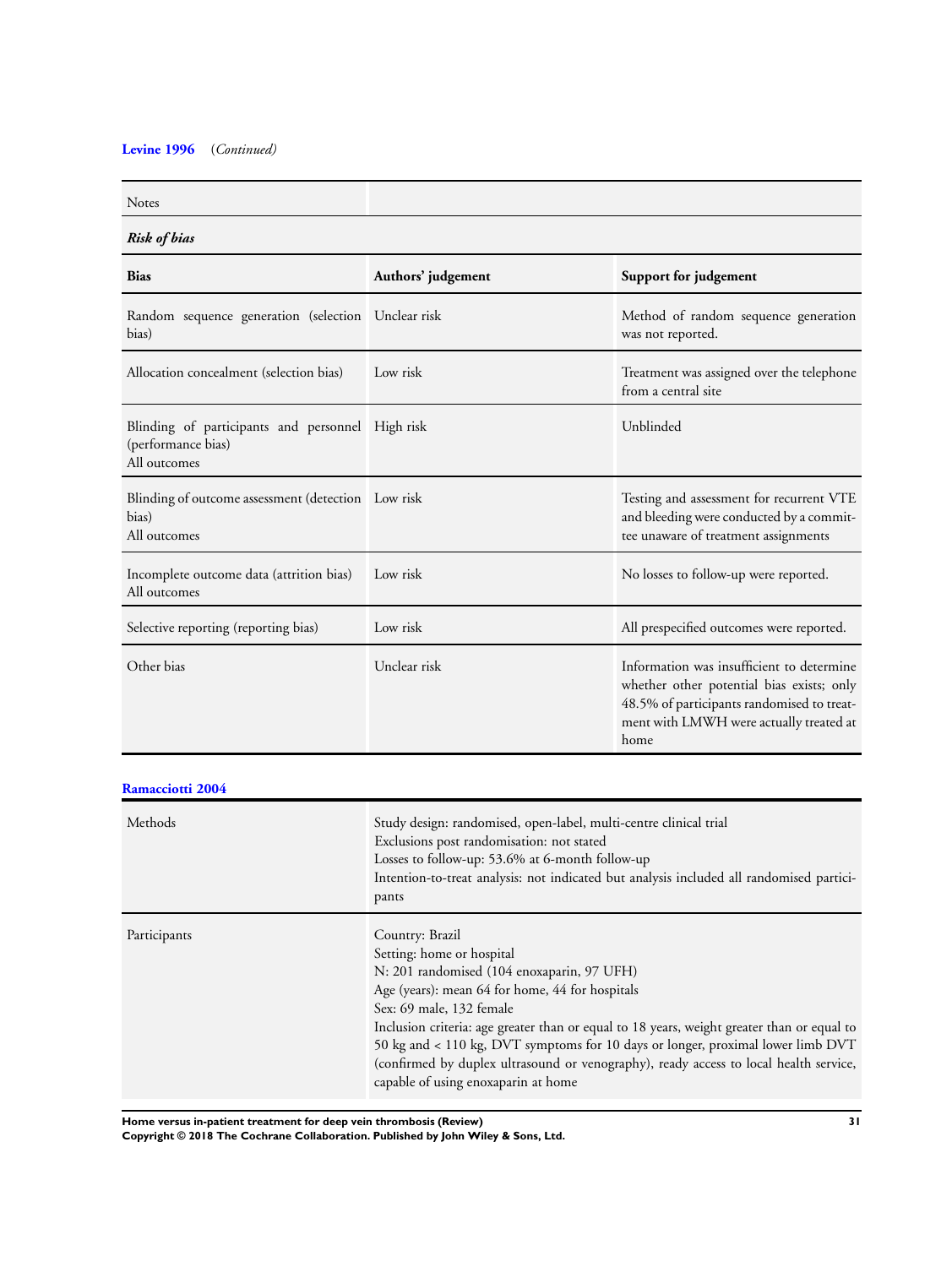## **[Ramacciotti 2004](#page-19-0)** (*Continued)*

|                                                                                        | Exclusion criteria: history of HIT or allergy to heparin; haemorrhagic diathesis; surgery<br>within 7 days; symptoms of PE, bilateral DVT; survival prognosis < 6 months; hepatic or<br>renal failure; received therapeutic doses of UFH or LMWH for 24 hours or longer in the<br>previous 48 hours; in hospital for another reason, with stay anticipated to last > 3 days;<br>initial platelet count < 100,000/mL; uncontrolled hypertension, with DBP greater than<br>or equal to 180; initial APTT > 1.3 times the normal value; INR > 1.5 at enrolment;<br>indication for thrombolysis or venous thrombectomy |                                                                                                                                                                                                                                  |
|----------------------------------------------------------------------------------------|--------------------------------------------------------------------------------------------------------------------------------------------------------------------------------------------------------------------------------------------------------------------------------------------------------------------------------------------------------------------------------------------------------------------------------------------------------------------------------------------------------------------------------------------------------------------------------------------------------------------|----------------------------------------------------------------------------------------------------------------------------------------------------------------------------------------------------------------------------------|
| Interventions                                                                          | Treatment: once-daily sc injection of LMWH enoxaparin at a dose of 1.5 mg/kg for 5<br>to 10 days, given at home or in hospital at the discretion of the healthcare provider<br>Control: iv bolus injection of 5000 IU of UFH followed by iv 500 IU/kg/d adjusted to<br>maintain an APTT of 1.5 to 2.5 times the normal value for 5 to 10 days in hospital<br>Anticoagulant: All participants received warfarin (with a targeted INR 2 to 3) for at least<br>3 months, starting at day 1 or 2 of treatment                                                                                                          |                                                                                                                                                                                                                                  |
| Outcomes                                                                               | Primary: recurrent DVT, PE<br>Secondary: major and minor bleeding<br>Duration of follow-up: 6 months                                                                                                                                                                                                                                                                                                                                                                                                                                                                                                               |                                                                                                                                                                                                                                  |
| Notes                                                                                  |                                                                                                                                                                                                                                                                                                                                                                                                                                                                                                                                                                                                                    |                                                                                                                                                                                                                                  |
| <b>Risk of bias</b>                                                                    |                                                                                                                                                                                                                                                                                                                                                                                                                                                                                                                                                                                                                    |                                                                                                                                                                                                                                  |
| Bias                                                                                   | Authors' judgement                                                                                                                                                                                                                                                                                                                                                                                                                                                                                                                                                                                                 | Support for judgement                                                                                                                                                                                                            |
| Random sequence generation (selection Unclear risk<br>bias)                            |                                                                                                                                                                                                                                                                                                                                                                                                                                                                                                                                                                                                                    | Randomisation was by block 1:1 at each<br>centre to ensure balance in each treatment<br>arm, but method of random sequence gen-<br>eration was not reported                                                                      |
| Allocation concealment (selection bias)                                                | High risk                                                                                                                                                                                                                                                                                                                                                                                                                                                                                                                                                                                                          | Each investigator received the randomisa-<br>tion scheme specifying the treatment allo-<br>cation for each participant enrolled in the<br>study. Thus the investigator could foresee<br>assignments and introduce selection bias |
| Blinding of participants and personnel High risk<br>(performance bias)<br>All outcomes |                                                                                                                                                                                                                                                                                                                                                                                                                                                                                                                                                                                                                    | Open-label                                                                                                                                                                                                                       |
| Blinding of outcome assessment (detection High risk<br>bias)<br>All outcomes           |                                                                                                                                                                                                                                                                                                                                                                                                                                                                                                                                                                                                                    | Not reported                                                                                                                                                                                                                     |
| Incomplete outcome data (attrition bias)<br>All outcomes                               | High risk                                                                                                                                                                                                                                                                                                                                                                                                                                                                                                                                                                                                          | Only 32.7% of enoxaparin and 46.4%<br>UFH participants were followed up after 6<br>months                                                                                                                                        |

**Home versus in-patient treatment for deep vein thrombosis (Review) 32 Copyright © 2018 The Cochrane Collaboration. Published by John Wiley & Sons, Ltd.**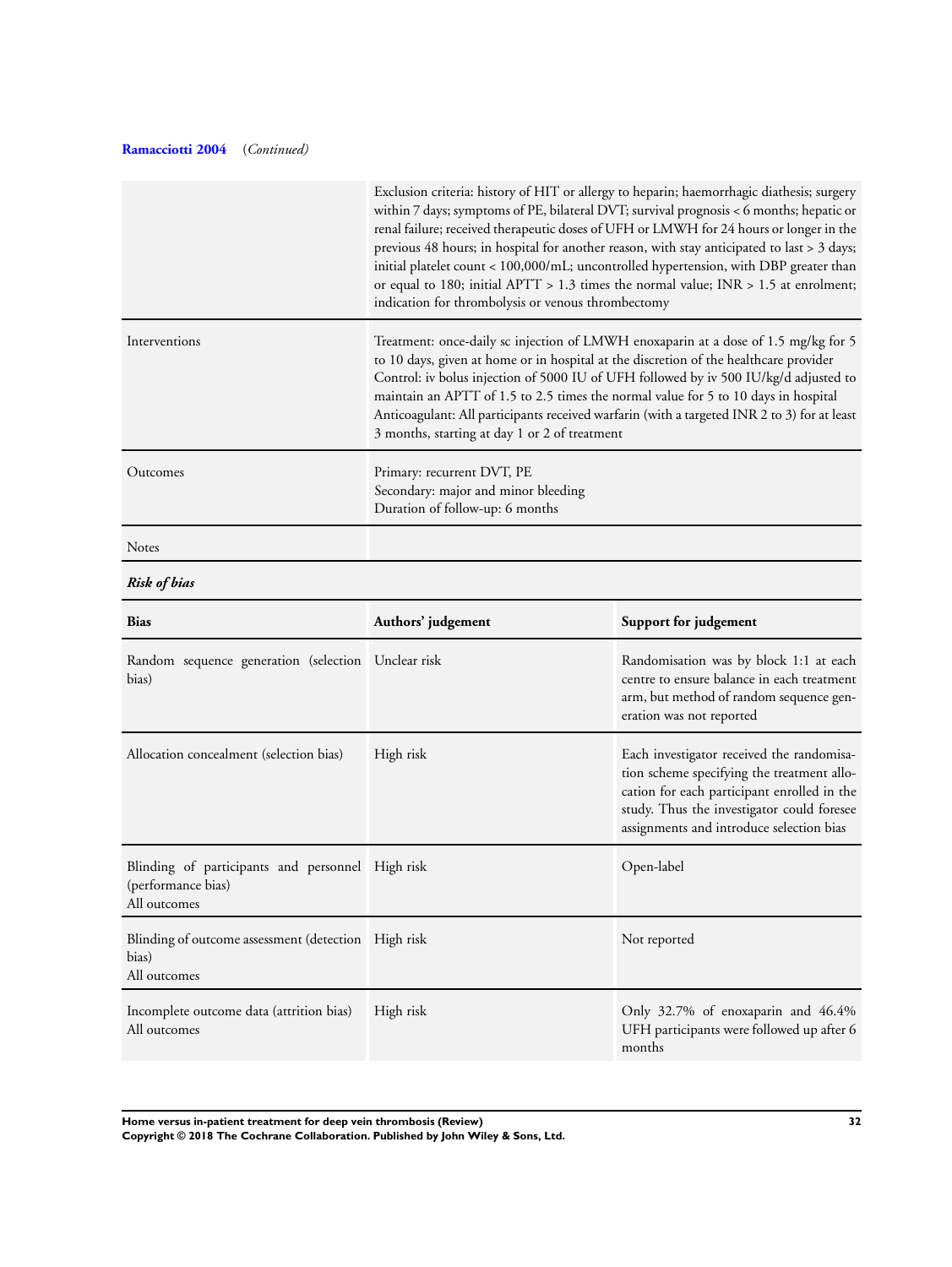## <span id="page-34-0"></span>**[Ramacciotti 2004](#page-19-0)** (*Continued)*

| Selective reporting (reporting bias) | Low risk     | All prespecified safety endpoints were re-<br>ported.                                                                                                                                       |
|--------------------------------------|--------------|---------------------------------------------------------------------------------------------------------------------------------------------------------------------------------------------|
| Other bias                           | Unclear risk | Information was insufficient to determine<br>whether other potential bias exists; only<br>36% of participants randomised to treat-<br>ment with enoxaparin were actually treated<br>at home |

APTT: activated partial thromboplastin time. DBP; diastolic blood pressure. DVT: deep vein thrombosis. HIT: heparin-induced thrombocytopenia. INR: international normalised ratio. IU: international units. iv: intravenous. LMWH: low molecular weight heparin. PE: pulmonary embolism. PTS: post-thrombotic syndrome. PTT: partial thromboplastin time. sc: subcutaneous. UFH: unfractionated heparin. VKA: vitamin K antagonist. VTE: venous thromboembolism.

## **Characteristics of excluded studies** *[ordered by study ID]*

| Study                   | Reason for exclusion                                                                                                          |
|-------------------------|-------------------------------------------------------------------------------------------------------------------------------|
| Aujesky 2011            | Assessed effectiveness, safety, and efficacy of outpatient vs inpatient care for patients with acute PE - not<br><b>DVT</b>   |
| Belcaro 1999            | Participants were randomised to different forms of heparin rather than to home or hospital treatment                          |
| Blattler 1998           | Although this study is published as an RCT, the method described in the study report does not meet the<br>criteria for an RCT |
| Buller 2004             | Compared once-daily LMWH vs twice-daily doses in the outpatient setting - not hospital vs home                                |
| Conner 1999             | Uncontrolled trial                                                                                                            |
| <b>Fitzmaurice 2000</b> | This study was concerned with monitoring of oral anticoagulation at home or in the GP surgery                                 |
| <b>Frank 1998</b>       | Although this study is published as an RCT, the method described in the study report does not meet the<br>criteria for an RCT |

**Home versus in-patient treatment for deep vein thrombosis (Review) 33**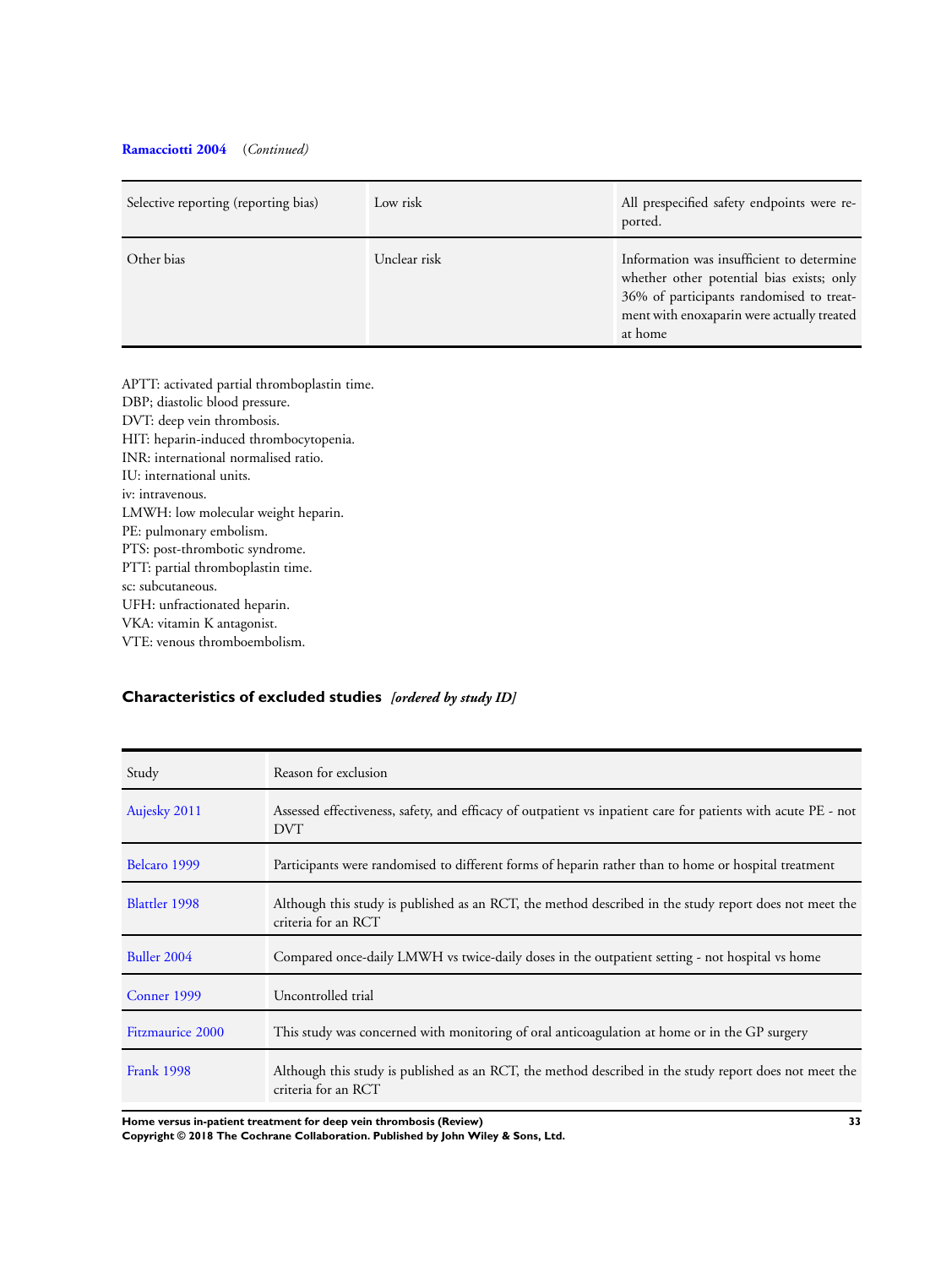## (*Continued)*

| Goldhaber 1998       | Participants randomised to home care with LMWH were first required to be treated in hospital before<br>being discharged                                                                                                                              |
|----------------------|------------------------------------------------------------------------------------------------------------------------------------------------------------------------------------------------------------------------------------------------------|
| <b>Grau 1998</b>     | Not a randomised trial                                                                                                                                                                                                                               |
| <b>Grau 2001</b>     | Retrospective study                                                                                                                                                                                                                                  |
| Green 1998           | Uncontrolled trial                                                                                                                                                                                                                                   |
| <b>Hull 2000</b>     | Trial concerned with prophylactic regimens using LMWH in patients undergoing hip arthroplasty                                                                                                                                                        |
| <b>Hull 2002</b>     | Trial concerned with evaluating 2 long-term LMWH treatment protocols                                                                                                                                                                                 |
| <b>Hull 2009</b>     | Not home vs in-patient care; both groups of participants treated outside hospital. Usual care was defined<br>as tinzaparin for 5 days or longer, followed by warfarin for 12 weeks                                                                   |
| Lindmarker 1996      | Uncontrolled trial                                                                                                                                                                                                                                   |
| <b>Miles 1998</b>    | Uncontrolled trial                                                                                                                                                                                                                                   |
| Modesto-Alapont 2006 | Investigated the use of LMWH administered at home for prevention of VTE in patients with severe chronic<br>obstructive pulmonary disease                                                                                                             |
| O'Shaugnessy 1998    | Uncontrolled trial                                                                                                                                                                                                                                   |
| Otero 2010           | Focussed on PE - not DVT                                                                                                                                                                                                                             |
| <b>Pineo 2003</b>    | Trial concerned with evaluating 2 long-term LMWH treatment protocols                                                                                                                                                                                 |
| <b>Rymes 2002</b>    | Retrospective study                                                                                                                                                                                                                                  |
| <b>Ting 1998</b>     | Uncontrolled trial                                                                                                                                                                                                                                   |
| <b>Wells</b> 1998    | Controlled trial of nurse vs patient injection. Not related to admission or home treatment                                                                                                                                                           |
| White 1989           | This trial was concerned with monitoring of oral anticoagulation at home or in the GP surgery                                                                                                                                                        |
| Wilson 2003          | Study design not home vs in-patient, anticoagulant clinics vs family physician clinic. Intervention was<br>oral anticoagulant - not LMWH. Study population included anyone who required warfarin for at least 3<br>months - not specifically for DVT |
| Wimperis 1998        | Uncontrolled trial                                                                                                                                                                                                                                   |

DVT: deep vein thrombosis. LMWH: low molecular weight heparin. PE: pulmonary embolism. RCT: randomised controlled trial.

**Home versus in-patient treatment for deep vein thrombosis (Review) 34 Copyright © 2018 The Cochrane Collaboration. Published by John Wiley & Sons, Ltd.**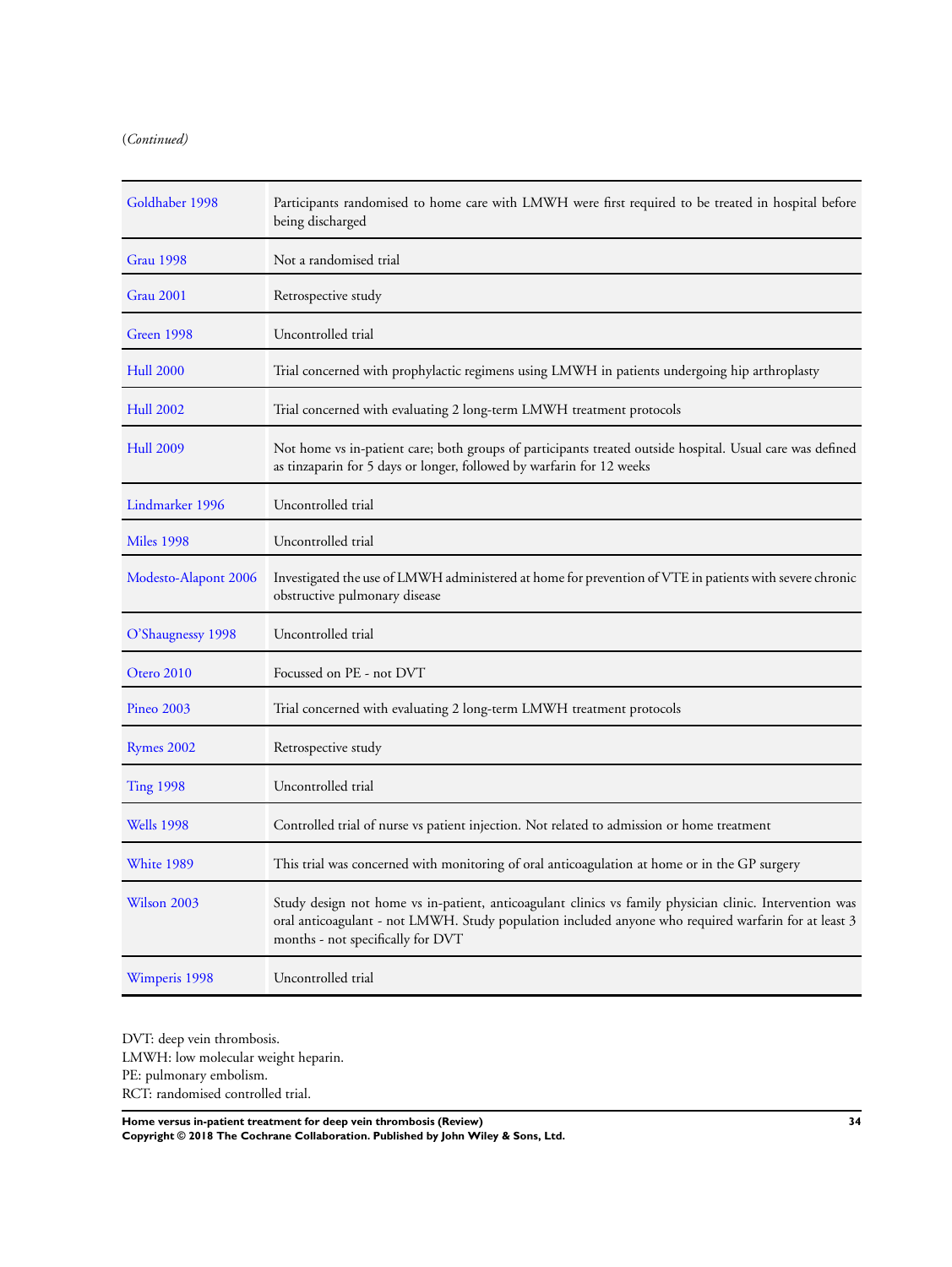VTE: venous thromboembolism.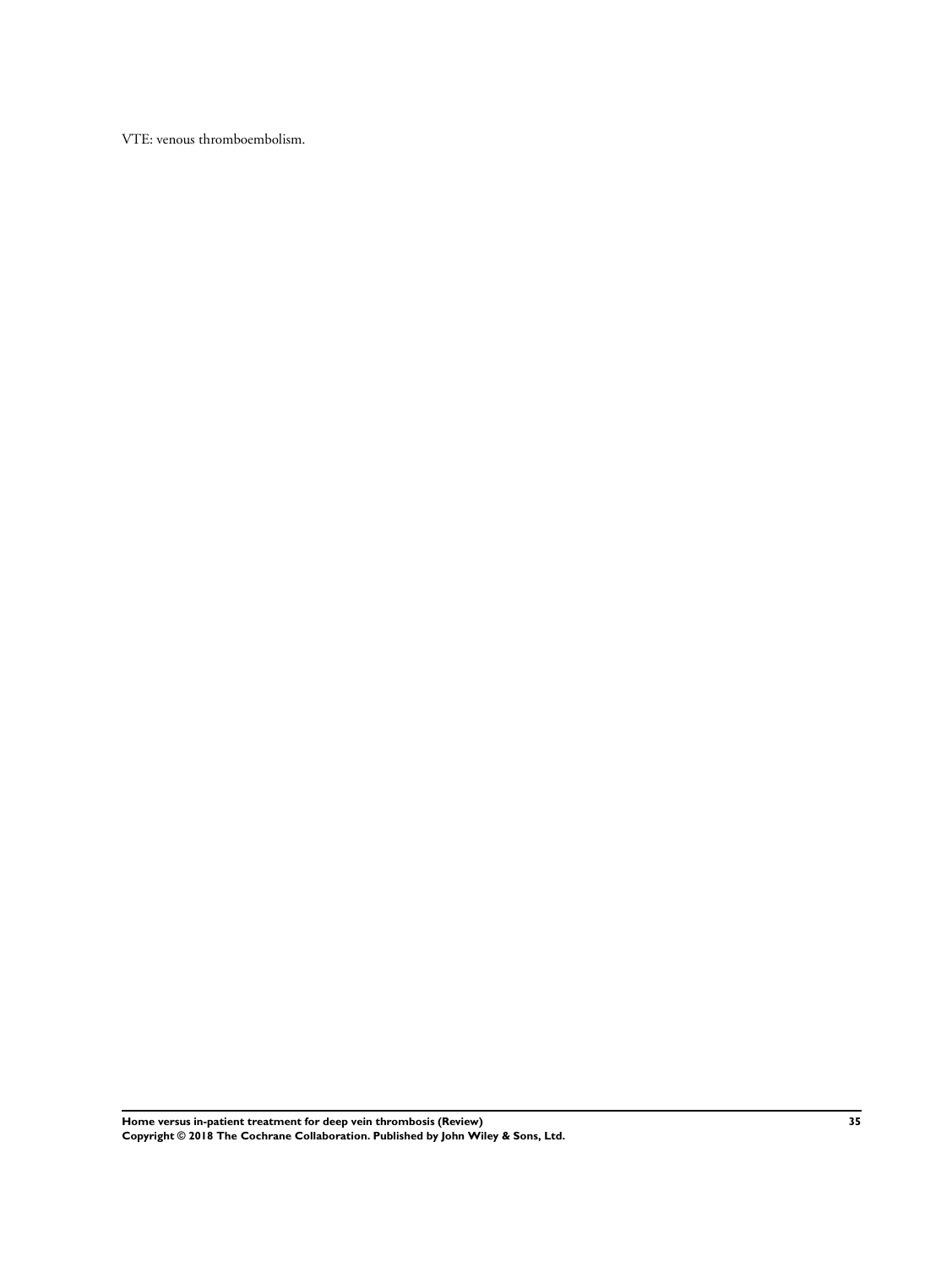## <span id="page-37-0"></span>**D A T A A N D A N A L Y S E S**

| Outcome or subgroup title | No. of<br>studies | No. of<br>participants | <b>Statistical method</b>       | <b>Effect</b> size  |
|---------------------------|-------------------|------------------------|---------------------------------|---------------------|
| 1 Recurrence of VTE       | $\Omega$          | 1708                   | Risk Ratio (M-H, Fixed, 95% CI) | $0.58$ [0.39, 0.86] |
| 2 Major bleeding          | 6                 | 1708                   | Risk Ratio (M-H, Fixed, 95% CI) | $0.67$ [0.33, 1.36] |
| 3 Minor bleeding          | 6                 | 1708                   | Risk Ratio (M-H, Fixed, 95% CI) | 1.29 [0.94, 1.78]   |
| 4 Death                   | 6                 | 1708                   | Risk Ratio (M-H, Fixed, 95% CI) | $0.69$ [0.44, 1.09] |

## **Comparison 1. Treatment of DVT at home versus treatment in hospital**

## **Analysis 1.1. Comparison 1 Treatment of DVT at home versus treatment in hospital, Outcome 1 Recurrence of VTE.**

Review: Home versus in-patient treatment for deep vein thrombosis

Comparison: 1 Treatment of DVT at home versus treatment in hospital

Outcome: 1 Recurrence of VTE

| Study or subgroup                                | Treatment (Home)                                                        | Control (Hospital) |              | <b>Risk Ratio</b>  | Weight | <b>Risk Ratio</b>       |
|--------------------------------------------------|-------------------------------------------------------------------------|--------------------|--------------|--------------------|--------|-------------------------|
|                                                  | n/N                                                                     | n/N                |              | M-H, Fixed, 95% CI |        | M-H, Fixed, 95% CI      |
| Boccalon 2000                                    | 1/99                                                                    | 2/102              |              |                    | 3.1%   | $0.52$ $[0.05, 5.59]$   |
| Chong 2005                                       | 4/150                                                                   | 4/148              |              |                    | 22.2 % | $0.28$ $[0.09, 0.84]$   |
| Daskalopoulos 2005                               | 3/55                                                                    | 6/53               |              |                    | 9.6%   | $0.48$ $[0.13, 1.83]$   |
| Koopman 1996                                     | 14/202                                                                  | 17/198             |              |                    | 27.1%  | $0.81$ $[0.41, 1.59]$   |
| Levine 1996                                      | 13/247                                                                  | 17/253             |              |                    | 26.5 % | $0.78$ $[0.39, 1.58]$   |
| Ramacciotti 2004                                 | 2/104                                                                   | 7/97               |              |                    | 11.4%  | $0.27$ $[0.06, 1.25]$   |
| <b>Total (95% CI)</b>                            | 857                                                                     | 851                |              |                    | 100.0% | $0.58$ [ $0.39, 0.86$ ] |
|                                                  | Total events: 37 (Treatment (Home)), 63 (Control (Hospital))            |                    |              |                    |        |                         |
|                                                  | Heterogeneity: Chi <sup>2</sup> = 4.35, df = 5 (P = 0.50); $1^2$ = 0.0% |                    |              |                    |        |                         |
| Test for overall effect: $Z = 2.70$ (P = 0.0069) |                                                                         |                    |              |                    |        |                         |
| Test for subgroup differences: Not applicable    |                                                                         |                    |              |                    |        |                         |
|                                                  |                                                                         |                    |              |                    |        |                         |
|                                                  |                                                                         |                    | 0.01<br>0.1  | $ 0\rangle$<br>100 |        |                         |
|                                                  |                                                                         |                    | Favours home | Favours hospital   |        |                         |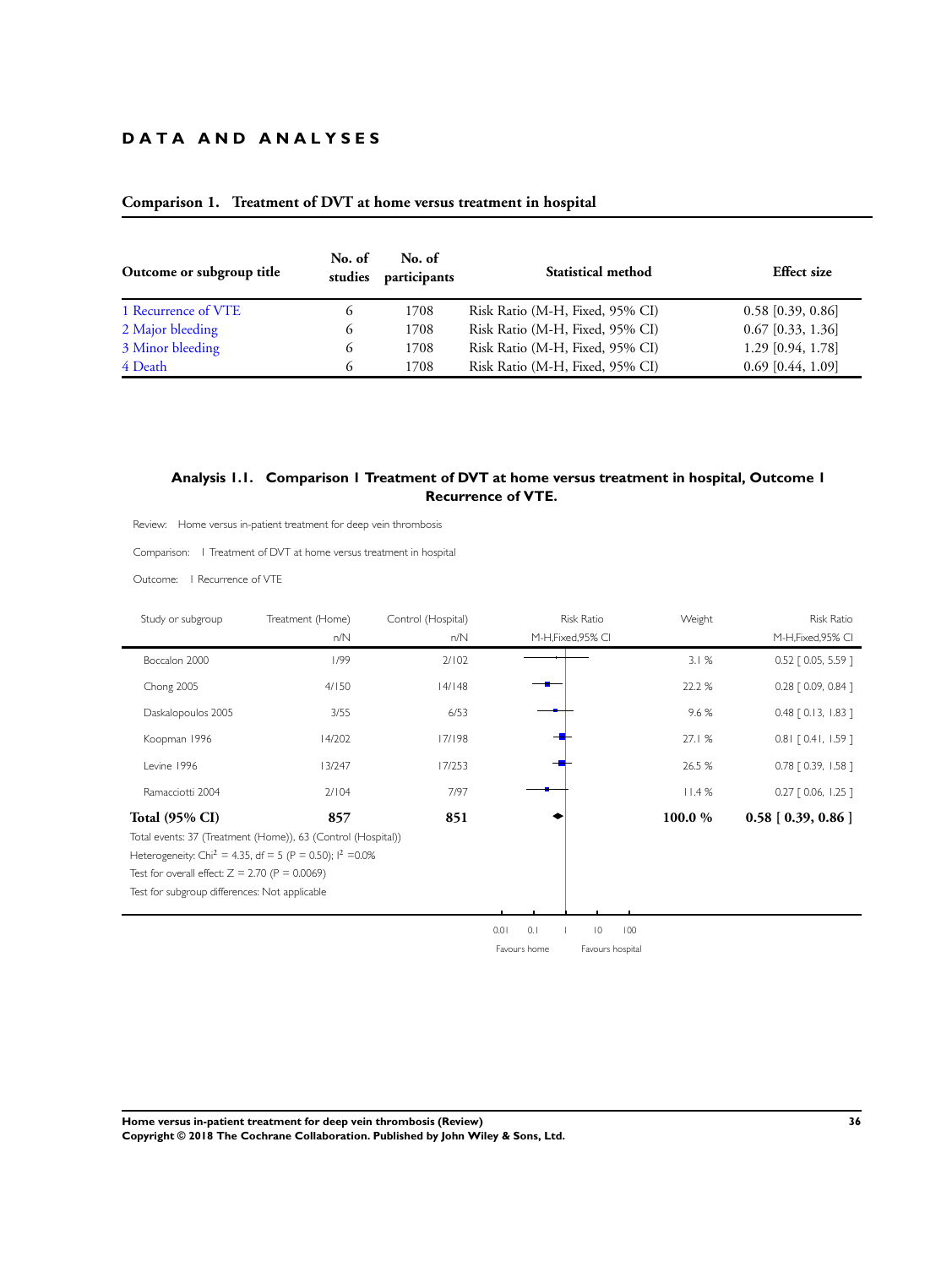## <span id="page-38-0"></span>**Analysis 1.2. Comparison 1 Treatment of DVT at home versus treatment in hospital, Outcome 2 Major bleeding.**

Review: Home versus in-patient treatment for deep vein thrombosis

Comparison: 1 Treatment of DVT at home versus treatment in hospital

Outcome: 2 Major bleeding

| Study or subgroup                                                      | Treatment (Home) | Control (Hospital) | <b>Risk Ratio</b>                               | Weight | <b>Risk Ratio</b>        |  |  |  |
|------------------------------------------------------------------------|------------------|--------------------|-------------------------------------------------|--------|--------------------------|--|--|--|
|                                                                        | n/N              | n/N                | M-H, Fixed, 95% CI                              |        | M-H, Fixed, 95% CI       |  |  |  |
| Boccalon 2000                                                          | 2/99             | 2/102              |                                                 | 10.6 % | $1.03$ $[0.15, 7.17]$    |  |  |  |
| Chong 2005                                                             | 0/150            | 3/148              |                                                 | 18.9%  | $0.14$ $[0.01, 2.71]$    |  |  |  |
| Daskalopoulos 2005                                                     | 2/55             | 4/53               |                                                 | 21.9%  | $0.48$ $[0.09, 2.52]$    |  |  |  |
| Koopman 1996                                                           | 1/202            | 4/198              |                                                 | 21.7%  | $0.25$ $[0.03, 2.17]$    |  |  |  |
| Levine 1996                                                            | 5/247            | 3/253              |                                                 | 15.9%  | $1.71$ $[0.41, 7.07]$    |  |  |  |
| Ramacciotti 2004                                                       | 2/104            | 2/97               |                                                 | 11.1%  | $0.93$ $[0.13, 6.49]$    |  |  |  |
| <b>Total (95% CI)</b>                                                  | 857              | 851                |                                                 | 100.0% | $0.67$ [ $0.33$ , 1.36 ] |  |  |  |
| Total events: 12 (Treatment (Home)), 18 (Control (Hospital))           |                  |                    |                                                 |        |                          |  |  |  |
| Heterogeneity: Chi <sup>2</sup> = 4.01, df = 5 (P = 0.55); $1^2$ =0.0% |                  |                    |                                                 |        |                          |  |  |  |
| Test for overall effect: $Z = 1.11$ (P = 0.27)                         |                  |                    |                                                 |        |                          |  |  |  |
| Test for subgroup differences: Not applicable                          |                  |                    |                                                 |        |                          |  |  |  |
|                                                                        |                  |                    |                                                 |        |                          |  |  |  |
|                                                                        |                  |                    | n nn?<br>$01 \quad 1$<br>500<br>$\overline{10}$ |        |                          |  |  |  |

0.002 0.1 1 10 500 Favours home Favours hospital

**Home versus in-patient treatment for deep vein thrombosis (Review) 37 Copyright © 2018 The Cochrane Collaboration. Published by John Wiley & Sons, Ltd.**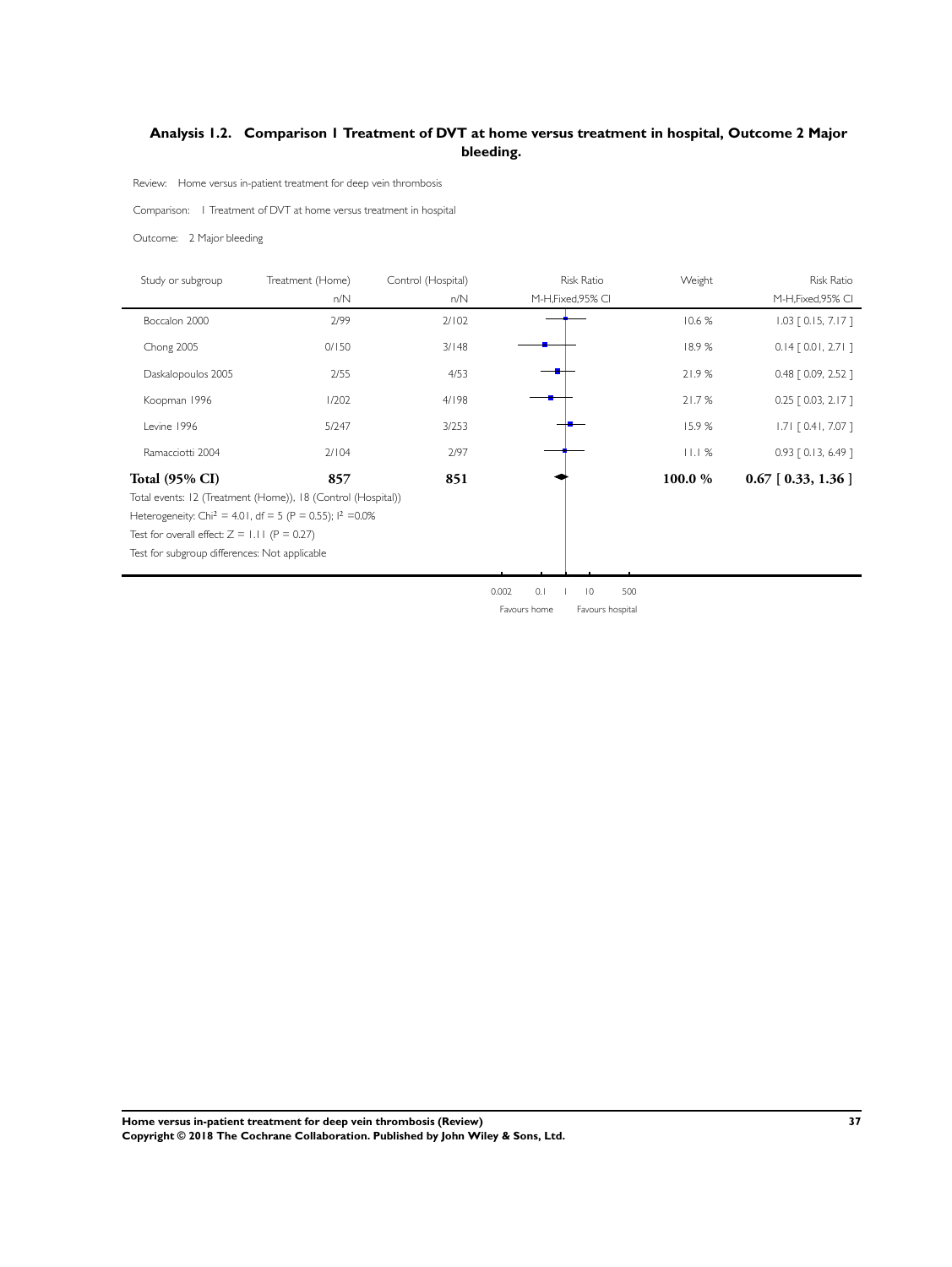## <span id="page-39-0"></span>**Analysis 1.3. Comparison 1 Treatment of DVT at home versus treatment in hospital, Outcome 3 Minor bleeding.**

Review: Home versus in-patient treatment for deep vein thrombosis

Comparison: 1 Treatment of DVT at home versus treatment in hospital

Outcome: 3 Minor bleeding

| Study or subgroup                              | Treatment (Home)                                                        | Control (Hospital) | <b>Risk Ratio</b>                    | Weight | Risk Ratio              |
|------------------------------------------------|-------------------------------------------------------------------------|--------------------|--------------------------------------|--------|-------------------------|
|                                                | n/N                                                                     | n/N                | M-H, Fixed, 95% CI                   |        | M-H, Fixed, 95% CI      |
| Boccalon 2000                                  | 17/99                                                                   | 11/102             |                                      | 17.6 % | $1.59$ $[0.79, 3.23]$   |
| Chong 2005                                     | 15/150                                                                  | 17/148             |                                      | 27.9 % | $0.87$ $[$ 0.45, 1.68 ] |
| Daskalopoulos 2005                             | 3/55                                                                    | 3/53               |                                      | 5.0 %  | $0.96$ $[0.20, 4.56]$   |
| Koopman 1996                                   | 27/202                                                                  | 15/198             |                                      | 24.7 % | $1.76$ $[0.97, 3.21]$   |
| Levine 1996                                    | 6/247                                                                   | 6/253              |                                      | 9.7%   | $1.02$ $[0.33, 3.13]$   |
| Ramacciotti 2004                               | 12/104                                                                  | 9/97               |                                      | 15.2%  | $1.24$ $[0.55, 2.82]$   |
| <b>Total (95% CI)</b>                          | 857                                                                     | 851                |                                      | 100.0% | $1.29$ [ 0.94, 1.78 ]   |
|                                                | Total events: 80 (Treatment (Home)), 61 (Control (Hospital))            |                    |                                      |        |                         |
|                                                | Heterogeneity: Chi <sup>2</sup> = 3.07, df = 5 (P = 0.69); $1^2$ = 0.0% |                    |                                      |        |                         |
| Test for overall effect: $Z = 1.60$ (P = 0.11) |                                                                         |                    |                                      |        |                         |
| Test for subgroup differences: Not applicable  |                                                                         |                    |                                      |        |                         |
|                                                |                                                                         |                    |                                      |        |                         |
|                                                |                                                                         |                    | 0.1<br>$\overline{0}$<br>0.01<br>100 |        |                         |
|                                                |                                                                         |                    | Favours home<br>Favours hospital     |        |                         |

**Home versus in-patient treatment for deep vein thrombosis (Review) 38 Copyright © 2018 The Cochrane Collaboration. Published by John Wiley & Sons, Ltd.**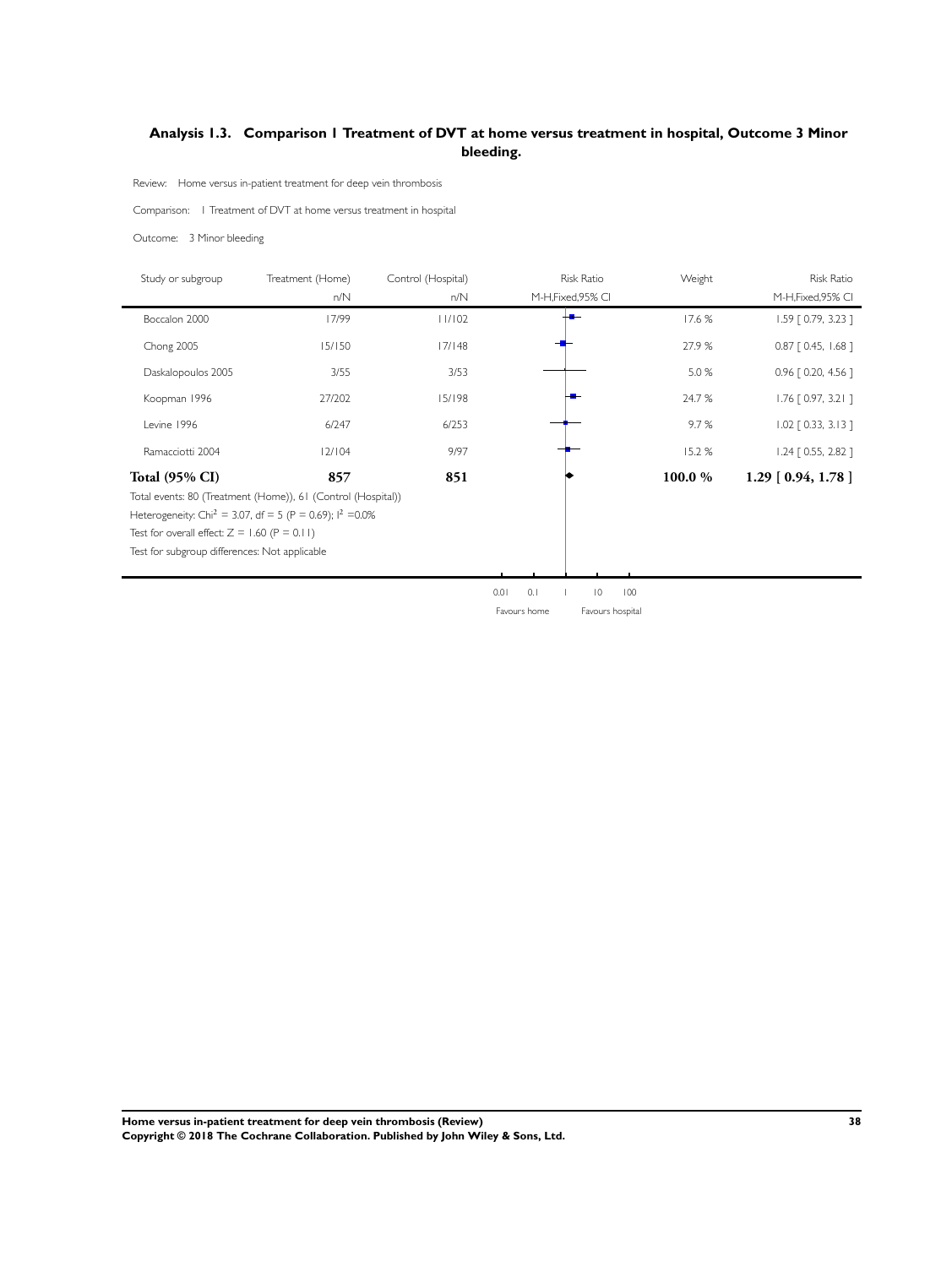## <span id="page-40-0"></span>**Analysis 1.4. Comparison 1 Treatment of DVT at home versus treatment in hospital, Outcome 4 Death.**

Review: Home versus in-patient treatment for deep vein thrombosis

Comparison: 1 Treatment of DVT at home versus treatment in hospital

#### Outcome: 4 Death

| Study or subgroup                              | Treatment (Home)                                                        | Control (Hospital) |              | <b>Risk Ratio</b>     | Weight | <b>Risk Ratio</b>        |
|------------------------------------------------|-------------------------------------------------------------------------|--------------------|--------------|-----------------------|--------|--------------------------|
|                                                | n/N                                                                     | n/N                |              | M-H, Fixed, 95% CI    |        | M-H, Fixed, 95% CI       |
| Boccalon 2000                                  | 0/99                                                                    | 2/102              |              |                       | 5.8 %  | $0.21$ $[0.01, 4.24]$    |
| Chong 2005                                     | 2/150                                                                   | 2/148              |              |                       | 4.7%   | $0.99$ $[0.14, 6.91]$    |
| Daskalopoulos 2005                             | 2/55                                                                    | 5/53               |              |                       | 12.0%  | $0.39$ $[0.08, 1.90]$    |
| Koopman 1996                                   | 14/202                                                                  | 16/198             |              |                       | 38.0 % | $0.86$ [ 0.43, 1.71 ]    |
| Levine 1996                                    | 11/247                                                                  | 17/253             |              |                       | 39.5 % | $0.66$ $[0.32, 1.39]$    |
| Ramacciotti 2004                               | 0/104                                                                   | 0/97               |              |                       |        | Not estimable            |
| <b>Total (95% CI)</b>                          | 857                                                                     | 851                |              |                       | 100.0% | $0.69$ [ $0.44$ , 1.09 ] |
|                                                | Total events: 29 (Treatment (Home)), 42 (Control (Hospital))            |                    |              |                       |        |                          |
|                                                | Heterogeneity: Chi <sup>2</sup> = 1.65, df = 4 (P = 0.80); $1^2$ = 0.0% |                    |              |                       |        |                          |
| Test for overall effect: $Z = 1.58$ (P = 0.11) |                                                                         |                    |              |                       |        |                          |
| Test for subgroup differences: Not applicable  |                                                                         |                    |              |                       |        |                          |
|                                                |                                                                         |                    |              |                       |        |                          |
|                                                |                                                                         |                    | 0.1<br>0.002 | 500<br>$\overline{0}$ |        |                          |
|                                                |                                                                         |                    | Favours home | Favours hospital      |        |                          |

## **A D D I T I O N A L T A B L E S**

**Table 1. Summary of outcomes**

| Study           | Setting     | Number<br>of partic- type<br>ipants en-<br>tered | Heparin     | Mean hos-Recur-<br>(days) | pital stay rence of jor bleed- nor bleed-<br>VTE(%) | $Ma-$<br>ing $(\%)$      | Mi<br>ing $(\% )$ | Death (%) Mean total     | di-<br>rect costs<br>per partic-<br>ipant |
|-----------------|-------------|--------------------------------------------------|-------------|---------------------------|-----------------------------------------------------|--------------------------|-------------------|--------------------------|-------------------------------------------|
| Bäckman<br>2004 |             |                                                  |             |                           |                                                     |                          |                   |                          |                                           |
|                 | Hospital 65 |                                                  | LMWH        | 3.6                       | $\overline{\phantom{a}}$                            | $\overline{\phantom{a}}$ |                   | $\overline{\phantom{a}}$ | <b>SEK</b><br>16,<br>400                  |
|                 | Home        | 66                                               | <b>LMWH</b> | 1.6                       | $\overline{\phantom{a}}$                            | $\overline{\phantom{a}}$ |                   | $\overline{\phantom{a}}$ | <b>SEK</b><br>12,<br>100                  |

**Home versus in-patient treatment for deep vein thrombosis (Review) 39**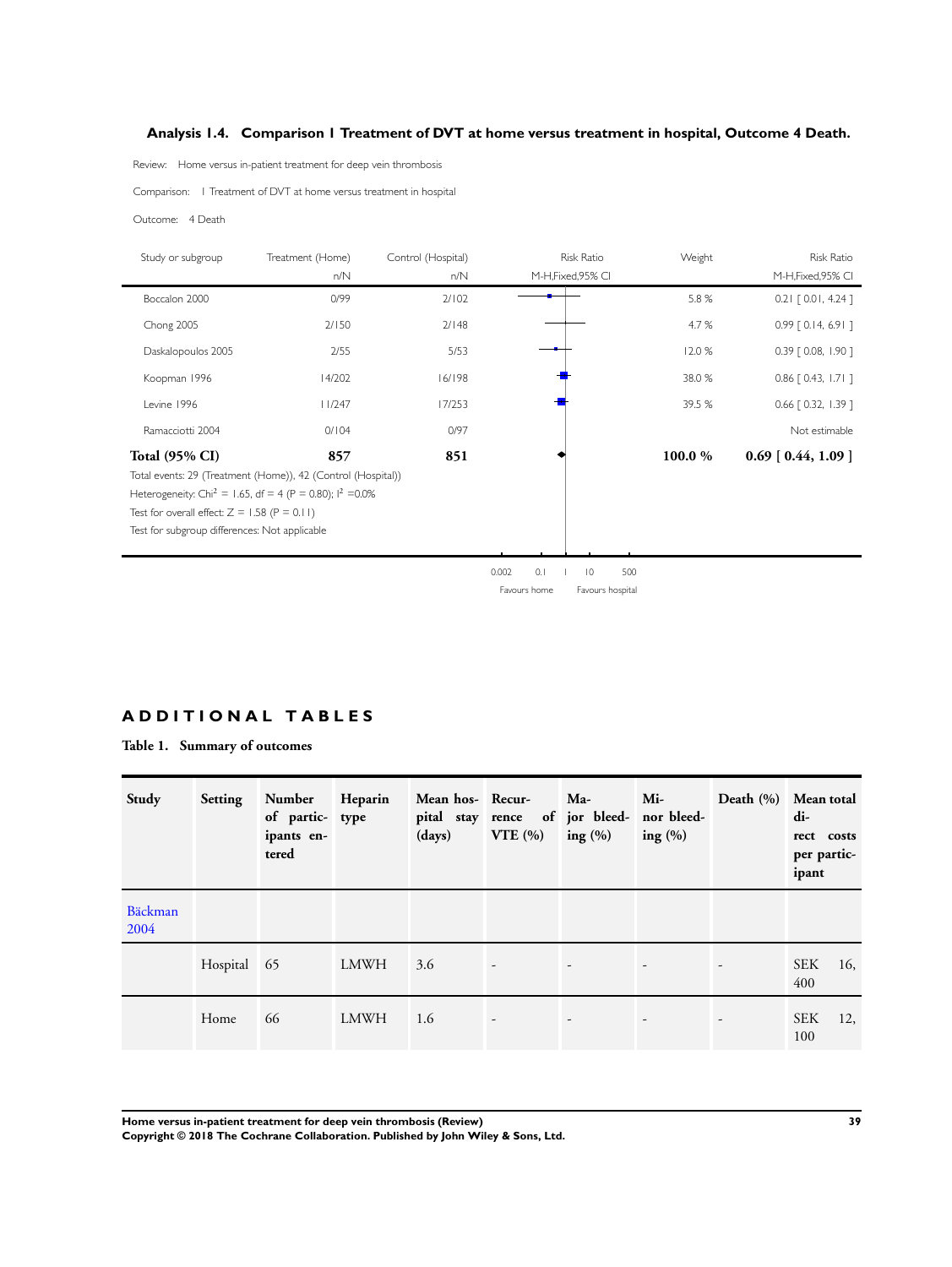| Hospital    | 102    | ${\rm LMWH}$                | 9.5                         | 2.0              | $2.0\,$          | 10.8           | 2.0                      | Fr 20,932                |
|-------------|--------|-----------------------------|-----------------------------|------------------|------------------|----------------|--------------------------|--------------------------|
| Home        | 99     | ${\rm LMWH}$                | 1.4                         | $1.0\,$          | 2.0              | 17.2           | $\boldsymbol{0}$         | Fr 9230                  |
|             |        |                             |                             |                  |                  |                |                          |                          |
| Hospital    | 148    | $\ensuremath{\mathsf{UFH}}$ | $\overline{\phantom{a}}$    | 9.5              | 2.0              | 11.5           | 1.4                      | $\overline{\phantom{a}}$ |
| Home        | 150    | <b>LMWH</b>                 | $\overline{\phantom{a}}$    | 2.7              | $\boldsymbol{0}$ | 10.0           | 1.3                      | $\overline{\phantom{a}}$ |
| Daskalopou- |        |                             |                             |                  |                  |                |                          |                          |
| Hospital    | 53     | $\ensuremath{\mathsf{UFH}}$ | $\overline{\phantom{a}}$    | 11.3             | $7.5\,$          | 5.7            | 3.8                      | $\overline{\phantom{a}}$ |
| Home        | 55     | <b>LMWH</b>                 | $\overline{\phantom{a}}$    | 9.1              | 3.6              | 5.5            | 1.8                      | $\overline{\phantom{a}}$ |
|             |        |                             |                             |                  |                  |                |                          |                          |
| Hospital    | 198    | <b>UFH</b>                  | 8.1                         | 8.6              | $2.0\,$          | 7.6            | 8.1                      | $\overline{\phantom{a}}$ |
| Home        | 202    | <b>LMWH</b>                 | 2.7                         | 6.9              | 0.5              | 13.4           | 6.9                      | $\overline{\phantom{a}}$ |
|             |        |                             |                             |                  |                  |                |                          |                          |
| Hospital    | 253    | UFH                         | 6.5                         | 6.7              | $1.2\,$          | 2.3            | 6.7                      | $\overline{\phantom{a}}$ |
| Home        | 247    | ${\rm LMWH}$                | 2.1                         | 5.3              | 2.0              | 2.4            | 4.5                      | $\overline{\phantom{a}}$ |
|             |        |                             |                             |                  |                  |                |                          |                          |
| Hospital    | $97\,$ | ${\rm LMWH}$                | $\ensuremath{\mathfrak{Z}}$ | $\sqrt{2}$       | $\sqrt{2}$       | 12             | $\overline{\phantom{a}}$ | $\overline{\phantom{a}}$ |
| Home        | 104    | <b>UFH</b>                  | $\boldsymbol{7}$            | $\boldsymbol{7}$ | $\mathfrak{Z}$   | $\mathfrak{g}$ | $\overline{\phantom{a}}$ | $\overline{\phantom{a}}$ |
|             |        |                             |                             |                  |                  |                |                          |                          |

## <span id="page-41-0"></span>**Table 1. Summary of outcomes** (*Continued)*

LMWH: low molecular weight heparin.

UFH: unfractionated heparin.

VTE: venous thromboembolism.

**Home versus in-patient treatment for deep vein thrombosis (Review) 40**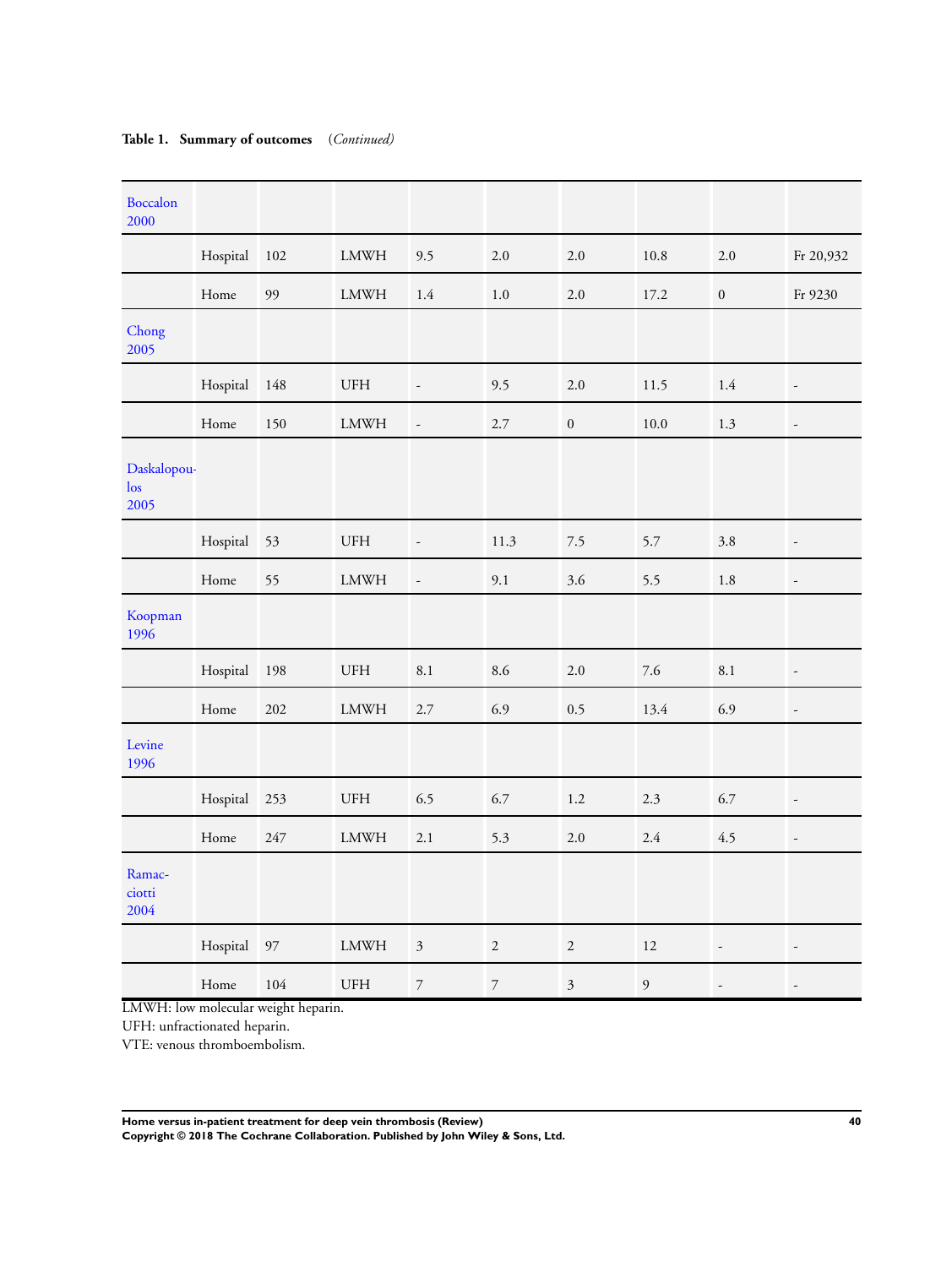## <span id="page-42-0"></span>**Table 2. Percentage of participants treated at home**

| Participants                                                                                                                 | <b>Bäckman</b><br>2004 | <b>Boccalon</b><br>2000 | <b>Chong 2005</b> | Daskalopou-<br>los<br>2005 | Koopman<br>1996 | Levine 1996  | Ramacciotti<br>2004 |
|------------------------------------------------------------------------------------------------------------------------------|------------------------|-------------------------|-------------------|----------------------------|-----------------|--------------|---------------------|
| Randomised<br>(N)                                                                                                            | 131                    | 201                     | 298               | 108                        | 400             | 500          | 201                 |
| Excluded after 5.3<br>randomisa-<br>tion $(\% )$                                                                             |                        | 18.9                    | 20                | 5.5                        | $\mathbf{0}$    | $\mathbf{0}$ | $\mathbf{0}$        |
| Randomised<br>home/<br>to<br>LMWH treat-<br>ment and were<br>$ac-$<br>tually treated<br>at home (not<br>hospitalised)<br>(%) | 40 <sup>a</sup>        | 74                      | $23^b$            | $100^c$                    | 36              | 48.5         | 36                  |

<sup>a</sup>[Bäckman 2004](#page-19-0) reported that 40% of those randomised to home treatment remained at home, and 40% were hospitalised; it is unclear what happened with the remaining 20%; 36 randomised participants changed treatment, 26 of whom changed from hospital to home, and 10 from home to hospital.

 $b$ [Chong 2005](#page-19-0) reported that 23% of those randomised to home treatment were exclusively treated at home, 12% were hospitalised and discharged within a day, and 35% were hospitalised for one night, 23% for two nights, and 8% for three or more nights. <sup>c</sup>[Daskalopoulos 2005](#page-19-0) initially reported: "Patients allocated to receive treatment with LMWH underwent no hospitalizations at all", but later in the text trial authors state: "The number of major events requiring hospitalization was significantly lower in the LMWH group", making it unclear whether those randomised to LMWH were exclusively treated at home. LMWH: low molecular weight heparin.

| Trial author           | Referrals                | <b>Positive scans</b> | % home treated |
|------------------------|--------------------------|-----------------------|----------------|
| <b>Grau 1998</b>       | $\overline{\phantom{a}}$ | 71                    | 55.0           |
| Green 1998             | 373                      | 119                   | 37.5           |
| Lindmarker 1996        | $\sim$                   | $434^a$               | 100.0          |
| <b>Miles 1998</b>      | $\overline{\phantom{a}}$ | 966                   | 90.0           |
| O'Shaugnessy 1998 1093 |                          | 160                   | 99.9           |
| <b>Ting 1998</b>       |                          | $53^b$                | 100.0          |

#### **Table 3. Uncontrolled trials - participant demographics**

**Home versus in-patient treatment for deep vein thrombosis (Review) 41**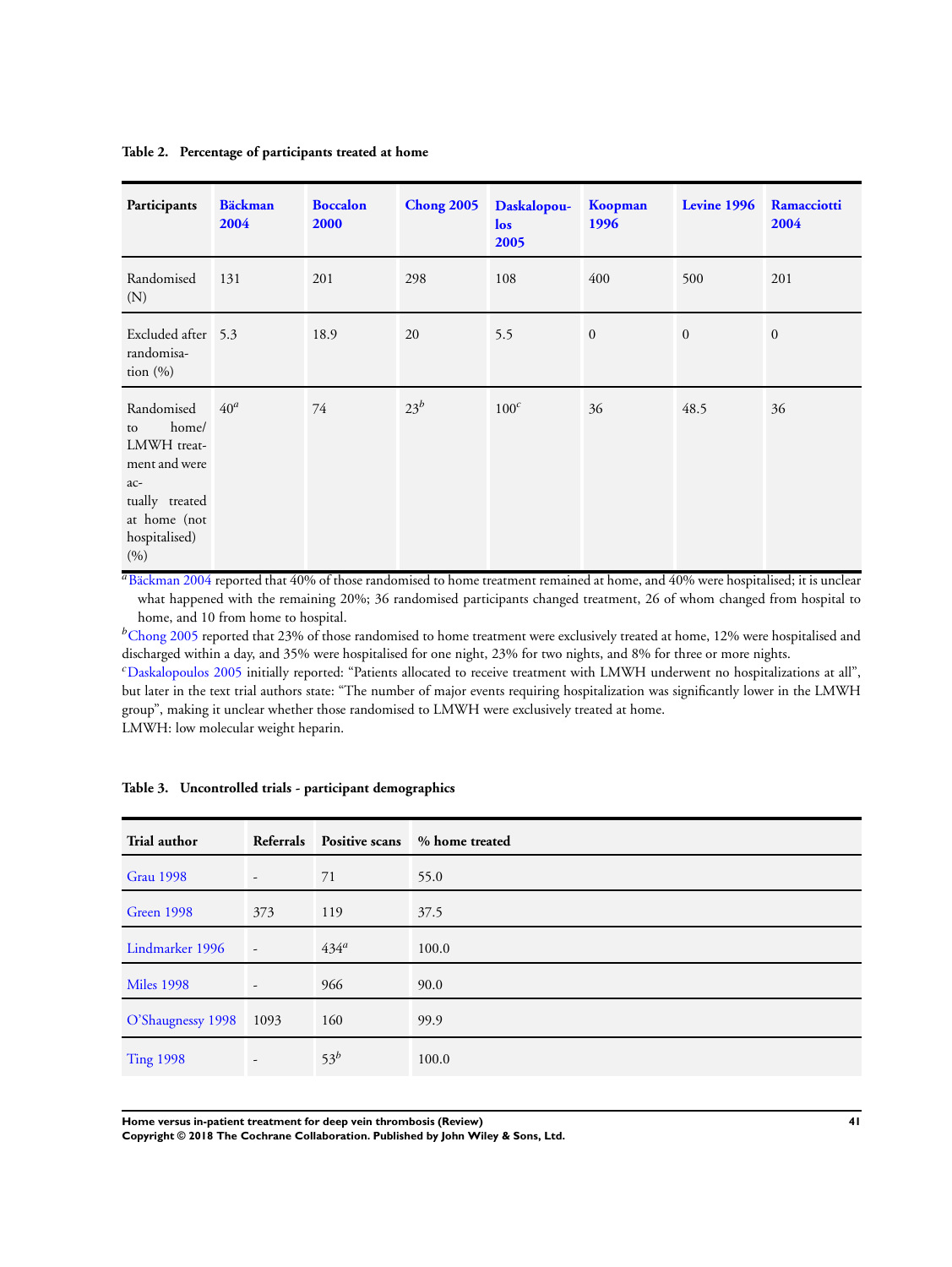## <span id="page-43-0"></span>**Table 3. Uncontrolled trials - participant demographics** (*Continued)*

| Wimperis 1998 | 447 | 134  | 80.0 |
|---------------|-----|------|------|
| Total         |     | 1451 |      |

<sup>a</sup>3 days' hospital treatment before discharge.

 $b$ Excluding distal thrombosis.

## **A P P E N D I C E S**

## **Appendix 1. CENTRAL search strategy**

| #1  | MESH DESCRIPTOR Thrombosis                                                                                                                                    | 1261  |
|-----|---------------------------------------------------------------------------------------------------------------------------------------------------------------|-------|
| #2  | MESH DESCRIPTOR Thromboembolism                                                                                                                               | 919   |
| #3  | MESH DESCRIPTOR Venous Thromboembolism                                                                                                                        | 257   |
| #4  | MESH DESCRIPTOR Venous Thrombosis EXPLODE ALL<br><b>TREES</b>                                                                                                 | 2036  |
| #5  | (thrombus <sup>*</sup> or thrombopro <sup>*</sup> or thrombotic <sup>*</sup> or thrombolic <sup>*</sup><br>or thromboemboli* or thrombos* or embol*):TI,AB,KY | 18960 |
| #6  | MESH DESCRIPTOR Pulmonary Embolism EXPLODE 746<br><b>ALL TREES</b>                                                                                            |       |
| #7  | (PE or DVT or VTE): TI, AB, KY                                                                                                                                | 4979  |
| #8  | $((vein* or ven*)$ near thromb*): $TI, AB, KY$                                                                                                                | 6702  |
| #9  | (blood near3 clot*):TI,AB,KY                                                                                                                                  | 2963  |
| #10 | (pulmonary near3 clot*):TI,AB,KY                                                                                                                              | 5     |
| #11 | (lung near3 clot*):TI,AB,KY                                                                                                                                   | 4     |
| #12 | #1 OR #2 OR #3 OR #4 OR #5 OR #6 OR #7 OR #8 OR 24595<br>#9 OR #10 OR #11                                                                                     |       |
| #13 | MESH DESCRIPTOR Outpatients                                                                                                                                   | 983   |

**Home versus in-patient treatment for deep vein thrombosis (Review) 42**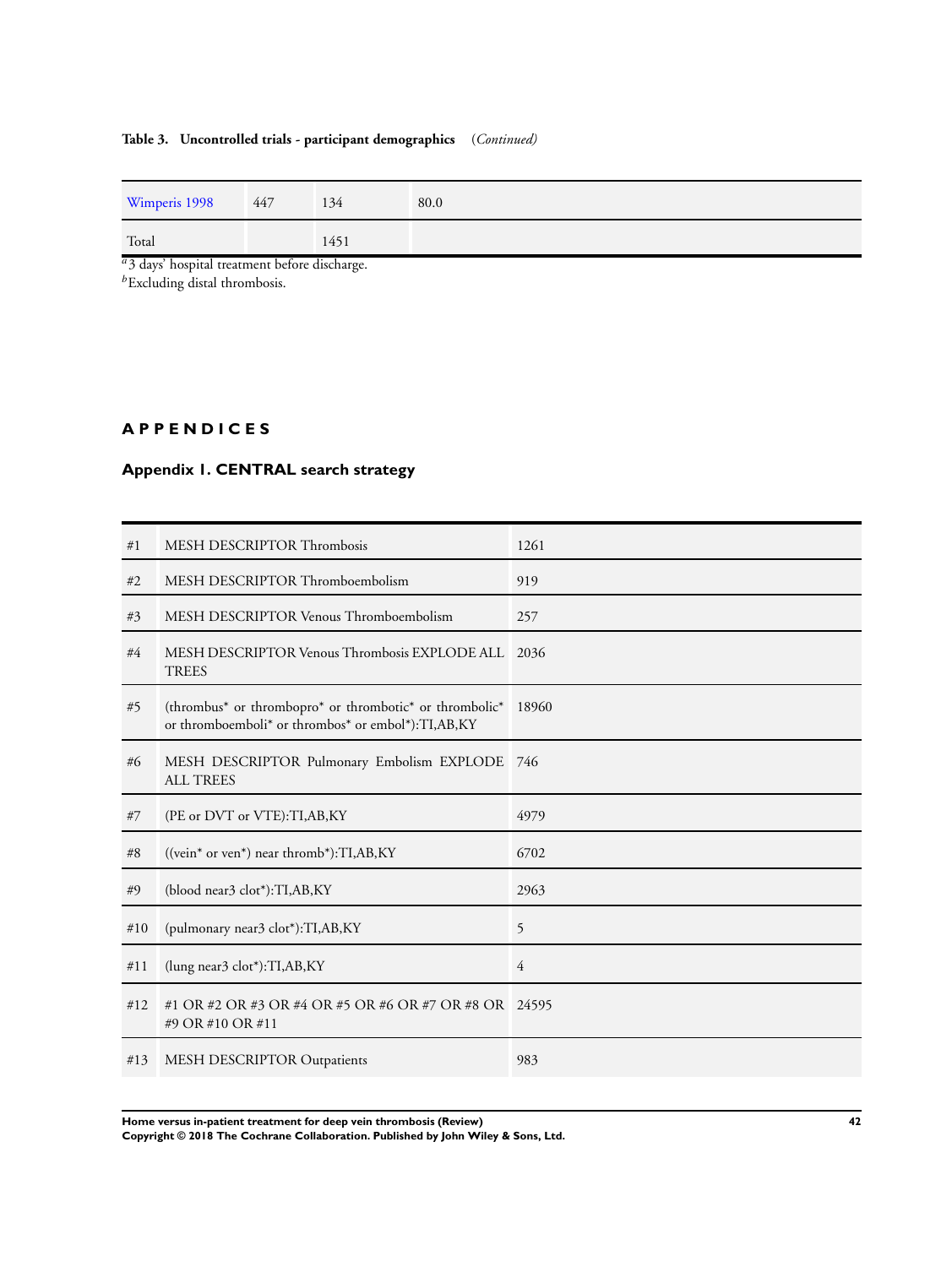## (*Continued)*

| #14 | MESH DESCRIPTOR Inpatients                                                                                                | 703    |
|-----|---------------------------------------------------------------------------------------------------------------------------|--------|
| #15 | MESH DESCRIPTOR Patient Care EXPLODE ALL TREES                                                                            | 48022  |
| #16 | MESH DESCRIPTOR Ambulatory Care                                                                                           | 2843   |
| #17 | MESH DESCRIPTOR Home Nursing                                                                                              | 253    |
| #18 | MESH DESCRIPTOR Hospitalization EXPLODE ALL<br><b>TREES</b>                                                               | 10891  |
| #19 | MESH DESCRIPTOR Outpatient Clinics, Hospital                                                                              | 541    |
| #20 | in-patient:TI,AB,KY                                                                                                       | 4947   |
| #21 | inpatient:TI,AB,KY                                                                                                        | 5166   |
| #22 | hospitali*:TI,AB,KY                                                                                                       | 25539  |
| #23 | bed-ridden:TI,AB,KY                                                                                                       | 20     |
| #24 | bedridden:TI,AB,KY                                                                                                        | 107    |
| #25 | home:TI,AB,KY                                                                                                             | 19783  |
| #26 | out-patient:TI,AB,KY                                                                                                      | 1246   |
| #27 | outpatient:TI,AB,KY                                                                                                       | 15589  |
| #28 | ambulatory*:TI,AB,KY                                                                                                      | 14873  |
| #29 | domicil*:TI,AB,KY                                                                                                         | 383    |
| #30 | #13 OR #14 OR #15 OR #16 OR #17 OR #18 OR #19 OR<br>#20 OR #21 OR #22 OR #23 OR #24 OR #25 OR #26 OR<br>#27 OR #28 OR #29 | 108891 |
| #31 | #12 AND #30                                                                                                               | 3043   |

**Home versus in-patient treatment for deep vein thrombosis (Review) 43 Copyright © 2018 The Cochrane Collaboration. Published by John Wiley & Sons, Ltd.**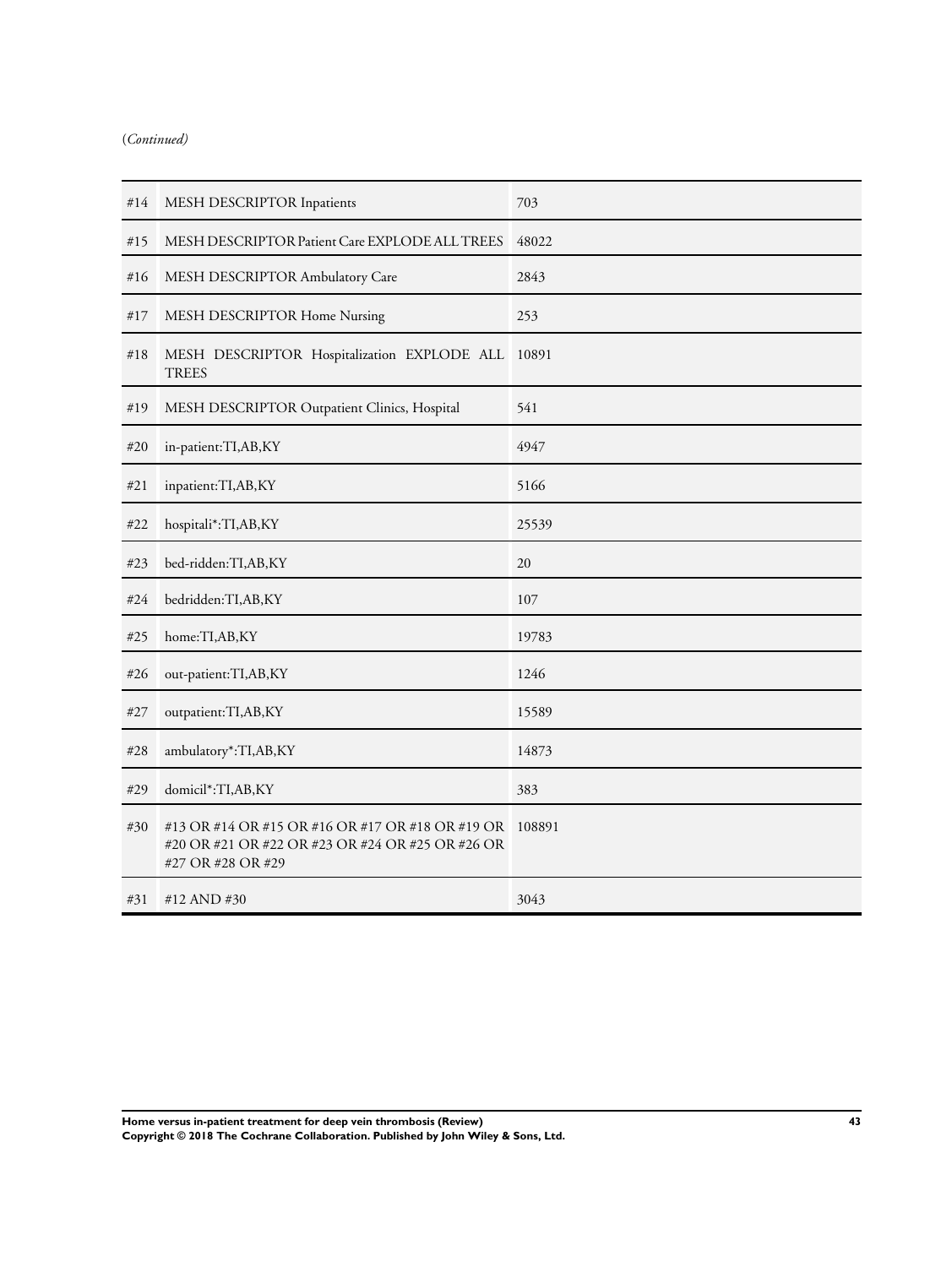## <span id="page-45-0"></span>**Appendix 2. Trials registries searches**

Clinicaltrials.gov 44 studies found for: embolism AND home WHO 809 records for 256 trials for: embolism AND home ISRCTN 18 records for: embolism AND home

## **F E E D B A C K**

## **Anticoagulant feedback, 14 February 2011**

## **Summary**

Feedback received on this review, and other reviews and protocols on anticoagulants, is available on the Cochrane Editorial Unit website at <http://www.editorial-unit.cochrane.org/anticoagulants-feedback>.

## **W H A T ' S N E W**

Last assessed as up-to-date: 16 March 2017.

| Date        | Event                                                  | Description                                                                                                                                                                                                                                                                                                            |
|-------------|--------------------------------------------------------|------------------------------------------------------------------------------------------------------------------------------------------------------------------------------------------------------------------------------------------------------------------------------------------------------------------------|
| 29 May 2017 | New search has been performed                          | Searches rerun. One new study included and five new<br>studies excluded                                                                                                                                                                                                                                                |
| 29 May 2017 | New citation required but conclusions have not changed | Searches rerun. One new study included and five new<br>studies excluded. Review text updated to incorporate up-<br>dated Cochrane requirements. New headings added, in-<br>cluded studies assessed for risk of bias, GRADE ratings<br>generated, and 'Summary of findings' table populated.<br>Conclusions not changed |

## **H I S T O R Y**

Protocol first published: Issue 2, 2000

Review first published: Issue 2, 2001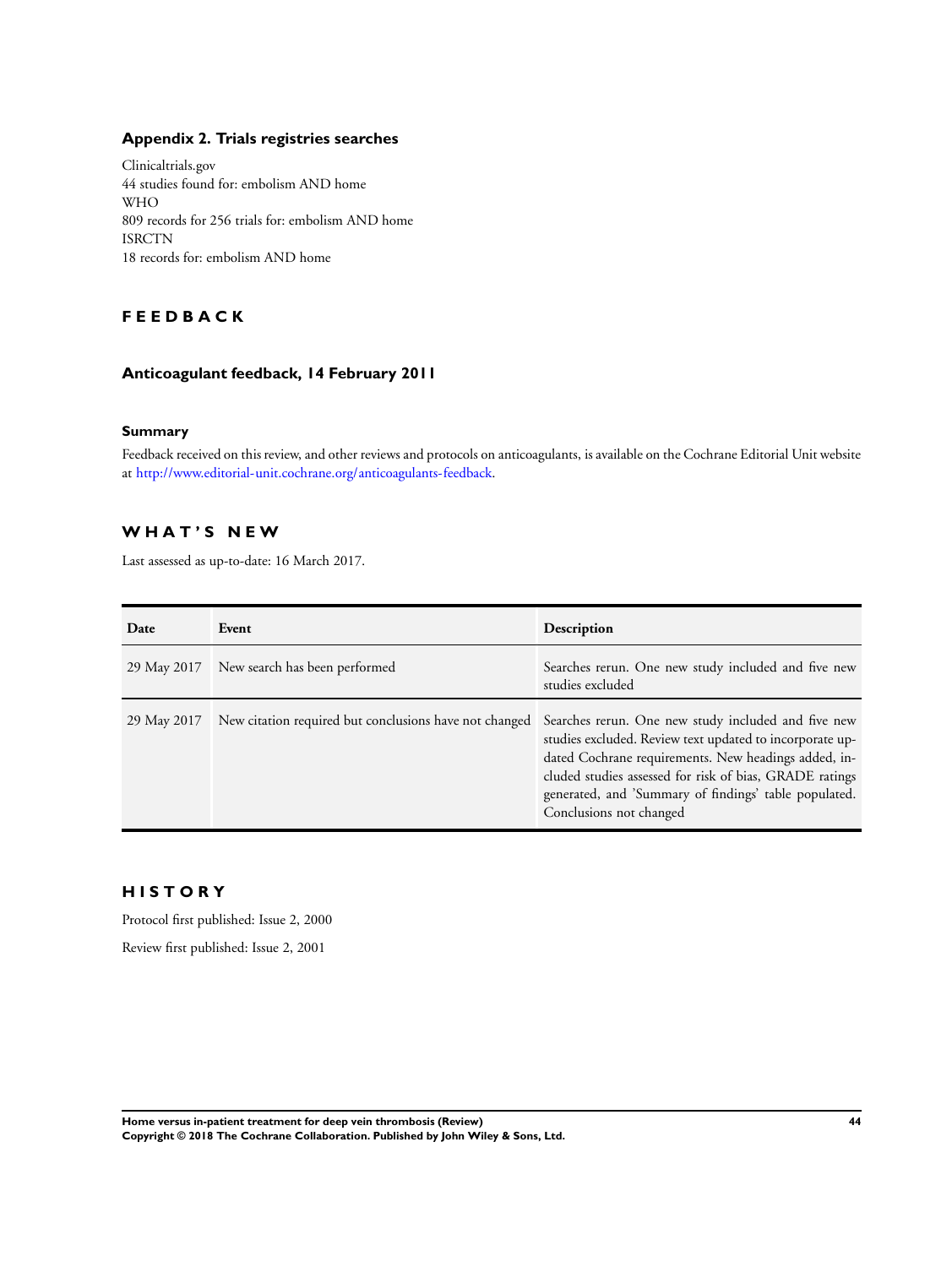| Date             | Event                                         | Description                                                                                                                                                                                    |
|------------------|-----------------------------------------------|------------------------------------------------------------------------------------------------------------------------------------------------------------------------------------------------|
| 14 February 2011 | Amended                                       | Link to anticoagulant feedback added                                                                                                                                                           |
| 13 May 2008      | Amended                                       | Converted to new review format                                                                                                                                                                 |
|                  | 9 November 2007 New search has been performed | No new trials found. One additional secondary ref-<br>erence added to Ramacciotti 2004 (included study).<br>Conclusions not changed                                                            |
| 22 May 2007      | changed                                       | New citation required but conclusions have not New team of review authors. Two new included tri-<br>als and six new excluded trials. Overall conclusions<br>strengthened with further evidence |
| 27 May 2004      | New search has been performed                 | No new trials found. Review updated as it stands                                                                                                                                               |

## **C O N T R I B U T I O N S O F A U T H O R S**

RO: independently selected articles; assessed studies for inclusion; assessed the methodological quality of selected trials; extracted data; and contributed to discussion of the final report of the review.

EO: independently selected articles, assessed studies for inclusion, and assessed the methodological quality of selected trials; extracted data; performed data entry and analysis and drafted the report; evaluated evidence for the review; and contributed to discussion of the final report of the review.

RF: performed data entry and analysis; drafted the report; evaluated evidence for the review; and contributed to discussion of the final report of the review.

## **D E C L A R A T I O N S O F I N T E R E S T**

RO: none known.

EO: none known.

RF: none known.

## **S O U R C E S O F S U P P O R T**